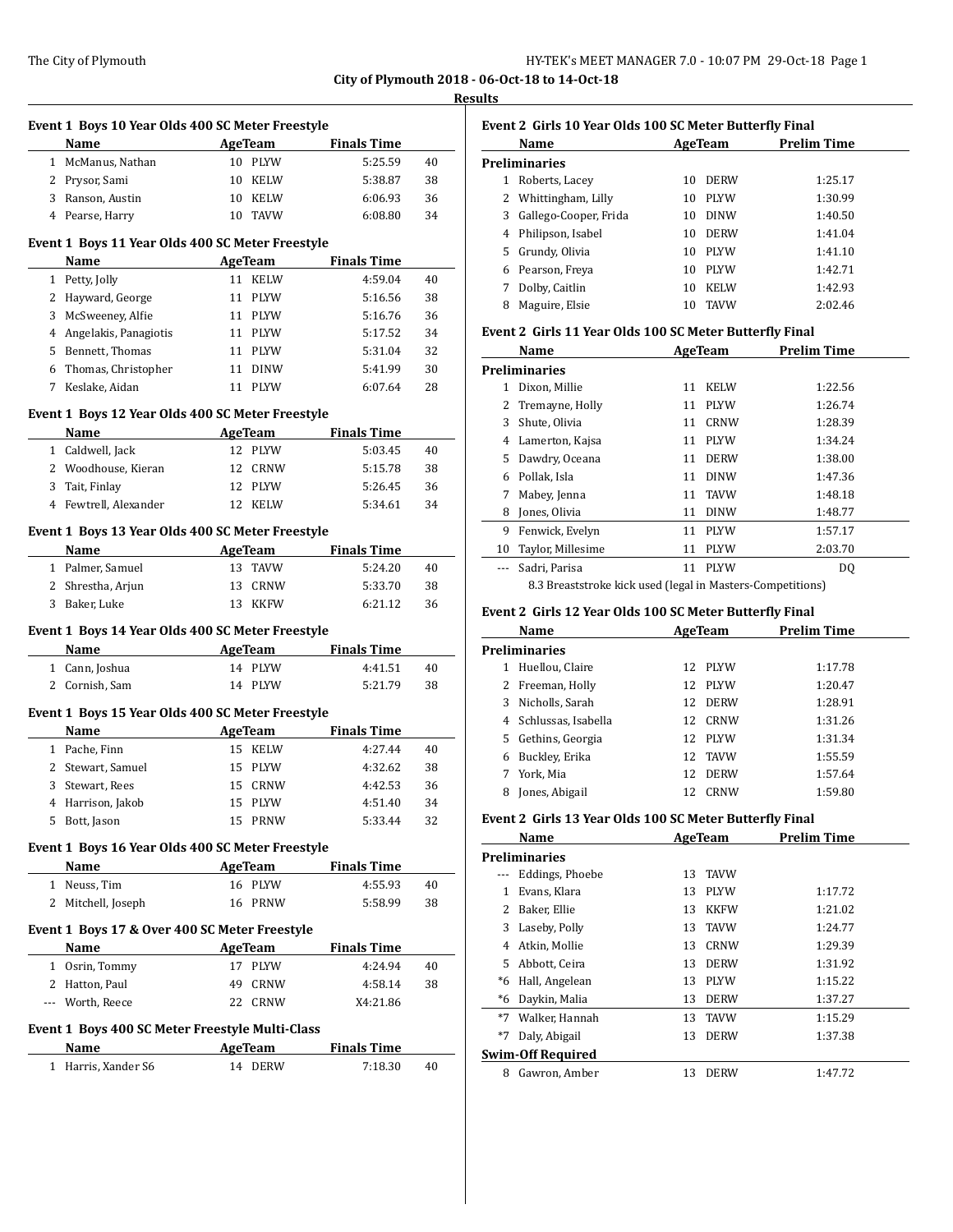#### **Results**

| Event 2 Girls 14 Year Olds 100 SC Meter Butterfly Final |                                                               |                   |                                                                              |  |  |  |
|---------------------------------------------------------|---------------------------------------------------------------|-------------------|------------------------------------------------------------------------------|--|--|--|
|                                                         | Name                                                          |                   | AgeTeam Prelim Time                                                          |  |  |  |
|                                                         | Preliminaries                                                 |                   |                                                                              |  |  |  |
|                                                         | 1 Cutler, Katie                                               | 14 DINW           | 1:16.60                                                                      |  |  |  |
|                                                         | 2 Cox, Izzy                                                   | 14 TAVW           | 1:25.55                                                                      |  |  |  |
|                                                         | 3 Thorp, Lily                                                 | 14 CRNW           | 1:25.65                                                                      |  |  |  |
|                                                         | 5 Huellou, Diane                                              | 14 PLYW           | 1:14.03                                                                      |  |  |  |
|                                                         | --- Koenner, Aleksandra                                       | 14 DERW           | DQ                                                                           |  |  |  |
|                                                         |                                                               |                   | 8.4 Did not touch at turn or finish with both hands, or touch not simultaneo |  |  |  |
|                                                         | Event 2 Girls 15 Year Olds 100 SC Meter Butterfly Final       |                   |                                                                              |  |  |  |
|                                                         | Name AgeTeam Prelim Time                                      |                   |                                                                              |  |  |  |
|                                                         | <b>Preliminaries</b>                                          |                   |                                                                              |  |  |  |
|                                                         | 1 Rickards, Ashley                                            | 15 CRNW           | 1:20.35                                                                      |  |  |  |
|                                                         | 2 Ellicott, Morgan                                            | 15 DERW           | 1:23.88                                                                      |  |  |  |
|                                                         | 4 Gellatly, Hannah                                            | 15 TAVW           | 1:12.17                                                                      |  |  |  |
|                                                         |                                                               |                   |                                                                              |  |  |  |
|                                                         | Event 2 Girls 16 Year Olds 100 SC Meter Butterfly Final       |                   |                                                                              |  |  |  |
|                                                         | Name                                                          | <b>AgeTeam</b>    | <b>Prelim Time</b>                                                           |  |  |  |
|                                                         | <b>Preliminaries</b>                                          |                   |                                                                              |  |  |  |
|                                                         | *1 Bramley, Aegean                                            | 16 CRNW           | 1:09.17                                                                      |  |  |  |
|                                                         | *1 Burgess, Mary                                              | 16 CRNW           | 1:21.43                                                                      |  |  |  |
|                                                         | 2 Pears, India                                                | 16 PLYW           | 1:11.07                                                                      |  |  |  |
|                                                         | 3 Lawrence, Rosie                                             | 16 KKFW           | 1:11.29                                                                      |  |  |  |
|                                                         | 8 Haque, Miraal                                               | 16 PLYW           | 1:15.78                                                                      |  |  |  |
|                                                         | Event 3 Boys 10 Year Olds 100 SC Meter Backstroke Prelims     |                   |                                                                              |  |  |  |
|                                                         | Name                                                          |                   | AgeTeam Prelim Time                                                          |  |  |  |
|                                                         | <b>Preliminaries</b>                                          |                   |                                                                              |  |  |  |
|                                                         | 1 Blackwell, James                                            | 10 PLYW           | 1:23.42                                                                      |  |  |  |
|                                                         | 2 Stafford-Davies, Max                                        | 10 KELW           | 1:27.00                                                                      |  |  |  |
|                                                         | 3 Bennett, Oliver                                             | 10 PLYW           | 1:31.09                                                                      |  |  |  |
|                                                         | 4 Raubenheimer, Iskandar                                      | 10 PLYW           | 1:32.48                                                                      |  |  |  |
|                                                         | 5 Wotton, Ben                                                 | 10 PLYW           | 1:35.88                                                                      |  |  |  |
|                                                         |                                                               | 10 KELW           |                                                                              |  |  |  |
|                                                         | 6 Ranson, Austin                                              |                   | 1:36.14                                                                      |  |  |  |
|                                                         | 7 Howes, Aiden                                                | 10 PLYW           | 1:42.16                                                                      |  |  |  |
|                                                         | 8 Oman, Oliver                                                | 10<br>DINW        | 1:47.01                                                                      |  |  |  |
|                                                         | --- Webber, Jack                                              | 10 DERW           | DQ                                                                           |  |  |  |
|                                                         | 6.5 Not on the back at finish                                 |                   |                                                                              |  |  |  |
|                                                         | Herring-Green, Zak                                            | 10 PLYW           | DQ                                                                           |  |  |  |
|                                                         | 6.2 Left position on the back (other than to initiate a turn) |                   |                                                                              |  |  |  |
|                                                         | Event 3 Boys 11 Year Olds 100 SC Meter Backstroke Prelims     |                   |                                                                              |  |  |  |
|                                                         | Name                                                          | <b>AgeTeam</b>    | <b>Prelim Time</b>                                                           |  |  |  |
|                                                         | <b>Preliminaries</b>                                          |                   |                                                                              |  |  |  |
|                                                         | 1 Froggatt, Aston                                             | KELW<br>11        | 1:23.14                                                                      |  |  |  |
|                                                         | 2 Bennett, Thomas                                             | 11<br>PLYW        | 1:24.99                                                                      |  |  |  |
|                                                         | 3 McSweeney, Alfie                                            | 11<br>PLYW        | 1:25.65                                                                      |  |  |  |
|                                                         | 4 Lake, JJ                                                    | 11<br>TAVW        | 1:26.53                                                                      |  |  |  |
|                                                         | 5 Thomas, Christopher                                         | <b>DINW</b><br>11 | 1:27.49                                                                      |  |  |  |
| 6                                                       | Grenardo, Alexander                                           | 11<br>PLYW        | 1:27.68                                                                      |  |  |  |
| 7                                                       | Hayward, George                                               | PLYW<br>11        | 1:27.85                                                                      |  |  |  |
| 8                                                       | Maunder, Ryan                                                 | 11<br>DERW        | 1:31.33                                                                      |  |  |  |
|                                                         | 9 Hallows, Leighton                                           | 11<br>PLYW        | 1:42.57                                                                      |  |  |  |

10 Bannister, James 11 PLYW 1:44.89

| --- Hill, Toby | 11 PLYW                                                       | D <sub>0</sub> |
|----------------|---------------------------------------------------------------|----------------|
|                | 6.2 Left position on the back (other than to initiate a turn) |                |

## **Event 3 Boys 12 Year Olds 100 SC Meter Backstroke Prelims**

|    | Name                | AgeTeam |             | <b>Prelim Time</b> |  |
|----|---------------------|---------|-------------|--------------------|--|
|    | Preliminaries       |         |             |                    |  |
| 1  | Williams, Jack      |         | 12 PLYW     | 1:23.40            |  |
| 2  | Furnell, Markos     |         | 12 PLYW     | 1:24.41            |  |
| 3  | Stafford-Davies, RJ | 12      | KELW        | 1:24.96            |  |
| 4  | Dornan, James       | 12      | <b>KELW</b> | 1:25.41            |  |
| 5. | Hopper, Oliver      | 12      | CRNW        | 1:28.17            |  |
| 6  | Fewtrell, Alexander | 12      | <b>KELW</b> | 1:30.44            |  |
| 7  | Stone, Haydn        | 12      | <b>DINW</b> | 1:31.63            |  |
| 8  | Langman, Henry      | 12      | KKFW        | 1:36.99            |  |
| 9  | Blatchford, Joshua  | 12      | <b>PLYW</b> | 1:41.89            |  |
| 10 | Walters, Thomas     | 12      | <b>PLYW</b> | 1:48.62            |  |

#### **Event 3 Boys 13 Year Olds 100 SC Meter Backstroke Prelims**

|               | Name              | AgeTeam |             | <b>Prelim Time</b> |  |  |  |
|---------------|-------------------|---------|-------------|--------------------|--|--|--|
| Preliminaries |                   |         |             |                    |  |  |  |
|               | Cary, Lawrence    | 13      | <b>PLYW</b> | 1:16.18            |  |  |  |
|               | 2 Godwin, Anthony | 13      | <b>PLYW</b> | 1:17.95            |  |  |  |
| 3             | Tomlinson, Harry  | 13      | <b>DERW</b> | 1:21.20            |  |  |  |
| 4             | White, Danny      | 13      | <b>DERW</b> | 1:23.37            |  |  |  |
| 5.            | Suckling, Thomas  | 13      | <b>DERW</b> | 1:23.40            |  |  |  |
| 6             | Baker, Luke       | 13      | <b>KKFW</b> | 1:33.85            |  |  |  |
|               | Weeks, Aiden      | 13      | <b>TAVW</b> | 1:38.20            |  |  |  |
|               |                   |         |             |                    |  |  |  |

#### **Event 3 Boys 14 Year Olds 100 SC Meter Backstroke Prelims**

| Name |                   | AgeTeam |             | <b>Prelim Time</b> |  |
|------|-------------------|---------|-------------|--------------------|--|
|      | Preliminaries     |         |             |                    |  |
|      | Naylor, Ollie     | 14      | CRNW        | 1:10.86            |  |
|      | 2 Cann, Joshua    | 14      | PLYW        | 1:11.05            |  |
|      | *3 Thomas, Morgan | 14      | <b>KELW</b> | 1:12.17            |  |
| *3   | Browne, Henry     | 14      | PLYW        | 1:12.17            |  |
| 5    | Gibbs, Edward     | 14      | KKFW        | 1:21.45            |  |
| 6    | Chant, Liam       | 14      | <b>DERW</b> | 1:28.85            |  |

#### **Event 3 Boys 15 Year Olds 100 SC Meter Backstroke Prelims**

|    | Name              |  | AgeTeam | <b>Prelim Time</b> |  |
|----|-------------------|--|---------|--------------------|--|
|    | Preliminaries     |  |         |                    |  |
|    | 1 Stewart, Rees   |  | 15 CRNW | 1:09.27            |  |
|    | 2 Harrison, Jakob |  | 15 PLYW | 1:11.92            |  |
| 3. | Fox, Eddie        |  | 15 CRNW | 1:13.46            |  |

#### **Event 3 Boys 16 Year Olds 100 SC Meter Backstroke Prelims**

| Name            | AgeTeam | <b>Prelim Time</b> |  |  |
|-----------------|---------|--------------------|--|--|
| Preliminaries   |         |                    |  |  |
| Neuss, Tim      | 16 PLYW | 1:12.79            |  |  |
| 2 Davies, Jude  | 16 CRNW | 1:13.48            |  |  |
| 3 Green, Samuel | 16 KKFW | 1:14.41            |  |  |

## **Event 3 Boys 17 & Over 100 SC Meter Backstroke Prelims**

| Name |                    | AgeTeam |             | <b>Prelim Time</b> |         |  |
|------|--------------------|---------|-------------|--------------------|---------|--|
|      | Preliminaries      |         |             |                    |         |  |
| 1    | Raw. Alex          |         | 19 PLYW     |                    | 1:03.31 |  |
|      | 2 Cacchione, Jacob | 18      | <b>DERW</b> |                    | 1:05.08 |  |
| 3    | Mills-Shute, Sam   |         | <b>CRNW</b> |                    | 1:05.14 |  |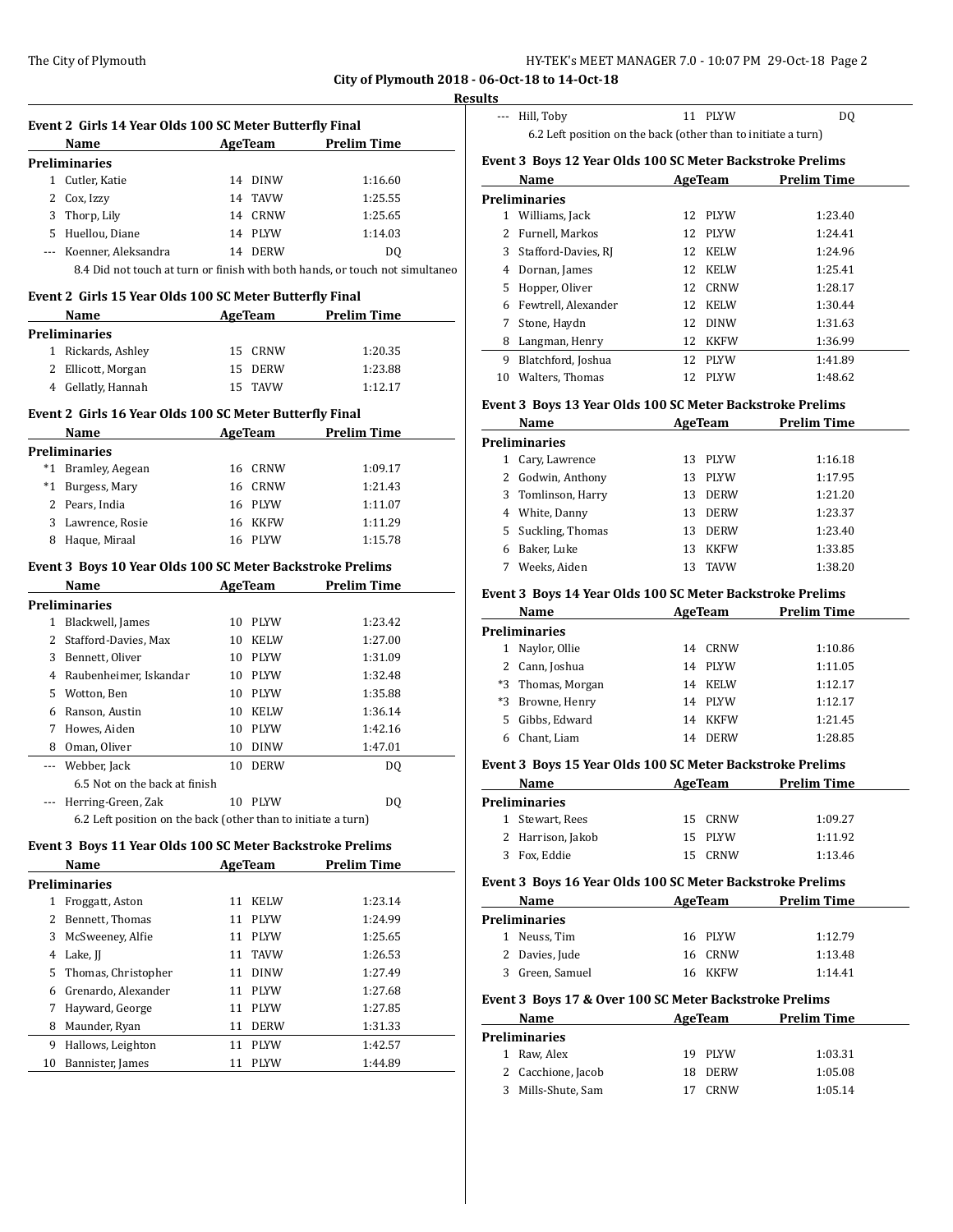| Preliminaries  (Event 3 Boys 17 & Over 100 SC Meter Backstroke Pre |    |                |                     |    |
|--------------------------------------------------------------------|----|----------------|---------------------|----|
| Name                                                               |    |                | AgeTeam Prelim Time |    |
| Brady, Joseph<br>$\overline{4}$                                    |    | 18 DERW        | 1:06.25             |    |
| 5 Bowden, Finley                                                   | 19 | DERW           | 1:06.32             |    |
| 6 Osrin, Tommy                                                     | 17 | PLYW           | 1:09.06             |    |
| Worth, Reece<br>---                                                | 22 | <b>CRNW</b>    | X1:02.07            |    |
| Event 4 Girls 9 Year Olds 50 SC Meter Backstroke Final             |    |                |                     |    |
| Name                                                               |    | <b>AgeTeam</b> | <b>Finals Time</b>  |    |
| Turner-Moore, Dixie<br>$\mathbf{1}$                                | 9  | PLYW           | 42.19               | 40 |
| Johns, Lily<br>$\overline{2}$                                      | 9  | <b>CRNW</b>    | 42.87               | 37 |
| Law, Abigail<br>3                                                  | 9  | <b>DERW</b>    | 44.12               | 36 |
| Westwood, Millie<br>4                                              | 9  | <b>PLYW</b>    | 45.65               | 35 |
| Coombs, Shayla<br>5                                                | 9  | <b>DERW</b>    | 46.96               | 34 |
| Dooney, Gracie<br>6                                                | 9  | <b>PLYW</b>    | 48.73               | 33 |
| Bell, Abigail<br>7                                                 | 9  | <b>PLYW</b>    | 48.86               | 32 |
| Lake, Miley<br>8                                                   | 9  | <b>TAVW</b>    | 50.56               | 31 |
| Drake, Gabriella<br>9                                              | 9  | <b>PLYW</b>    | 51.79               |    |
| Wilson, Katherine<br>10                                            | 9  | <b>PLYW</b>    | 51.90               |    |
| Harris, Lily<br>11                                                 | 9  | <b>DINW</b>    | 52.30               |    |
| 12 Churchward, Jessica                                             | 9  | PLYW           | 52.74               |    |
| Alencastro, Julia<br>13                                            | 9  | PLYW           | 53.33               |    |
| Schlussas, Francesca<br>14                                         | 9  | <b>CRNW</b>    | 54.44               |    |
| 15 Moss, Ella                                                      | 9  | <b>DINW</b>    | 57.86               |    |
| Grant, Ava<br>16                                                   | 9  | PLYW           | 1:01.37             |    |
| Newman, Kitty<br>17                                                | 9  | <b>PLYW</b>    | 1:04.45             |    |
| Cornelius-Mercer, Amalie<br>$\cdots$                               | 9  | <b>PLYW</b>    | DQ                  |    |
| 6.2 Left position on the back (other than to initiate a turn)      |    |                |                     |    |
| Stone, Elin<br>---                                                 |    | 9 DINW         | DQ                  |    |
| 6.2 Left position on the back (other than to initiate a turn)      |    |                |                     |    |
| Sandell, Josie<br>---                                              |    | 9 TAVW         | D <sub>0</sub>      |    |
| 6.5 Not on the back at finish                                      |    |                |                     |    |
| Hoyle, Naomi                                                       |    | 9 PLYW         | DQ                  |    |
| 6.2 Left position on the back (other than to initiate a turn)      |    |                |                     |    |

# **Event 4 Girls 10 Year Olds 50 SC Meter Backstroke Final**

|    | Name                  | AgeTeam |             | <b>Finals Time</b> |    |
|----|-----------------------|---------|-------------|--------------------|----|
| 1  | Roberts, Lacey        | 10      | <b>DERW</b> | 37.89              | 40 |
| 2  | Gove, Ruby            | 10      | <b>KKFW</b> | 39.15              | 37 |
| 3  | Purnell, Matilda      | 10      | <b>KELW</b> | 41.89              | 36 |
| 4  | Gallego-Cooper, Frida | 10      | <b>DINW</b> | 41.91              | 35 |
| 5  | Wynne-Jones, Kelly    | 10      | <b>KELW</b> | 42.92              | 34 |
| 6  | Wood, Lillie          | 10      | <b>PLYW</b> | 43.63              | 33 |
| 7  | Morris, Isabella      | 10      | <b>PLYW</b> | 43.93              | 32 |
| 8  | Buckley, Mia          | 10      | <b>TAVW</b> | 44.72              | 31 |
| 9  | Abbott, Torey         | 10      | <b>DERW</b> | 45.05              |    |
| 10 | Grundy, Olivia        | 10      | <b>PLYW</b> | 45.94              |    |
| 11 | Shute, Hollie         | 10      | <b>CRNW</b> | 46.69              |    |
| 12 | Dolby, Caitlin        | 10      | <b>KELW</b> | 47.38              |    |
| 13 | Foley, Tianna-Eve     | 10      | <b>PLYW</b> | 48.74              |    |
| 14 | Maguire, Elsie        | 10      | <b>TAVW</b> | 49.49              |    |
| 15 | Wood, Lauren          | 10      | <b>DERW</b> | 49.53              |    |
| 16 | Woock, Megan          | 10      | <b>TAVW</b> | 50.79              |    |
| 17 | Fox, Ruby             | 10      | <b>CRNW</b> | 51.73              |    |
| 18 | Crews, Atiyana        | 10      | <b>DERW</b> | 52.04              |    |
| 19 | Johnson, Isabelle     | 10      | <b>DERW</b> | 52.83              |    |
| 20 | Janjanin, Anya        | 10      | <b>TAVW</b> | 53.45              |    |

| --- Atkin, Lucy                                               |  | 10 CRNW | D0 |  |  |
|---------------------------------------------------------------|--|---------|----|--|--|
| 6.2 Left position on the back (other than to initiate a turn) |  |         |    |  |  |
| --- Turpin, Charlotte                                         |  | 10 PLYW | D0 |  |  |
| 6.4 Not on back when leaving the wall                         |  |         |    |  |  |

# **Event 4 Girls 11 Year Olds 50 SC Meter Backstroke Final**

|    | Name                 | AgeTeam |             | <b>Finals Time</b> |    |
|----|----------------------|---------|-------------|--------------------|----|
| 1  | Dixon, Millie        | 11      | <b>KELW</b> | 35.79              | 40 |
| 2  | Shute, Olivia        | 11      | <b>CRNW</b> | 36.42              | 37 |
| 3  | Tremayne, Holly      | 11      | <b>PLYW</b> | 38.19              | 36 |
| 4  | Donne, Chloe         | 11      | <b>PLYW</b> | 38.21              | 35 |
| 5  | Daniel, Katie        | 11      | <b>CRNW</b> | 39.00              | 34 |
| 6  | Braine, Verity       | 11      | PLYW        | 39.62              | 33 |
| 7  | Lamerton, Kajsa      | 11      | <b>PLYW</b> | 40.03              | 32 |
| 8  | Hess, Louisa         | 11      | <b>KELW</b> | 41.41              | 31 |
| 9  | Will, Amy            | 11      | <b>DERW</b> | 41.45              |    |
| 10 | Whitford, Erin       | 11      | <b>TAVW</b> | 41.87              |    |
| 11 | Sadri, Parisa        | 11      | <b>PLYW</b> | 42.27              |    |
| 12 | Fenwick, Evelyn      | 11      | <b>PLYW</b> | 42.50              |    |
| 13 | Murray, Freya        | 11      | <b>KELW</b> | 43.15              |    |
| 14 | Gordo, Constanca     | 11      | <b>PLYW</b> | 43.24              |    |
| 15 | Benfield, Amelia     | 11      | <b>KKFW</b> | 43.58              |    |
| 16 | Wisely, Annie        | 11      | <b>PLYW</b> | 43.72              |    |
| 17 | Taylor, Millesime    | 11      | <b>PLYW</b> | 43.99              |    |
| 18 | Pollak, Isla         | 11      | <b>DINW</b> | 44.27              |    |
| 19 | Hayley, Harriet      | 11      | <b>TAVW</b> | 44.53              |    |
| 20 | Blagdon, Ellen       | 11      | <b>DERW</b> | 45.23              |    |
| 21 | Bird, Tia            | 11      | <b>DERW</b> | 45.41              |    |
| 22 | Paterson-Green, Evie | 11      | <b>KKFW</b> | 46.08              |    |
| 23 | Frankow, Natalie     | 11      | <b>DERW</b> | 49.04              |    |
| 24 | Roberts, Katie       | 11      | <b>TAVW</b> | 49.76              |    |
| 25 | Kelly, Freya         | 11      | <b>CRNW</b> | 51.79              |    |
| 26 | May, Isabelle        | 11      | <b>PLYW</b> | 53.75              |    |

#### **Event 4 Girls 12 Year Olds 50 SC Meter Backstroke Final**

|    | Name                                                          |       | AgeTeam     | <b>Finals Time</b> |    |
|----|---------------------------------------------------------------|-------|-------------|--------------------|----|
| 1  | Maguire, Orla                                                 | 12    | <b>TAVW</b> | 36.08              | 40 |
| 2  | Walker, Carys                                                 | 12    | <b>DERW</b> | 36.71              | 37 |
| 3  | Oman, Madison                                                 | 12    | <b>DINW</b> | 36.89              | 36 |
| 4  | Davis, Charlotte                                              | 12    | <b>KELW</b> | 37.60              | 35 |
| 5  | Chapman, Alice                                                | 12    | <b>PLYW</b> | 37.75              | 34 |
| 6  | Geddes, Lea                                                   | 12    | <b>DERW</b> | 38.13              | 33 |
| 7  | Wilson, Martha                                                | 12    | <b>PLYW</b> | 38.76              | 32 |
| 8  | Van Der Stroom, Isis                                          | 12    | <b>KELW</b> | 38.93              | 31 |
| 9  | Harvey, Holly                                                 | 12    | <b>TAVW</b> | 39.76              |    |
| 10 | Frith, Connie                                                 | 12    | <b>CRNW</b> | 41.30              |    |
| 11 | Gethins, Georgia                                              | 12    | <b>PLYW</b> | 41.74              |    |
| 12 | Cary, Poppy                                                   | 12    | <b>PLYW</b> | 43.59              |    |
| 13 | Hearnden, Erynn                                               | 12    | <b>CRNW</b> | 44.75              |    |
| 14 | Buckley, Erika                                                | 12    | <b>TAVW</b> | 45.65              |    |
| 15 | Woock, Annie                                                  | 12    | <b>TAVW</b> | 46.07              |    |
| 16 | York, Mia                                                     | 12    | <b>DERW</b> | 48.08              |    |
|    | Townshend, Olivia                                             | 12    | <b>TAVW</b> | DQ                 |    |
|    | 6.2 Left position on the back (other than to initiate a turn) | _____ |             |                    |    |

#### **Event 4 Girls 13 Year Olds 50 SC Meter Backstroke Final Name Age Team Finals Time**

 $\overline{\phantom{a}}$ 

| Name               | aeeteam | rinais l'ille |     |
|--------------------|---------|---------------|-----|
| 1 McVeigh, Cara    | 13 TAVW | 33.52         | 40  |
| 2 English, Georgia | 13 DERW | 35.93         | -37 |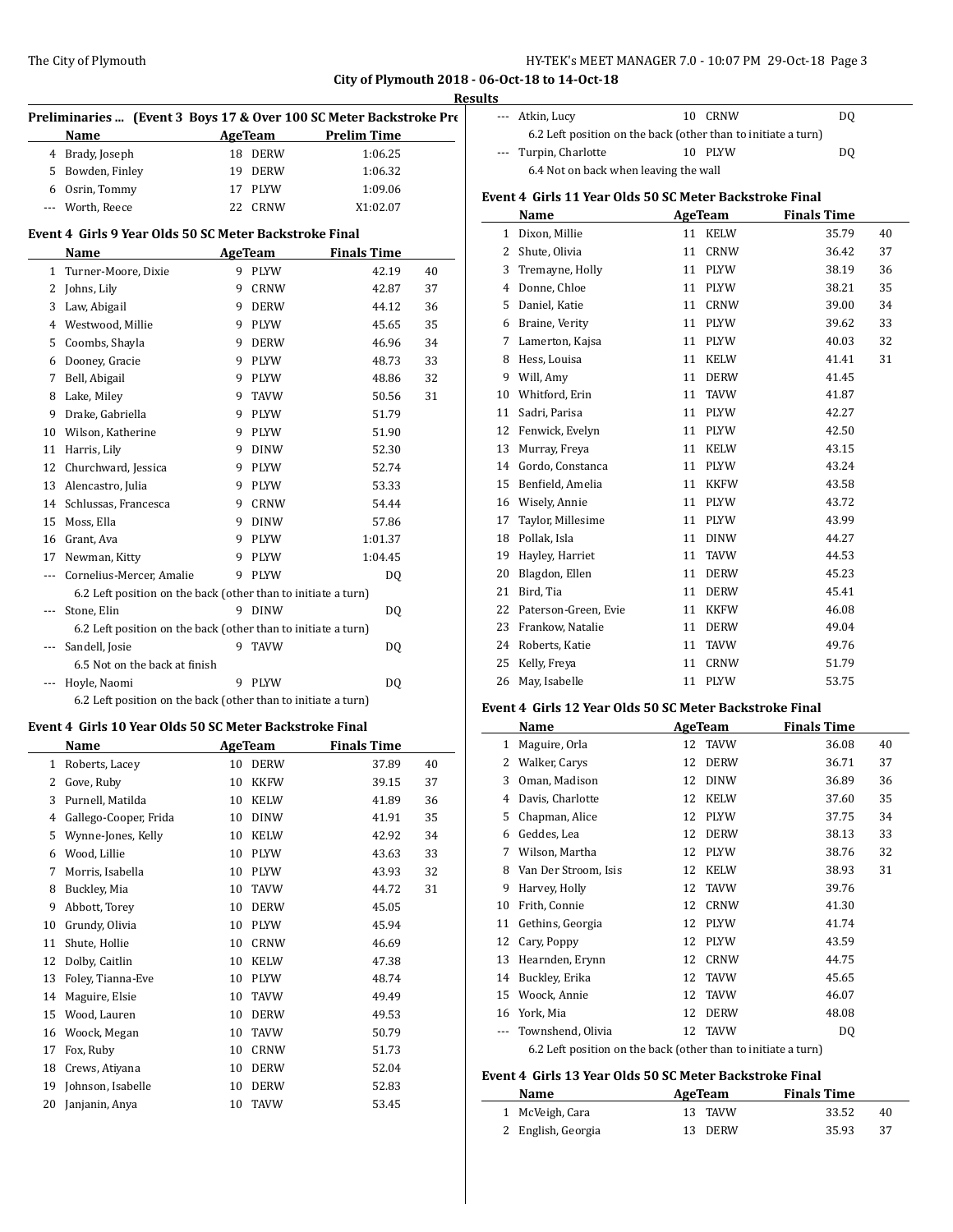#### **Results**

 $\overline{a}$ 

 $\overline{\phantom{0}}$ 

 $\frac{1}{2}$ 

| (Event 4 Girls 13 Year Olds 50 SC Meter Backstroke Final) |                                                               |    |             |                    |    |  |
|-----------------------------------------------------------|---------------------------------------------------------------|----|-------------|--------------------|----|--|
|                                                           | Name                                                          |    | AgeTeam     | <b>Finals Time</b> |    |  |
| 3                                                         | Hess, Annabelle                                               | 13 | <b>KELW</b> | 36.19              | 36 |  |
| 4                                                         | Walker, Charlotte                                             | 13 | <b>TAVW</b> | 37.98              | 35 |  |
| 5                                                         | Tout, Millie                                                  | 13 | <b>DINW</b> | 38.35              | 34 |  |
| 6                                                         | Laseby, Polly                                                 | 13 | <b>TAVW</b> | 38.70              | 33 |  |
| 7                                                         | Atkin, Mollie                                                 | 13 | <b>CRNW</b> | 38.99              | 32 |  |
| 8                                                         | Cuming, Rosie                                                 | 13 | <b>DINW</b> | 40.35              | 31 |  |
| 9                                                         | Daly, Abigail                                                 | 13 | <b>DERW</b> | 40.40              |    |  |
| 10                                                        | Howes, Isabella                                               | 13 | <b>PLYW</b> | 40.81              |    |  |
| 11                                                        | Ring, Josephine                                               | 13 | <b>PLYW</b> | 41.00              |    |  |
| 12                                                        | Stewart, Jessica                                              | 13 | <b>KKFW</b> | 41.75              |    |  |
| 13                                                        | Small, Claire                                                 | 13 | TAVW        | 42.31              |    |  |
| 14                                                        | Roberts, Hannah                                               | 13 | <b>DERW</b> | 44.10              |    |  |
| 15                                                        | Green, Amelie                                                 | 13 | <b>KKFW</b> | 45.15              |    |  |
|                                                           | Gawron, Amber                                                 | 13 | <b>DERW</b> | DQ                 |    |  |
|                                                           | 6.2 Left position on the back (other than to initiate a turn) |    |             |                    |    |  |
|                                                           | Event 4 Girls 14 Year Olds 50 SC Meter Backstroke Final       |    |             |                    |    |  |
| Name<br>AgeTeam<br><b>Finals Time</b>                     |                                                               |    |             |                    |    |  |

|    | <b>Name</b>      | AgeTeam |             | <b>Finals Time</b> |    |  |
|----|------------------|---------|-------------|--------------------|----|--|
| 1  | De Groot, Sophie | 14      | <b>PLYW</b> | 31.12              | 40 |  |
|    | 2 Huellou, Diane | 14      | PLYW        | 34.31              | 37 |  |
| 3  | Cutler, Katie    | 14      | <b>DINW</b> | 34.89              | 36 |  |
| 4  | Webb, Amy        | 14      | PLYW        | 37.41              | 35 |  |
| 5. | Aspen, Liddy     | 14      | CRNW        | 39.39              | 34 |  |
| 6  | Cox, Izzy        | 14      | <b>TAVW</b> | 39.80              | 33 |  |
|    | Mitchell, Fern   | 14      | PRNW        | 43.80              | 32 |  |
|    |                  |         |             |                    |    |  |

#### **Event 4 Girls 15 Year Olds 50 SC Meter Backstroke Final**

| <b>Name</b>           | AgeTeam |         | <b>Finals Time</b> |    |
|-----------------------|---------|---------|--------------------|----|
| 1 Birnbaum, Jorina    |         | 15 KELW | 33.15              | 40 |
| 2 Page, Amelia        |         | 15 DERW | 35.52              | 37 |
| 3 Rainford, Kate      |         | 15 DERW | 35.94              | 36 |
| 4 Carter-Lovell, Kiki |         | 15 PRNW | 45.04              | 35 |

#### **Event 4 Girls 16 Year Olds 50 SC Meter Backstroke Final**

|    | <b>Name</b>              | AgeTeam |             | <b>Finals Time</b> |    |
|----|--------------------------|---------|-------------|--------------------|----|
| 1  | Haque, Miraal            | 16 PLYW |             | 34.63              | 40 |
|    | 2 Lawrence, Rosie        | 16      | KKFW        | 35.02              | 37 |
| 3  | France, Emily            | 16      | TAVW        | 35.75              | 36 |
|    | 4 Garland-Tsirka, Thanae |         | 16 TAVW     | 35.88              | 35 |
| 5. | Varia, Alisha            | 16      | <b>KELW</b> | 36.14              | 34 |
|    | Langman, Ellie           |         | <b>KKFW</b> | 36.94              | 33 |

## **Event 4 Girls 17 & Over 50 SC Meter Backstroke Final**

| <b>Name</b>                                                   | AgeTeam | <b>Finals Time</b> |    |  |  |
|---------------------------------------------------------------|---------|--------------------|----|--|--|
| 1 Aspen, Isobel                                               | 17 CRNW | 32.20              | 40 |  |  |
| --- Teague, Sarah                                             | 17 TAVW | D <sub>0</sub>     |    |  |  |
| 6.2 Left position on the back (other than to initiate a turn) |         |                    |    |  |  |

# **Event 4 Girls 50 SC Meter Backstroke Final Multi-Class**

| Name                   | AgeTeam | <b>Finals Time</b> |    |  |  |  |
|------------------------|---------|--------------------|----|--|--|--|
| 1 Burgess, Annalise S9 | 17 CRNW | 42.04              | 40 |  |  |  |
|                        |         |                    |    |  |  |  |

# **Event 5 Boys 9 Year Olds 50 SC Meter Breaststroke**

| <b>Name</b>           | AgeTeam     | <b>Finals Time</b> |    |
|-----------------------|-------------|--------------------|----|
| Frith, Will           | CRNW        | 49.85              | 40 |
| 2 Lawrence, Charlie   | <b>DERW</b> | 50.64              | 38 |
| 3 Saunders, Richard   | <b>DERW</b> | 53.50              | 36 |
| 4 Grenardo, Sebastian | <b>PLYW</b> | 54.98              | 34 |

| . |                                         |   |             |         |    |  |
|---|-----------------------------------------|---|-------------|---------|----|--|
|   | 5 Greenfield, Rhys                      | 9 | <b>DERW</b> | 57.15   | 32 |  |
|   | 6 Dennis, Freddy                        | 9 | PLYW        | 58.16   | 30 |  |
| 7 | Brinkworth, James                       | ч | DERW        | 1:01.00 | 28 |  |
| 8 | Hayes, Luke                             | q | <b>DINW</b> | 1:04.39 | 26 |  |
|   | --- Lamerton, Kieran                    | q | <b>DERW</b> | DO.     |    |  |
|   | 7.4 Leg movements not on the same plane |   |             |         |    |  |

#### **Event 5 Boys 10 Year Olds 50 SC Meter Breaststroke**

|    | Name                   | AgeTeam           | <b>Finals Time</b> |    |
|----|------------------------|-------------------|--------------------|----|
|    | McManus, Nathan        | <b>PLYW</b><br>10 | 44.07              | 40 |
| 2  | Stafford-Davies, Max   | <b>KELW</b><br>10 | 44.71              | 38 |
| 3  | Ranson, Austin         | <b>KELW</b><br>10 | 48.42              | 36 |
| 4  | Wotton, Ben            | <b>PLYW</b><br>10 | 49.60              | 34 |
| 5. | Blackwell, James       | <b>PLYW</b><br>10 | 49.94              | 32 |
| 6  | Pearse, Harry          | <b>TAVW</b><br>10 | 52.33              | 30 |
| 7  | Bennett, Oliver        | <b>PLYW</b><br>10 | 53.99              | 28 |
| 8  | Herring-Green, Zak     | <b>PLYW</b><br>10 | 54.55              | 26 |
| 9  | Howes, Aiden           | <b>PLYW</b><br>10 | 56.88              | 24 |
| 10 | Raubenheimer, Iskandar | <b>PLYW</b><br>10 | 58.75              | 22 |
| 11 | Rickards, Thomas       | <b>CRNW</b><br>10 | 1:12.71            | 20 |

# **Event 5 Boys 11 Year Olds 50 SC Meter Breaststroke**

|              | Name                  |    | AgeTeam     | <b>Finals Time</b> |    |
|--------------|-----------------------|----|-------------|--------------------|----|
| $\mathbf{1}$ | Partridge, Stanley    | 11 | <b>DERW</b> | 42.30              | 40 |
| 2            | Dennis, Oliver        | 11 | <b>PLYW</b> | 42.57              | 38 |
| 3            | Angelakis, Panagiotis | 11 | <b>PLYW</b> | 44.75              | 36 |
| 4            | Keslake, Aidan        | 11 | <b>PLYW</b> | 45.23              | 34 |
| 5            | Thomas, Christopher   | 11 | <b>DINW</b> | 45.62              | 32 |
| 6            | Hayward, George       | 11 | <b>PLYW</b> | 45.66              | 30 |
| 7            | Froggatt, Aston       | 11 | <b>KELW</b> | 45.69              | 28 |
| 8            | McSweeney, Alfie      | 11 | <b>PLYW</b> | 46.73              | 26 |
| 9            | Taylor, Jack          | 11 | <b>CRNW</b> | 46.75              | 24 |
| 10           | Bird, Matthew         | 11 | <b>DERW</b> | 49.52              | 22 |
| 11           | Hill, Toby            | 11 | <b>PLYW</b> | 52.34              | 20 |
| 12           | Maunder, Ryan         | 11 | <b>DERW</b> | 53.55              | 17 |
| 13           | Hallows, Leighton     | 11 | <b>PLYW</b> | 54.87              | 16 |
| 14           | Bannister, James      | 11 | <b>PLYW</b> | 56.29              | 14 |

#### **Event 5 Boys 12 Year Olds 50 SC Meter Breaststroke**

|     | Name                             |    | <b>AgeTeam</b> | Finals Time |    |
|-----|----------------------------------|----|----------------|-------------|----|
| 1   | Tait, Finlay                     | 12 | <b>PLYW</b>    | 39.40       | 40 |
| 2   | Wheatley, James                  | 12 | <b>KELW</b>    | 39.50       | 38 |
| 3   | Paker, Berk Emre                 | 12 | <b>PLYW</b>    | 40.02       | 36 |
| 4   | Hallows, Ashton                  | 12 | <b>PLYW</b>    | 40.96       | 34 |
| 5   | Ayres, Edward                    | 12 | <b>DERW</b>    | 41.96       | 32 |
| 6   | Woodhouse, Kieran                | 12 | <b>CRNW</b>    | 42.82       | 30 |
| 7   | Rice, Samuel                     | 12 | <b>TAVW</b>    | 43.10       | 28 |
| 8   | Stafford-Davies, RJ              | 12 | <b>KELW</b>    | 43.75       | 26 |
| 9   | Rowe, Oliver                     | 12 | <b>KELW</b>    | 44.12       | 24 |
| 10  | Furnell, Markos                  | 12 | <b>PLYW</b>    | 46.91       | 22 |
| 11  | Hopper, Oliver                   | 12 | <b>CRNW</b>    | 47.76       | 20 |
| 12  | Langman, Henry                   | 12 | <b>KKFW</b>    | 48.96       | 17 |
| 13  | Baker, Ellis                     | 12 | <b>CRNW</b>    | 53.46       | 16 |
| 14  | Skinner, Daniel                  | 12 | <b>DERW</b>    | 54.18       | 14 |
| 15  | Blatchford, Joshua               | 12 | <b>PLYW</b>    | 1:00.35     | 12 |
| 16  | Walters, Thomas                  | 12 | <b>PLYW</b>    | 1:03.67     | 10 |
| --- | Watts, Aidan                     | 12 | <b>PLYW</b>    | DQ          |    |
|     | 4.4 Start before starting signal |    |                |             |    |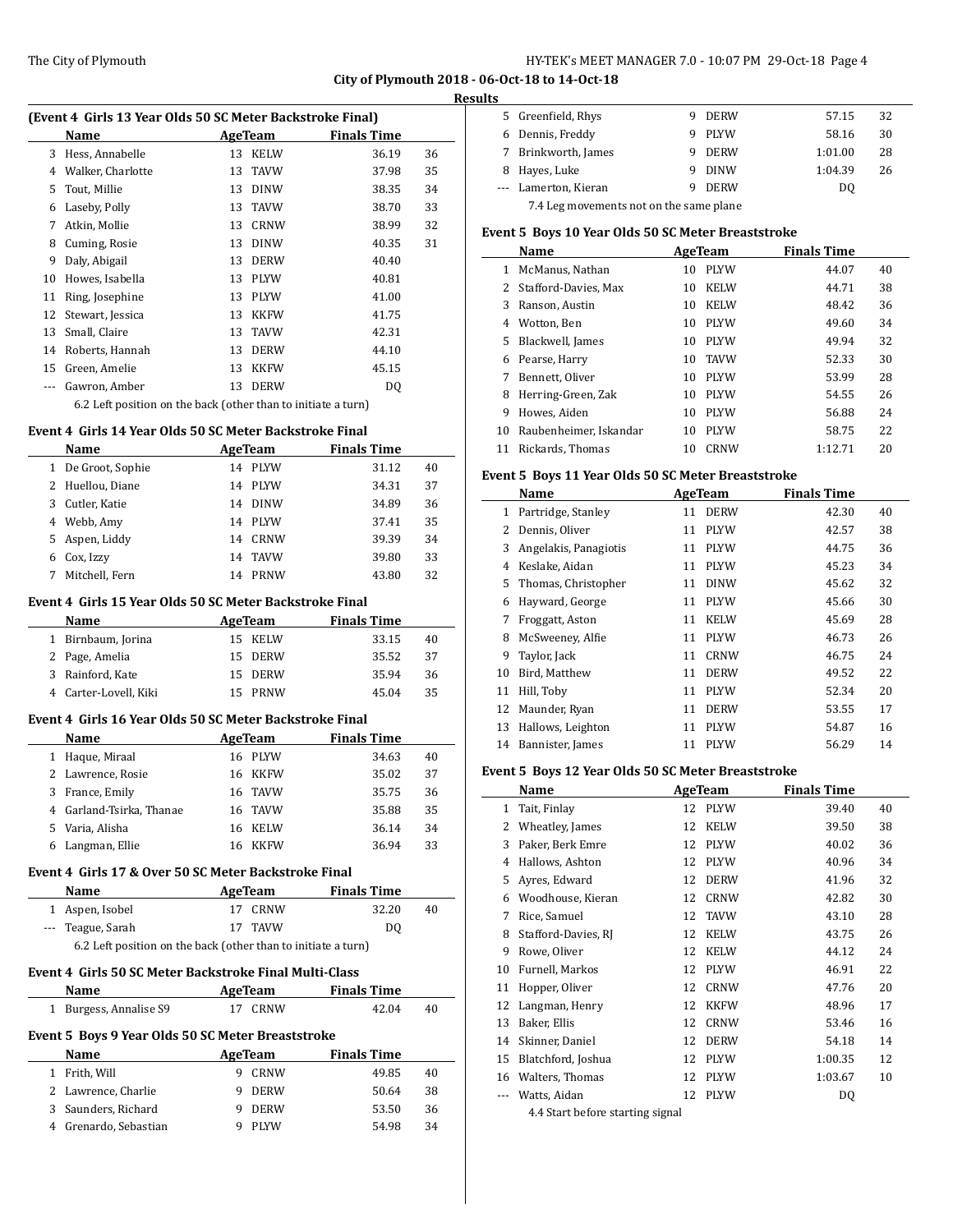$\frac{1}{2}$ 

 $\overline{a}$ 

 $\overline{\phantom{a}}$ 

#### **Results**

|         | Event 5 Boys 13 Year Olds 50 SC Meter Breaststroke |    |             |                    |    |
|---------|----------------------------------------------------|----|-------------|--------------------|----|
|         | Name                                               |    | AgeTeam     | <b>Finals Time</b> |    |
| 1       | Coleman, James                                     | 13 | <b>DERW</b> | 37.67              | 40 |
|         | Palmer, Samuel                                     | 13 | <b>TAVW</b> | 41.80              | 38 |
| 3       | Cary, Lawrence                                     | 13 | <b>PLYW</b> | 43.52              | 36 |
| 4       | Gloyns, Daniel                                     | 13 | KKFW        | 45.58              | 34 |
| 5       | Baker. Luke                                        | 13 | <b>KKFW</b> | 46.77              | 32 |
| 6       | Suckling, Thomas                                   | 13 | <b>DERW</b> | 47.04              | 30 |
| 7       | Tomlinson, Harry                                   | 13 | <b>DERW</b> | 48.87              | 28 |
| 8       | Weeks, Aiden                                       | 13 | <b>TAVW</b> | 50.41              | 26 |
| 9       | White, Danny                                       | 13 | <b>DERW</b> | 52.03              | 24 |
| $- - -$ | Godwin, Anthony                                    | 13 | <b>PLYW</b> | DQ                 |    |
|         | 7.2 Body not on the breast                         |    |             |                    |    |

#### **Event 5 Boys 14 Year Olds 50 SC Meter Breaststroke**

|   | Name             | AgeTeam |             | <b>Finals Time</b> |    |
|---|------------------|---------|-------------|--------------------|----|
|   | Pitt, Charlie    | 14      | <b>DERW</b> | 34.18              | 40 |
| 2 | Naylor, Ollie    | 14      | <b>CRNW</b> | 35.56              | 38 |
|   | 3 Thomas, Morgan | 14      | KELW        | 40.19              | 36 |
| 4 | Cornish, Sam     |         | 14 PLYW     | 40.35              | 34 |
| 5 | Chant, Liam      | 14      | <b>DERW</b> | 44.21              | 32 |
|   | Adekoya, Adeolu  | 14      | <b>KELW</b> | DO                 |    |
|   |                  |         |             |                    |    |

7.6 Did not touch at turn or finish with both hands, or touch not simultaneo

# **Event 5 Boys 15 Year Olds 50 SC Meter Breaststroke**

|    | Name              |    | AgeTeam     | <b>Finals Time</b> |    |
|----|-------------------|----|-------------|--------------------|----|
| 1  | Pache, Finn       | 15 | KELW        | 33.06              | 40 |
| 2  | Lykke, Silas      | 15 | <b>PLYW</b> | 33.96              | 38 |
| 3  | Alhashash, Musaed | 15 | <b>KELW</b> | 35.48              | 36 |
| 4  | Stewart, Samuel   | 15 | PLYW        | 36.07              | 34 |
| 5  | Davies, Blake     | 15 | PLYW        | 36.26              | 32 |
| 6  | Rhodes, Sam       | 15 | <b>PRNW</b> | 37.04              | 30 |
| 7  | Fox, Eddie        | 15 | CRNW        | 39.18              | 28 |
| 8  | Stewart, Rees     | 15 | <b>CRNW</b> | 39.35              | 26 |
| 9  | Bott, Jason       | 15 | PRNW        | 40.09              | 24 |
| 10 | Burden, Callum    | 15 | <b>TAVW</b> | 40.79              | 22 |
| 11 | Chilton, Tom      | 15 | <b>DERW</b> | 45.30              | 20 |
| 12 | Bull, Alfie       | 15 | <b>KKFW</b> | 51.15              | 17 |
|    | Harrison, Jakob   | 15 | <b>PLYW</b> | DQ                 |    |
|    |                   |    |             |                    |    |

4.4 Start before starting signal

# **Event 5 Boys 16 Year Olds 50 SC Meter Breaststroke**

|    | Name             |     | AgeTeam     | <b>Finals Time</b> |    |
|----|------------------|-----|-------------|--------------------|----|
|    | 1 Suckling, Ben  | 16. | <b>DERW</b> | 31.93              | 40 |
|    | 2 Tong, Jeffrey  |     | 16 KELW     | 33.11              | 38 |
| 3  | Chua, Dylan      |     | 16 PLYW     | 33.85              | 36 |
| 4  | Green, Samuel    |     | 16 KKFW     | 37.45              | 34 |
| 5. | Gould, Hayden    |     | 16 PRNW     | 39.99              | 32 |
| 6  | Mitchell, Joseph | 16  | PRNW        | 44.93              | 30 |

## **Event 5 Boys 17 & Over 50 SC Meter Breaststroke**

|    | <b>Name</b>       | AgeTeam            | <b>Finals Time</b> |    |
|----|-------------------|--------------------|--------------------|----|
| 1. | Rookes, Nathaniel | 24 TAVW            | 30.91              | 40 |
|    | Will, Rob         | 42 DERW            | 32.42              | 38 |
| 3  | Mills-Shute, Sam  | CRNW<br>17         | 34.25              | 36 |
|    | Raw, Alex         | <b>PLYW</b><br>19. | 34.53              | 34 |
|    | Greenwood, Nathan | <b>DERW</b>        | X32.63             |    |

|    | Event 6 Girls 9 Year Olds 200 SC Meter Breaststroke |   |             |                    |    |
|----|-----------------------------------------------------|---|-------------|--------------------|----|
|    | Name                                                |   | AgeTeam     | <b>Finals Time</b> |    |
| 1  | Taylor, Mia                                         | 9 | CRNW        | 3:46.37            | 40 |
|    | 2 Turner-Moore, Dixie                               | 9 | <b>PLYW</b> | 3:51.96            | 38 |
| 3  | Palmer, Evie                                        | 9 | <b>TAVW</b> | 4:05.68            | 36 |
| 4  | Hess, Ellena                                        | 9 | <b>KELW</b> | 4:05.73            | 34 |
| 5. | Churchward, Jessica                                 | 9 | <b>PLYW</b> | 4:08.45            | 32 |
| 6  | Westwood, Millie                                    | 9 | <b>PLYW</b> | 4:11.79            | 30 |
| 7  | Coombs, Shayla                                      | 9 | <b>DERW</b> | 4:13.51            | 28 |
| 8  | Hoyle, Naomi                                        | 9 | <b>PLYW</b> | 4:15.23            | 26 |
| 9  | Grant, Ava                                          | 9 | <b>PLYW</b> | 4:25.16            | 24 |
| 10 | Moss, Ella                                          | 9 | <b>DINW</b> | 4:43.12            | 22 |
|    |                                                     |   |             |                    |    |

# **Event 6 Girls 10 Year Olds 200 SC Meter Breaststroke**

|    | Name                                                                         |    | AgeTeam     | <b>Finals Time</b> |    |
|----|------------------------------------------------------------------------------|----|-------------|--------------------|----|
| 1  | Purnell, Matilda                                                             | 10 | <b>KELW</b> | 3:24.99            | 40 |
| 2  | Whittingham, Lilly                                                           | 10 | <b>PLYW</b> | 3:25.72            | 38 |
| 3  | Wood, Lillie                                                                 | 10 | <b>PLYW</b> | 3:41.14            | 36 |
| 4  | Roberts, Lacey                                                               | 10 | <b>DERW</b> | 3:45.94            | 34 |
| 5  | Morris, Isabella                                                             | 10 | <b>PLYW</b> | 3:51.30            | 32 |
| 6  | Turpin, Charlotte                                                            | 10 | <b>PLYW</b> | 3:51.61            | 30 |
| 7  | Gallego-Cooper, Frida                                                        | 10 | <b>DINW</b> | 3:51.78            | 28 |
| 8  | Philipson, Isabel                                                            | 10 | <b>DERW</b> | 3:53.19            | 26 |
| 9  | Buckley, Mia                                                                 | 10 | <b>TAVW</b> | 3:54.56            | 24 |
| 10 | Atkin, Lucy                                                                  | 10 | <b>CRNW</b> | 4:06.22            | 22 |
| 11 | Abbott, Torey                                                                | 10 | <b>DERW</b> | 4:06.39            | 20 |
|    | Shute, Hollie                                                                | 10 | <b>CRNW</b> | DQ                 |    |
|    | 7.6 Did not touch at turn or finish with both hands, or touch not simultaneo |    |             |                    |    |
|    | Woock, Megan                                                                 | 10 | <b>TAVW</b> | DQ                 |    |
|    | 7.2 Arm movements not simultaneous or not in the same horizontal plane       |    |             |                    |    |

# **Event 6 Girls 11 Year Olds 200 SC Meter Breaststroke**

| Name              |    |             | <b>Finals Time</b> |    |
|-------------------|----|-------------|--------------------|----|
| Hess, Louisa      | 11 | <b>KELW</b> | 3:23.91            | 40 |
| Bennett, Gemma    | 11 | <b>KKFW</b> | 3:26.65            | 38 |
| Lamerton, Kajsa   | 11 | <b>PLYW</b> | 3:27.39            | 36 |
| Shute, Olivia     | 11 | <b>CRNW</b> | 3:28.79            | 34 |
| Braine, Verity    | 11 | <b>PLYW</b> | 3:29.46            | 32 |
| Dawdry, Oceana    | 11 | <b>DERW</b> | 3:35.74            | 30 |
| Coy, Olivia       | 11 | <b>PLYW</b> | 3:36.92            | 28 |
| Tilney, Hannah    | 11 | <b>KELW</b> | 3:39.72            | 26 |
| Fenwick, Evelyn   | 11 | <b>PLYW</b> | 3:45.52            | 24 |
| Taylor, Millesime | 11 | <b>PLYW</b> | 3:48.32            | 22 |
| Sadri, Parisa     | 11 | <b>PLYW</b> | 3:53.21            | 20 |
| Jones, Olivia     | 11 | <b>DINW</b> | 4:03.28            | 17 |
| Kelly, Freya      | 11 | <b>CRNW</b> | 4:16.82            | 16 |
| Bull, Evie        | 11 | <b>KKFW</b> | 4:22.05            | 14 |
| Roberts, Katie    | 11 | <b>TAVW</b> | 4:22.08            | 12 |
| Blagdon, Ellen    | 11 | <b>DERW</b> | DQ                 |    |
|                   |    |             | AgeTeam            |    |

7.6 Did not touch at turn or finish with both hands, or touch not simultaneo

#### **Event 6 Girls 12 Year Olds 200 SC Meter Breaststroke**

|    | Name              | AgeTeam            | <b>Finals Time</b> |    |
|----|-------------------|--------------------|--------------------|----|
|    | 1 Griffiths, Ruby | 12 PLYW            | 2:53.60            | 40 |
|    | 2 Powell, Erin    | 12 PLYW            | 3:02.11            | 38 |
| 3  | Mugleston, Kate   | CRNW<br>12.        | 3:10.15            | 36 |
|    | 4 Oman, Madison   | <b>DINW</b><br>12. | 3:14.89            | 34 |
| 5. | Montgomery, Ruby  | <b>TAVW</b>        | 3:16.83            | 32 |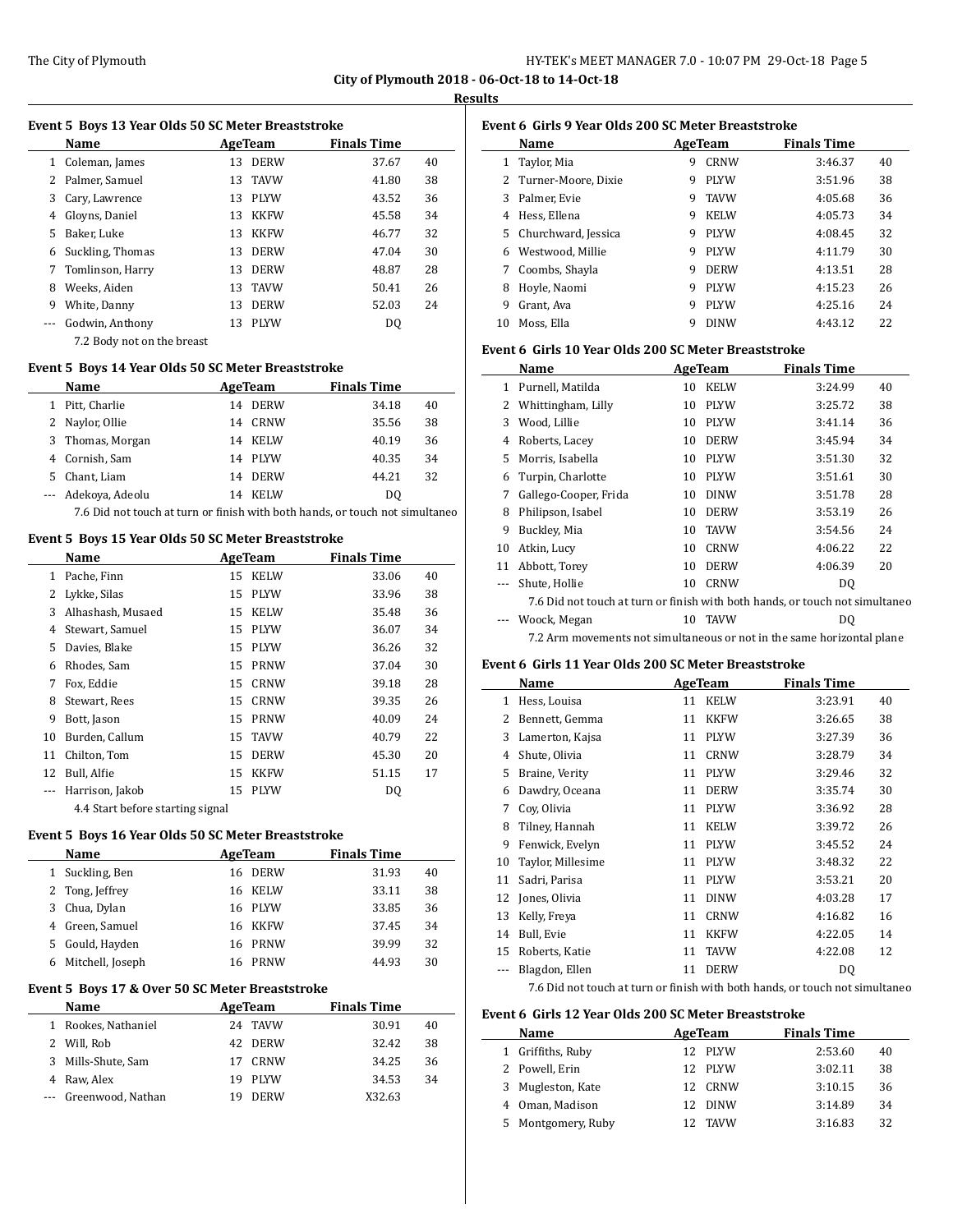l,

#### **Results**

|    | (Event 6 Girls 12 Year Olds 200 SC Meter Breaststroke) |    |             |                    |    |
|----|--------------------------------------------------------|----|-------------|--------------------|----|
|    | Name                                                   |    | AgeTeam     | <b>Finals Time</b> |    |
| 6  | Fraser, Scarlett                                       | 12 | PLYW        | 3:22.57            | 30 |
| 7  | Perkins, Kaia-Lily                                     | 12 | <b>PLYW</b> | 3:22.94            | 28 |
| 8  | Nicholls, Sarah                                        | 12 | <b>DERW</b> | 3:25.63            | 26 |
| 9  | Walker, Carys                                          | 12 | <b>DERW</b> | 3:28.81            | 24 |
| 10 | Harris, Megan                                          | 12 | <b>DINW</b> | 3:30.78            | 22 |
| 11 | Frith, Connie                                          | 12 | CRNW        | 3:31.05            | 20 |
| 12 | Zaleski, Aiya                                          | 12 | <b>TAVW</b> | 3:31.59            | 17 |
| 13 | King, Lyla                                             | 12 | <b>CRNW</b> | 3:36.92            | 16 |
| 14 | Schlussas, Isabella                                    | 12 | <b>CRNW</b> | 3:36.93            | 14 |
| 15 | Hearnden, Erynn                                        | 12 | CRNW        | 3:41.35            | 12 |
| 16 | Geddes, Lea                                            | 12 | <b>DERW</b> | 3:43.43            | 10 |
| 17 | Buckley, Erika                                         | 12 | <b>TAVW</b> | 3:50.73            | 9  |
| 18 | Cary, Poppy                                            | 12 | PLYW        | 3:53.26            | 8  |
|    |                                                        |    |             |                    |    |

# **Event 6 Girls 13 Year Olds 200 SC Meter Breaststroke**

|    | Name              |    | AgeTeam     | <b>Finals Time</b> |    |
|----|-------------------|----|-------------|--------------------|----|
| 1  | Hutchinson, Niamh | 13 | PLYW        | 2:53.04            | 40 |
| 2  | Dolton, Katie     | 13 | <b>PLYW</b> | 2:55.64            | 38 |
| 3  | Tout, Millie      | 13 | <b>DINW</b> | 3:04.83            | 36 |
| 4  | Roberts, Amy      | 13 | <b>TAVW</b> | 3:07.46            | 34 |
| 5. | Walker, Charlotte | 13 | <b>TAVW</b> | 3:17.40            | 32 |
| 6  | Baker, Ellie      | 13 | <b>KKFW</b> | 3:17.56            | 30 |
| 7  | Martin, Louise    | 13 | <b>KKFW</b> | 3:20.88            | 28 |
| 8  | Walker, Hannah    | 13 | <b>TAVW</b> | 3:24.60            | 26 |
| 9  | Abbott, Ceira     | 13 | <b>DERW</b> | 3:34.14            | 24 |
| 10 | Howes, Isabella   | 13 | <b>PLYW</b> | 3:39.25            | 22 |
| 11 | Ring, Josephine   | 13 | <b>PLYW</b> | 3:51.63            | 20 |
| 12 | Green, Amelie     | 13 | <b>KKFW</b> | 3:53.30            | 17 |

#### **Event 6 Girls 14 Year Olds 200 SC Meter Breaststroke**

| <b>Name</b>    | AgeTeam | <b>Finals Time</b> |    |
|----------------|---------|--------------------|----|
| 1 Glovns, Lucy | 14 KKFW | 3:06.75            | 40 |
| 2 Aspen, Liddy | 14 CRNW | 3:20.07            | 38 |
| 3 Hughes, Evie | 14 DERW | 3:21.38            | 36 |
| 4 Thorp, Lily  | 14 CRNW | 3:28.99            | 34 |

#### **Event 6 Girls 15 Year Olds 200 SC Meter Breaststroke**

|    | Name                                                 | AgeTeam           | <b>Finals Time</b> |    |
|----|------------------------------------------------------|-------------------|--------------------|----|
| 1  | Page, Amelia                                         | DERW<br>15.       | 3:09.66            | 40 |
|    | Event 6 Girls 16 Year Olds 200 SC Meter Breaststroke |                   |                    |    |
|    | Name                                                 | AgeTeam           | <b>Finals Time</b> |    |
|    | Langman, Ellie                                       | 16 KKFW           | 3:11.38            | 40 |
| 2. | Burgess, Mary                                        | CRNW<br>16        | 3:13.79            | 38 |
|    | Varia, Alisha                                        | <b>KELW</b><br>16 | 3:16.19            | 36 |

#### **Event 6 Girls 17 & Over 200 SC Meter Breaststroke**

| <b>Name</b>     | AgeTeam | <b>Finals Time</b> |    |
|-----------------|---------|--------------------|----|
| 1 Teague, Sarah | 17 TAVW | 2:53.40            | 40 |
| 2 Aspen, Isobel | 17 CRNW | 2.59.59            | 38 |
| 3 Wood, Sydney  | 17 PLYW | 3:17.34            | 36 |

# **Event 9 Girls 11 Year Olds 400 SC Meter IM**

| Name              | AgeTeam | <b>Finals Time</b> |    |
|-------------------|---------|--------------------|----|
| 1 Kinsman, Blythe | 11 PLYW | 5:48.75            | 40 |
| 2 Dixon, Millie   | 11 KELW | 5:56.41            | 38 |
| 3 Dawdry, Oceana  | 11 DERW | 6:43.69            | 36 |

|    | Event 9  Girls 12 Year Olds 400 SC Meter IM |     |         |                    |    |
|----|---------------------------------------------|-----|---------|--------------------|----|
|    | Name                                        |     | AgeTeam | <b>Finals Time</b> |    |
| 1  | Robinson, Holly                             |     | 12 KELW | 5:22.42            | 40 |
|    | 2 Powell. Erin                              | 12  | PLYW    | 6:09.29            | 38 |
| 3. | Wilson, Martha                              |     | 12 PLYW | 6:14.76            | 36 |
|    | Fraser, Scarlett                            | 12. | PLYW    | 6:24.74            | 34 |
|    | 5 Schlussas, Isabella                       | 12. | CRNW    | 6:47.61            | 32 |

# **Event 9 Girls 13 Year Olds 400 SC Meter IM**

|    | Name             |     | AgeTeam | <b>Finals Time</b> |    |
|----|------------------|-----|---------|--------------------|----|
|    | Dolton, Katie    | 13. | PLYW    | 5:36.11            | 40 |
|    | 2 Bain, Jemma    |     | 13 PLYW | 5:43.45            | 38 |
|    | 3 Hall, Angelean | 13. | PLYW    | 5:43.77            | 36 |
|    | 4 Roberts, Amy   | 13. | TAVW    | 5:52.73            | 34 |
| 5. | Fox, Issey       | 13  | CRNW    | 7:17.95            | 32 |

#### **Event 10 Boys 9 Year Olds 100 SC Meter IM Prelims**

|    | Name                |   | AgeTeam     | Prelim Time |
|----|---------------------|---|-------------|-------------|
|    | Preliminaries       |   |             |             |
| 1  | Lawrence, Charlie   | 9 | <b>DERW</b> | 1:33.56     |
| 2  | Frith, Will         | 9 | CRNW        | 1:35.68     |
| 3  | Saunders, Richard   | 9 | <b>DERW</b> | 1:43.09     |
| 4  | Grenardo, Sebastian | 9 | <b>PLYW</b> | 1:50.82     |
| 5. | Dennis, Freddy      | 9 | <b>PLYW</b> | 1:57.27     |
| 6  | Brinkworth, James   | 9 | <b>DERW</b> | 1:57.49     |
|    | Hayes, Luke         | 9 | <b>DINW</b> | 2:12.90     |
|    | Greenfield, Rhys    | q | <b>DERW</b> | DO.         |

7.6 Did not touch at turn or finish with both hands, or touch not simultaneo

#### **Event 10 Boys 10 Year Olds 100 SC Meter IM Prelims**

|    | Name                                           |    | AgeTeam     | Prelim Time                                                                  |
|----|------------------------------------------------|----|-------------|------------------------------------------------------------------------------|
|    | Preliminaries                                  |    |             |                                                                              |
| 1  | Blackwell, James                               | 10 | <b>PLYW</b> | 1:27.72                                                                      |
| 2  | Pearse, Harry                                  | 10 | <b>TAVW</b> | 1:33.74                                                                      |
| 3  | Herring-Green, Zak                             | 10 | <b>PLYW</b> | 1:34.54                                                                      |
| 4  | Bennett, Oliver                                | 10 | <b>PLYW</b> | 1:35.20                                                                      |
| 5  | Wotton, Ben                                    | 10 | <b>PLYW</b> | 1:35.69                                                                      |
| 6  | Ranson, Austin                                 | 10 | <b>KELW</b> | 1:37.56                                                                      |
| 7  | Raubenheimer, Iskandar                         | 10 | PLYW        | 1:44.12                                                                      |
| 8  | Howes, Aiden                                   | 10 | <b>PLYW</b> | 1:46.23                                                                      |
| 9  | Warner, Samuel                                 | 10 | <b>PLYW</b> | 1:57.03                                                                      |
| 10 | Oman, Oliver                                   | 10 | <b>DINW</b> | 2:00.02                                                                      |
|    | Stafford-Davies, Max                           | 10 | <b>KELW</b> | DO.                                                                          |
|    |                                                |    |             | 7.6 Did not touch at turn or finish with both hands, or touch not simultaneo |
|    | Pearson, Samuel                                | 10 | <b>DERW</b> | DQ                                                                           |
|    | 8.3 Alternating movement of legs or feet - fly |    |             |                                                                              |

#### **Event 10 Boys 11 Year Olds 100 SC Meter IM Prelims**

|               | Name               | AgeTeam |             | Prelim Time |  |
|---------------|--------------------|---------|-------------|-------------|--|
| Preliminaries |                    |         |             |             |  |
|               | Dennis, Oliver     | 11      | PLYW        | 1:21.01     |  |
|               | Rostron, James     | 11      | <b>PLYW</b> | 1:21.28     |  |
| 3             | Bennett, Thomas    | 11      | <b>PLYW</b> | 1:23.68     |  |
| 4             | Froggatt, Aston    | 11      | <b>KELW</b> | 1:24.48     |  |
| 5.            | Partridge, Stanley | 11      | <b>DERW</b> | 1:24.51     |  |
| 6             | Hayward, George    | 11      | <b>PLYW</b> | 1:25.01     |  |
|               | Miles, Reuben      |         | <b>KKFW</b> | 1:25.24     |  |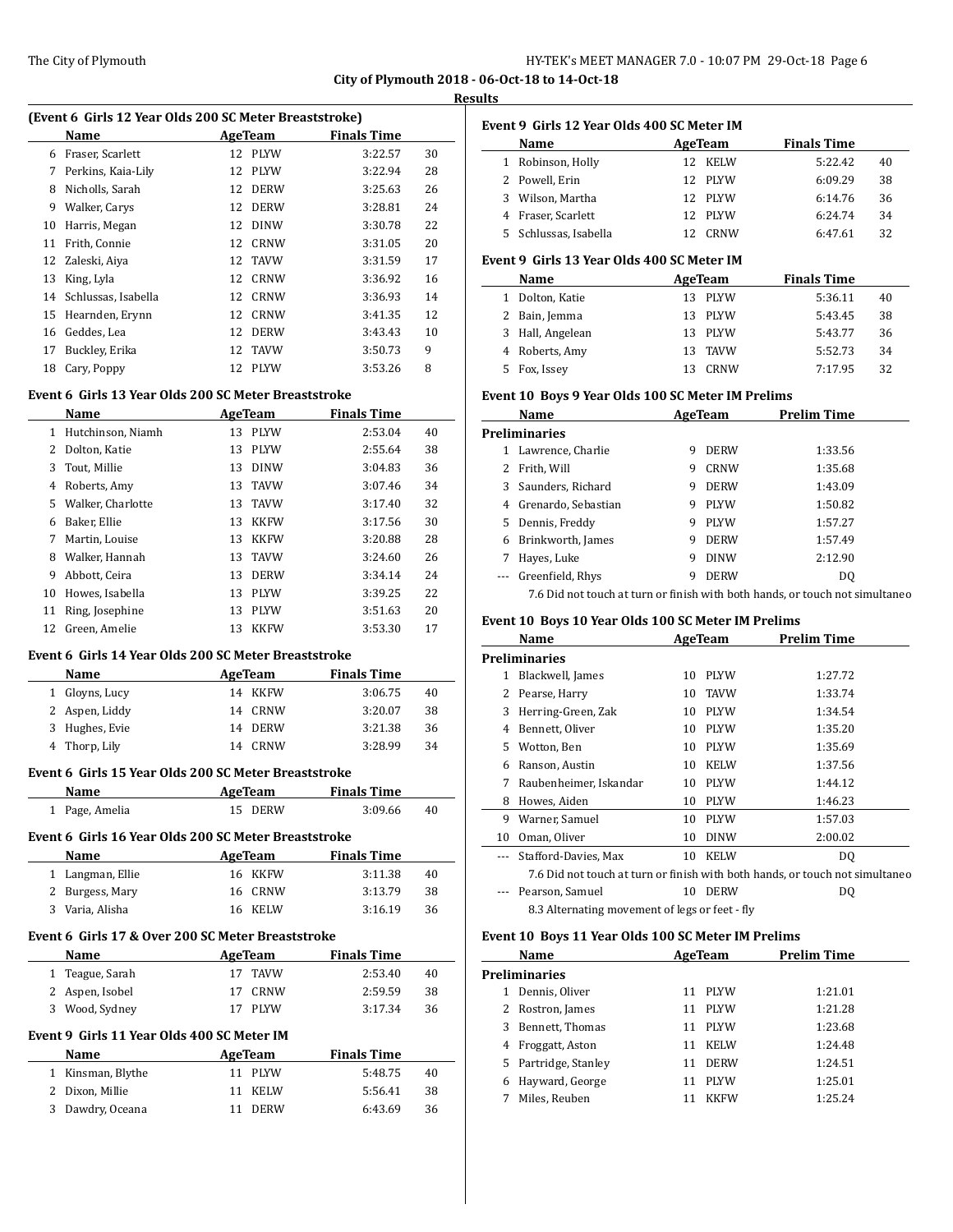$\overline{a}$ 

#### **Results**

| Preliminaries  (Event 10 Boys 11 Year Olds 100 SC Meter IM Prelims |                       |    |              |                    |  |
|--------------------------------------------------------------------|-----------------------|----|--------------|--------------------|--|
|                                                                    | Name                  |    | AgeTeam      | <b>Prelim Time</b> |  |
| 8                                                                  | Angelakis, Panagiotis | 11 | <b>PLYW</b>  | 1:25.58            |  |
| 9                                                                  | McSweeney, Alfie      |    | 11 PLYW      | 1:26.07            |  |
| 10                                                                 | Grenardo, Alexander   | 11 | <b>PLYW</b>  | 1:26.92            |  |
|                                                                    | 11 Lake, II           |    | 11 TAVW      | 1:28.59            |  |
|                                                                    | 12 Taylor, Jack       | 11 | CRNW         | 1:31.45            |  |
| 13                                                                 | Maunder, Ryan         | 11 | <b>DERW</b>  | 1:37.75            |  |
|                                                                    | 14 Hallows, Leighton  |    | 11 PLYW      | 1:50.80            |  |
| 15                                                                 | Bannister, James      | 11 | <b>PLYW</b>  | 1:53.78            |  |
| 16                                                                 | Hill, Toby            | 11 | <b>PI.YW</b> | 1:56.48            |  |

## **Event 10 Boys 12 Year Olds 100 SC Meter IM Prelims**

| Name    |                      | <b>AgeTeam</b> | Prelim Time |         |  |
|---------|----------------------|----------------|-------------|---------|--|
|         | <b>Preliminaries</b> |                |             |         |  |
| *1      | Watts, Aidan         | 12             | <b>PLYW</b> | 1:12.88 |  |
| $*_{1}$ | Wheatley, James      | 12             | <b>KELW</b> | 1:12.88 |  |
| 3       | Paker, Berk Emre     | 12             | <b>PLYW</b> | 1:18.08 |  |
| 4       | Rice, Samuel         | 12             | <b>TAVW</b> | 1:19.39 |  |
| 5       | Rowe, Oliver         | 12             | <b>KELW</b> | 1:19.71 |  |
| 6       | Hallows, Ashton      | 12             | <b>PLYW</b> | 1:20.52 |  |
| 7       | Tait, Finlay         | 12             | <b>PLYW</b> | 1:21.33 |  |
| 8       | Woodhouse, Kieran    | 12             | <b>CRNW</b> | 1:21.43 |  |
| 9       | Ayres, Edward        | 12             | <b>DERW</b> | 1:22.08 |  |
| 10      | Stafford-Davies, RJ  | 12             | <b>KELW</b> | 1:22.99 |  |
| 11      | Furnell, Markos      | 12             | <b>PLYW</b> | 1:29.30 |  |
| 12      | Williams, Jack       | 12             | <b>PLYW</b> | 1:30.25 |  |
| 13      | Hopper, Oliver       | 12             | <b>CRNW</b> | 1:32.39 |  |
| 14      | Dornan, James        | 12             | <b>KELW</b> | 1:33.43 |  |
| 15      | Skinner, Daniel      | 12             | <b>DERW</b> | 1:44.55 |  |
| 16      | Blatchford, Joshua   | 12             | <b>PLYW</b> | 1:53.94 |  |
| 17      | Walters, Thomas      | 12             | <b>PLYW</b> | 1:56.43 |  |

#### **Event 10 Boys 13 Year Olds 100 SC Meter IM Prelims**

| Name |                   |    | AgeTeam     | <b>Prelim Time</b> |  |
|------|-------------------|----|-------------|--------------------|--|
|      | Preliminaries     |    |             |                    |  |
|      | Coleman, James    | 13 | <b>DERW</b> | 1:13.15            |  |
|      | 2 Godwin, Anthony | 13 | <b>PLYW</b> | 1:20.52            |  |
| 3    | Shrestha, Arjun   | 13 | CRNW        | 1:26.11            |  |
| 4    | White, Danny      | 13 | <b>DERW</b> | 1:28.43            |  |
| 5.   | Baker, Luke       | 13 | <b>KKFW</b> | 1:36.33            |  |
| 6    | Weeks, Aiden      | 13 | <b>TAVW</b> | 1:46.89            |  |

#### **Event 10 Boys 14 Year Olds 100 SC Meter IM Prelims**

|                                                    | Name                   | AgeTeam |             | Prelim Time        |  |  |
|----------------------------------------------------|------------------------|---------|-------------|--------------------|--|--|
|                                                    | Preliminaries          |         |             |                    |  |  |
| 1                                                  | Naylor, Ollie          | 14      | CRNW        | 1:11.02            |  |  |
| 2                                                  | Thomas, Morgan         | 14      | KELW        | 1:14.20            |  |  |
| 3                                                  | Browne, Henry          | 14      | <b>PLYW</b> | 1:17.70            |  |  |
| 4                                                  | Chant, Liam            | 14      | <b>DERW</b> | 1:27.24            |  |  |
| Event 10 Boys 15 Year Olds 100 SC Meter IM Prelims |                        |         |             |                    |  |  |
|                                                    |                        |         |             |                    |  |  |
|                                                    | <b>Name</b>            | AgeTeam |             | <b>Prelim Time</b> |  |  |
|                                                    | Preliminaries          |         |             |                    |  |  |
| 1                                                  | Lykke, Silas           | 15      | <b>PLYW</b> | 1:06.25            |  |  |
| 2                                                  | Darlington-Eyre, Rimae | 15      | <b>PLYW</b> | 1:08.47            |  |  |

| 4        | Stewart, Samuel                                                                | 15. | PLYW        | 1:09.24 |  |  |  |
|----------|--------------------------------------------------------------------------------|-----|-------------|---------|--|--|--|
| 5        | Fox, Eddie                                                                     | 15  | CRNW        | 1:16.23 |  |  |  |
| 6        | Bott, Jason                                                                    |     | 15 PRNW     | 1:17.10 |  |  |  |
| 7        | Burden, Callum                                                                 | 15  | <b>TAVW</b> | 1:17.86 |  |  |  |
| 8        | Davies, George                                                                 | 15  | <b>DERW</b> | 1:20.38 |  |  |  |
| 9        | Rhodes, Sam                                                                    |     | 15 PRNW     | 1:22.61 |  |  |  |
| 10       | Chilton, Tom                                                                   | 15  | <b>DERW</b> | 1:23.42 |  |  |  |
| 11       | Bull, Alfie                                                                    | 15  | <b>KKFW</b> | 1:38.32 |  |  |  |
| $\cdots$ | Stewart, Rees                                                                  | 15. | CRNW        | DO.     |  |  |  |
|          | 6.3 Totally submerged, (except for first 15m following the start or turn or at |     |             |         |  |  |  |

## **Event 10 Boys 16 Year Olds 100 SC Meter IM Prelims**

|                      | Name                 |    | AgeTeam | <b>Prelim Time</b> |
|----------------------|----------------------|----|---------|--------------------|
| <b>Preliminaries</b> |                      |    |         |                    |
| 1                    | Suckling, Ben        | 16 | DERW    | 1:04.90            |
|                      | 2 Tong, Jeffrey      |    | 16 KELW | 1:05.86            |
|                      | 3 Chua, Dylan        |    | 16 PLYW | 1:10.00            |
|                      | 4 Green, Samuel      |    | 16 KKFW | 1:12.90            |
|                      | --- Mitchell, Joseph |    | 16 PRNW | DO.                |
|                      | _ _ _ _ _            |    |         |                    |

7.6 Did not touch at turn or finish with both hands, or touch not simultaneo

#### **Event 10 Boys 17 & Over 100 SC Meter IM Prelims**

| Name                 |                   |    | AgeTeam     | <b>Prelim Time</b> |  |
|----------------------|-------------------|----|-------------|--------------------|--|
| <b>Preliminaries</b> |                   |    |             |                    |  |
| 1                    | Bowden, Finley    | 19 | <b>DERW</b> | 1:04.79            |  |
|                      | 2 Raw, Alex       | 19 | <b>PLYW</b> | 1:05.39            |  |
| 3                    | Rookes, Nathaniel | 24 | TAVW        | 1:06.17            |  |
| 4                    | Christie, Alex    | 17 | <b>DERW</b> | 1:08.39            |  |
| 5.                   | Mills-Shute, Sam  | 17 | CRNW        | 1:10.80            |  |
|                      | Greenwood, Nathan | 19 | <b>DERW</b> | X1:01.75           |  |

#### **Event 11 Girls 9 Year Olds 100 SC Meter IM Final**

|    | Name                 |   | AgeTeam     | <b>Prelim Time</b> |  |
|----|----------------------|---|-------------|--------------------|--|
|    | Preliminaries        |   |             |                    |  |
| 1  | Turner-Moore, Dixie  | 9 | <b>PLYW</b> | 1:32.37            |  |
| 2  | Johns, Lily          | 9 | <b>CRNW</b> | 1:33.58            |  |
| 3  | Taylor, Mia          | 9 | <b>CRNW</b> | 1:35.11            |  |
| 4  | Law, Abigail         | 9 | <b>DERW</b> | 1:38.75            |  |
| 5  | Miles, Willow        | 9 | <b>KKFW</b> | 1:42.85            |  |
| 6  | Drake, Gabriella     | 9 | <b>PLYW</b> | 1:50.63            |  |
| 7  | Westwood, Millie     | 9 | <b>PLYW</b> | 1:52.00            |  |
| 8  | Lake, Miley          | 9 | <b>TAVW</b> | 1:52.63            |  |
| 9  | Bell, Abigail        | 9 | <b>PLYW</b> | 1:53.89            |  |
| 10 | Alencastro, Julia    | 9 | <b>PLYW</b> | 1:54.31            |  |
| 11 | Wilson, Katherine    | 9 | <b>PLYW</b> | 1:54.38            |  |
| 12 | Churchward, Jessica  | 9 | <b>PLYW</b> | 1:54.56            |  |
| 13 | Schlussas, Francesca | 9 | <b>CRNW</b> | 1:54.67            |  |
| 14 | Hoyle, Naomi         | 9 | <b>PLYW</b> | 2:00.48            |  |
| 15 | Fox, Amelia          | 9 | <b>TAVW</b> | 2:07.00            |  |
|    | Palmer, Evie         | 9 | TAVW        | DQ                 |  |
|    |                      |   |             |                    |  |

6.4 More than one single or double simultaneous arm pull used to initiate tl

#### **Event 11 Girls 10 Year Olds 100 SC Meter IM Final**

| Name                 |     | AgeTeam     | <b>Prelim Time</b> |  |
|----------------------|-----|-------------|--------------------|--|
| <b>Preliminaries</b> |     |             |                    |  |
| 1 Whittingham, Lilly |     | 10 PLYW     | 1:27.65            |  |
| 2 Roberts, Lacey     | 10. | <b>DERW</b> | 1:27.78            |  |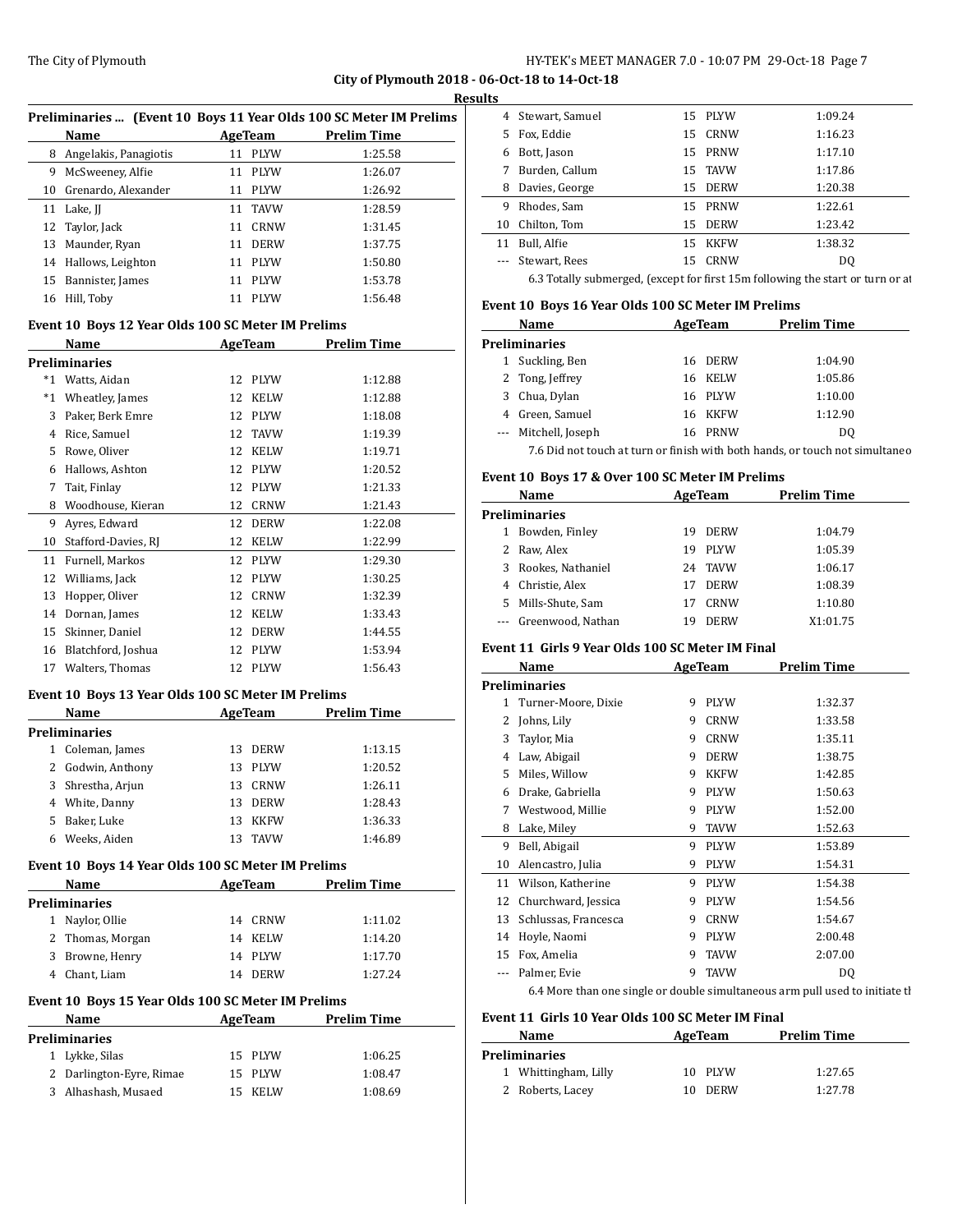|    |                                                   |    |             | Preliminaries  (Event 11 Girls 10 Year Olds 100 SC Meter IM Final) | Re |
|----|---------------------------------------------------|----|-------------|--------------------------------------------------------------------|----|
|    | Name                                              |    | AgeTeam     | <b>Prelim Time</b>                                                 |    |
|    | 3 Purnell, Matilda                                |    | 10 KELW     | 1:28.71                                                            |    |
| 4  | Pearson, Freya                                    | 10 | PLYW        | 1:31.38                                                            |    |
| 5  | Turpin, Charlotte                                 | 10 | PLYW        | 1:31.50                                                            |    |
| 6  | Gove, Ruby                                        | 10 | KKFW        | 1:31.97                                                            |    |
| 7  | Philipson, Isabel                                 | 10 | <b>DERW</b> | 1:34.07                                                            |    |
| 8  | Gallego-Cooper, Frida                             | 10 | DINW        | 1:36.43                                                            |    |
| 9  | Foley, Tianna-Eve                                 | 10 | PLYW        | 1:36.65                                                            |    |
| 10 | Enticknap, Amelia                                 | 10 | DINW        | 1:38.69                                                            |    |
| 11 | Morris, Isabella                                  | 10 | PLYW        | 1:39.33                                                            |    |
| 12 | Wood, Lillie                                      | 10 | PLYW        | 1:39.59                                                            |    |
| 13 | Buckley, Mia                                      | 10 | TAVW        | 1:41.51                                                            |    |
| 14 | Grundy, Olivia                                    | 10 | <b>PLYW</b> | 1:42.49                                                            |    |
| 15 | Dolby, Caitlin                                    | 10 | KELW        | 1:43.27                                                            |    |
| 16 | Shute, Hollie                                     | 10 | CRNW        | 1:44.73                                                            |    |
| 17 | Maguire, Elsie                                    | 10 | <b>TAVW</b> | 1:45.14                                                            |    |
| 18 | Atkin, Lucy                                       | 10 | CRNW        | 1:48.74                                                            |    |
| 19 | Alden, Eloise                                     | 10 | TAVW        | 1:52.14                                                            |    |
| 20 | Curtiss, Mia                                      | 10 | <b>PLYW</b> | 1:54.97                                                            |    |
| 21 | Woock, Megan                                      | 10 | TAVW        | 1:58.30                                                            |    |
| 22 | Fox, Ruby                                         | 10 | CRNW        | 2:04.04                                                            |    |
| 23 | Janjanin, Anya                                    | 10 | <b>TAVW</b> | 2:05.83                                                            |    |
|    |                                                   |    |             |                                                                    |    |
|    | Event 11 Girls 11 Year Olds 100 SC Meter IM Final |    |             |                                                                    |    |
|    | Name                                              |    | AgeTeam     | <b>Prelim Time</b>                                                 |    |
|    | Preliminaries                                     |    |             |                                                                    |    |
|    | 1 Dixon, Millie                                   | 11 | KELW        | 1:19.11                                                            |    |
| 2  | Donne, Chloe                                      | 11 | PLYW        | 1:21.79                                                            |    |
| 3  | Lamerton, Kajsa                                   | 11 | PLYW        | 1:24.46                                                            |    |
| 4  | Shute, Olivia                                     | 11 | CRNW        | 1:24.52                                                            |    |
| 5  | Tremayne, Holly                                   | 11 | <b>PLYW</b> | 1:25.69                                                            |    |
| 6  | Braine, Verity                                    | 11 | <b>PLYW</b> | 1:27.92                                                            |    |
| 7  | Hess, Louisa                                      | 11 | <b>KELW</b> | 1:31.31                                                            |    |
| 8  | Tilney, Hannah                                    | 11 | KELW        | 1:34.17                                                            |    |
| 9  | Bennett, Gemma                                    | 11 | <b>KKFW</b> | 1:34.69                                                            |    |
| 10 | Gordo, Constanca                                  | 11 | <b>PLYW</b> | 1:34.84                                                            |    |
| 11 | Bird, Tia                                         | 11 | <b>DERW</b> | 1:35.98                                                            |    |
|    | 12 Sadri, Parisa                                  |    | 11 PLYW     | 1:36.02                                                            |    |
| 13 | Shaw, Ella                                        |    | 11 CRNW     | 1:36.10                                                            |    |
| 14 | Benfield, Amelia                                  | 11 | KKFW        | 1:36.81                                                            |    |
| 15 | Fenwick, Evelyn                                   | 11 | PLYW        | 1:36.87                                                            |    |
| 16 | Pollak, Isla                                      | 11 | DINW        | 1:37.73                                                            |    |
| 17 | Coy, Olivia                                       | 11 | PLYW        | 1:37.81                                                            |    |
| 18 | Brewer, Sienna                                    | 11 | <b>CRNW</b> | 1:38.08                                                            |    |
| 19 | Mabey, Jenna                                      | 11 | TAVW        | 1:39.34                                                            |    |
| 20 | Whitford, Erin                                    | 11 | TAVW        | 1:39.94                                                            |    |
| 21 | Taylor, Millesime                                 | 11 | PLYW        | 1:40.42                                                            |    |
| 22 | Wisely, Annie                                     | 11 | PLYW        | 1:40.61                                                            |    |
| 23 | Hayley, Harriet                                   | 11 | TAVW        | 1:41.68                                                            |    |
| 24 | Jones, Olivia                                     | 11 | <b>DINW</b> | 1:43.05                                                            |    |
| 25 | Frankow, Natalie                                  | 11 | DERW        | 1:44.87                                                            |    |
| 26 | Paterson-Green, Evie                              | 11 | KKFW        | 1:45.33                                                            |    |
| 27 | Roberts, Katie                                    | 11 | TAVW        | 1:48.59                                                            |    |
| 28 | Martin, Matilda                                   | 11 | TAVW        | 1:51.08                                                            |    |
| 29 | Kelly, Freya                                      | 11 | CRNW        | 1:58.92                                                            |    |
|    |                                                   |    |             |                                                                    |    |

| esults |                   |         |                                                                              |
|--------|-------------------|---------|------------------------------------------------------------------------------|
|        | 30 May, Isabelle  | 11 PLYW | 2:00.33                                                                      |
|        | --- Murray, Freya | 11 KELW | D <sub>0</sub>                                                               |
|        |                   |         | 8.4 Did not touch at turn or finish with both hands, or touch not simultaneo |

#### **Event 11 Girls 12 Year Olds 100 SC Meter IM Final**

|                | Name                                              |    | <b>AgeTeam</b> | <b>Prelim Time</b> |
|----------------|---------------------------------------------------|----|----------------|--------------------|
|                | <b>Preliminaries</b>                              |    |                |                    |
| 1              | Griffiths, Ruby                                   | 12 | PLYW           | 1:13.24            |
| $\overline{2}$ | Chilton, Emma                                     |    | 12 DERW        | 1:18.70            |
|                | 3 Chapman, Alice                                  | 12 | PLYW           | 1:19.35            |
|                | 4 Van Der Stroom, Isis                            | 12 | <b>KELW</b>    | 1:22.73            |
| 5              | Harvey, Holly                                     | 12 | <b>TAVW</b>    | 1:22.76            |
| 6              | Mugleston, Kate                                   | 12 | CRNW           | 1:23.60            |
| 7              | Maguire, Orla                                     | 12 | <b>TAVW</b>    | 1:23.63            |
| 8              | Nicholls, Sarah                                   | 12 | <b>DERW</b>    | 1:23.74            |
|                | 9 Walker, Carys                                   | 12 | <b>DERW</b>    | 1:24.18            |
| 10             | Davis, Charlotte                                  | 12 | KELW           | 1:27.05            |
| 11             | Montgomery, Ruby                                  | 12 | <b>TAVW</b>    | 1:27.92            |
| 12             | Harris, Megan                                     | 12 | DINW           | 1:28.66            |
| 13             | Townshend, Olivia                                 | 12 | <b>TAVW</b>    | 1:28.99            |
|                | 14 Geddes, Lea                                    | 12 | <b>DERW</b>    | 1:29.18            |
|                | 15 Frith, Connie                                  | 12 | CRNW           | 1:29.57            |
|                | 16 Zaleski, Aiya                                  | 12 | <b>TAVW</b>    | 1:29.66            |
|                | 17 Gethins, Georgia                               |    | 12 PLYW        | 1:31.28            |
| 18             | King, Lyla                                        |    | 12 CRNW        | 1:33.88            |
| 19             | Cary, Poppy                                       |    | 12 PLYW        | 1:35.59            |
|                | 20 Hearnden, Erynn                                |    | 12 CRNW        | 1:38.04            |
|                | 21 Buckley, Erika                                 | 12 | TAVW           | 1:38.14            |
|                | 22 Ashdown, Charlotte                             |    | 12 DERW        | 1:40.33            |
| 23             | Jones, Abigail                                    | 12 | CRNW           | 1:42.78            |
| 24             | York, Mia                                         | 12 | <b>DERW</b>    | 1:44.08            |
| 25             | Woock, Annie                                      | 12 | <b>TAVW</b>    | 1:44.22            |
|                | Event 11 Girls 13 Year Olds 100 SC Meter IM Final |    |                |                    |
|                | Name                                              |    | AgeTeam        | <b>Prelim Time</b> |
|                | <b>Preliminaries</b>                              |    |                |                    |
|                | 1 Hutchinson, Niamh                               |    | 13 PLYW        | 1:13.59            |
|                | 2 McVeigh, Cara                                   | 13 | <b>TAVW</b>    | 1:16.63            |
|                | 3 Hess, Annabelle                                 |    | 13 KELW        | 1:16.81            |
| 4              | Evans, Klara                                      |    | 13 PLYW        | 1:17.03            |
|                | 5 Walker, Hannah                                  | 13 | TAVW           | 1:18.80            |
|                | 6 Atkin, Mollie                                   | 13 | CRNW           | 1:21.47            |
| 7              | Walker, Charlotte                                 | 13 | <b>TAVW</b>    | 1:22.00            |
| 8              | Tout, Millie                                      | 13 | <b>DINW</b>    | 1:22.15            |
| 9              | Baker, Ellie                                      | 13 | <b>KKFW</b>    | 1:22.21            |

 Abbott, Ceira 13 DERW 1:25.86 English, Georgia 13 DERW 1:27.53 Cuming, Rosie 13 DINW 1:29.24 Laseby, Polly 13 TAVW 1:29.82 Howes, Isabella 13 PLYW 1:31.94 Ring, Josephine 13 PLYW 1:33.50 Gawron, Amber 13 DERW 1:34.98 Roberts, Hannah 13 DERW 1:37.36 Gloyne-Valentine, Amy 13 PLYW 1:38.09 Small, Claire 13 TAVW 1:41.48 Green, Amelie 13 KKFW 1:42.10 Eddings, Phoebe 13 TAVW 1:52.98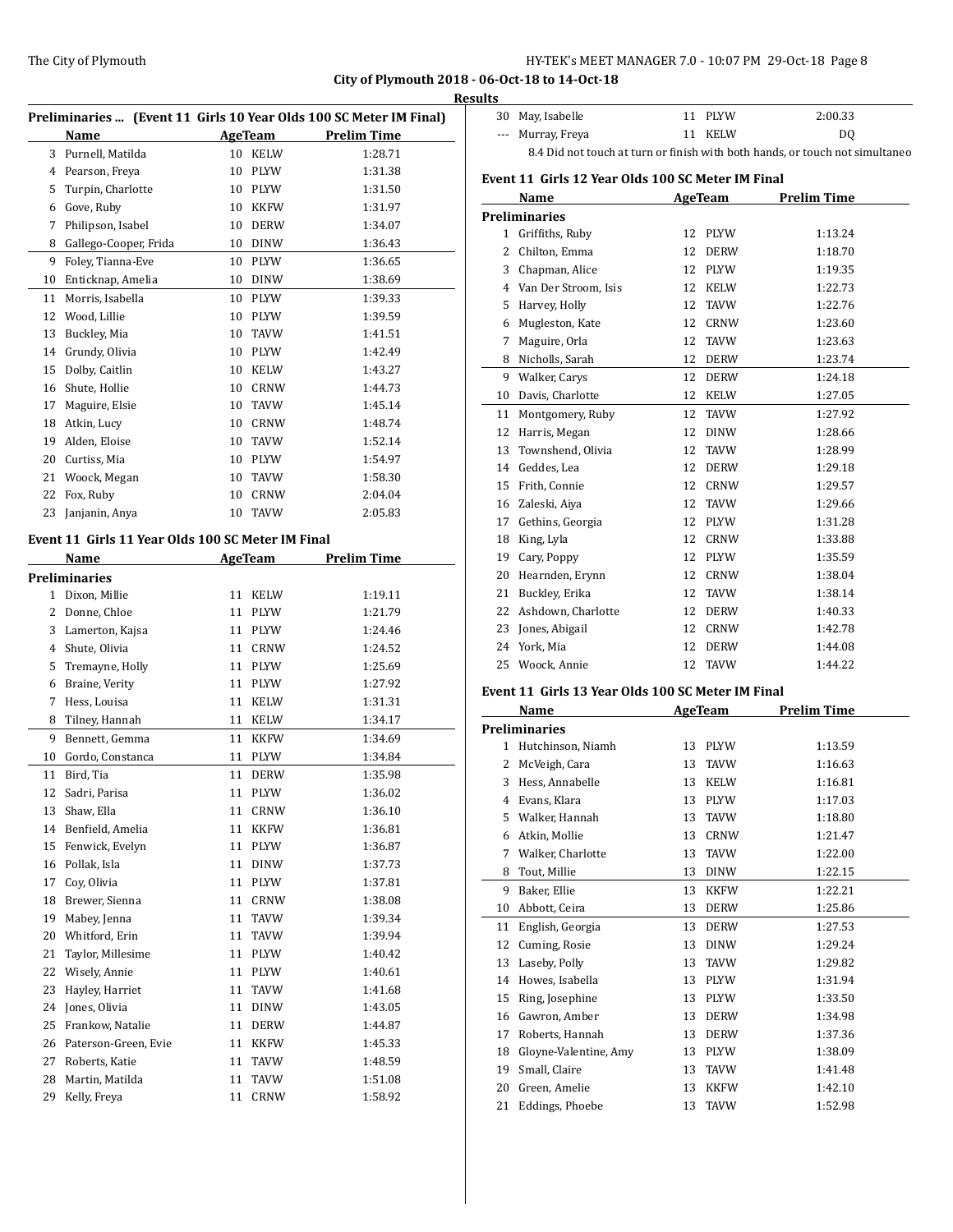#### **Results**

|              |                                                               |                          | City of Plymouth 2018 - 06 |        |
|--------------|---------------------------------------------------------------|--------------------------|----------------------------|--------|
|              |                                                               |                          |                            | Result |
|              | Event 11 Girls 14 Year Olds 100 SC Meter IM Final             |                          |                            |        |
|              | Name                                                          | <b>AgeTeam</b>           | <b>Prelim Time</b>         |        |
|              | <b>Preliminaries</b>                                          |                          |                            |        |
|              | 1 De Groot, Sophie                                            | 14 PLYW                  | 1:08.32                    |        |
|              | 2 Huellou, Diane                                              | 14 PLYW                  | 1:13.28                    |        |
|              | 3 Webb, Amy                                                   | 14 PLYW                  | 1:22.75                    |        |
|              | 4 Tilney, Charlotte                                           | 14 KELW                  | 1:23.27                    |        |
|              | 5 Thorp, Lily                                                 | 14 CRNW                  | 1:25.70                    |        |
|              | 6 Aspen, Liddy                                                | 14 CRNW                  | 1:27.77                    |        |
|              | 7 Mitchell, Fern                                              | 14 PRNW                  | 1:37.42                    |        |
|              |                                                               |                          |                            |        |
|              | Event 11 Girls 15 Year Olds 100 SC Meter IM Final             |                          |                            |        |
|              | Name                                                          | <b>AgeTeam</b>           | <b>Prelim Time</b>         |        |
|              | <b>Preliminaries</b>                                          |                          |                            |        |
|              | 1 Birnbaum, Jorina                                            | 15 KELW                  | 1:14.49                    |        |
|              | 2 Gellatly, Hannah                                            | 15 TAVW                  | 1:15.31                    |        |
|              | 3 D'Cunha, Ella                                               | 15 DINW                  | 1:15.54                    |        |
|              | 4 Page, Amelia                                                | 15 DERW                  | 1:18.79                    |        |
|              | 5 Rickards, Ashley                                            | 15 CRNW                  | 1:19.59                    |        |
|              | 6 Ellicott, Morgan                                            | 15 DERW                  | 1:24.08                    |        |
|              |                                                               |                          |                            |        |
|              | 7 Rainford, Kate                                              | 15 DERW                  | 1:26.20                    |        |
|              | 8 Nelson, Sophia                                              | 15 PRNW                  | 1:28.00                    |        |
|              | 9 Carter-Lovell, Kiki                                         | 15 PRNW                  | 1:40.31                    |        |
|              | Event 11 Girls 16 Year Olds 100 SC Meter IM Final             |                          |                            |        |
|              | Name                                                          | AgeTeam                  | <b>Prelim Time</b>         |        |
|              | <b>Preliminaries</b>                                          |                          |                            |        |
|              | 1 Bramley, Aegean                                             | 16 CRNW                  | 1:10.10                    |        |
|              | 2 Fatti, Cecilia                                              | 16 PLYW                  | 1:16.34                    |        |
|              |                                                               |                          |                            |        |
|              | 3 Burgess, Mary                                               | 16 CRNW                  | 1:21.79                    |        |
|              | 4 Haque, Miraal                                               | 16 PLYW                  | 1:22.35                    |        |
|              | Event 11 Girls 17 & Over 100 SC Meter IM Final                |                          |                            |        |
|              | Name                                                          | <b>Example 2</b> AgeTeam | Prelim Time                |        |
|              | <b>Preliminaries</b>                                          |                          |                            |        |
| $\mathbf{1}$ | Aspen, Isobel                                                 | 17 CRNW                  | 1:13.26                    |        |
|              | 2 Teague, Sarah                                               | 17 TAVW                  | 1:15.26                    |        |
|              |                                                               |                          |                            |        |
|              | Event 11 Girls 100 SC Meter IM Final Multi-Class              |                          |                            |        |
|              | Name                                                          | AgeTeam                  | <b>Prelim Time</b>         |        |
|              | <b>Preliminaries</b>                                          |                          |                            |        |
|              | 1 Burgess, Annalise SM9                                       | 17 CRNW                  | 1:29.42                    |        |
|              | Event 13 Boys 9 Year Olds 200 SC Meter Backstroke             |                          |                            |        |
|              |                                                               |                          |                            |        |
|              | Name                                                          | AgeTeam                  | <b>Finals Time</b>         |        |
|              | 1 Lawrence, Charlie                                           | <b>DERW</b><br>9         | 3:15.16                    | 40     |
|              | 2 Frith, Will                                                 | 9<br>CRNW                | 3:17.92                    | 38     |
|              | --- Brinkworth, James                                         | 9 DERW                   | DQ                         |        |
|              | 6.2 Left position on the back (other than to initiate a turn) |                          |                            |        |
|              | Event 13 Boys 10 Year Olds 200 SC Meter Backstroke            |                          |                            |        |
|              | Name                                                          | AgeTeam                  | <b>Finals Time</b>         |        |
|              | 1 McManus, Nathan                                             | 10 PLYW                  | 2:46.48                    | 40     |
|              |                                                               |                          |                            |        |
|              | 2 Prysor, Sami                                                | 10 KELW                  | 3:01.12                    | 38     |
|              | 3 Stafford-Davies, Max                                        | 10 KELW                  | 3:04.14                    | 36     |
|              | 4 Bennett, Oliver                                             | 10 PLYW                  | 3:11.21                    | 34     |
|              | 5 Ranson, Austin                                              | 10 KELW                  | 3:19.36                    | 32     |
|              | 6 Herring-Green, Zak                                          | 10 PLYW                  | 3:20.85                    | 30     |

| 7 Raubenheimer, Iskandar                                      | 10 PLYW | 3:23.21 | 28 |
|---------------------------------------------------------------|---------|---------|----|
| 8 Wotton, Ben                                                 | 10 PLYW | 3:28.02 | 26 |
| --- Warner, Samuel                                            | 10 PLYW | DO.     |    |
| 6.2 Left position on the back (other than to initiate a turn) |         |         |    |

#### **Event 13 Boys 11 Year Olds 200 SC Meter Backstroke**

|    | Name               | AgeTeam           | <b>Finals Time</b> |    |
|----|--------------------|-------------------|--------------------|----|
|    | Rostron, James     | <b>PLYW</b><br>11 | 2:45.50            | 40 |
|    | 2 Hayward, George  | <b>PLYW</b><br>11 | 2:56.99            | 38 |
| 3  | Miles, Reuben      | <b>KKFW</b><br>11 | 3:00.27            | 36 |
|    | 4 McSweeney, Alfie | <b>PLYW</b><br>11 | 3:04.03            | 34 |
| 5. | Bennett, Thomas    | <b>PLYW</b><br>11 | 3:07.26            | 32 |
| 6  | Keslake, Aidan     | <b>PLYW</b><br>11 | 3:07.80            | 30 |
|    | Hallows, Leighton  | <b>PLYW</b>       | 3:43.26            | 28 |

#### **Event 13 Boys 12 Year Olds 200 SC Meter Backstroke**

|    | Name                     |    | AgeTeam                                                                          | <b>Finals Time</b> |    |
|----|--------------------------|----|----------------------------------------------------------------------------------|--------------------|----|
| 1  | Tait, Finlay             |    | 12 PLYW                                                                          | 2:48.28            | 40 |
|    | 2 Hallows, Ashton        |    | 12 PLYW                                                                          | 2:48.62            | 38 |
| 3. | Dornan, James            |    | 12 KELW                                                                          | 3:00.70            | 36 |
|    | 4 Furnell, Markos        |    | 12 PLYW                                                                          | 3:02.07            | 34 |
|    | 5 Stafford-Davies, RJ    |    | 12 KELW                                                                          | 3:17.01            | 32 |
| 6. | Walters, Thomas          |    | 12 PLYW                                                                          | 3:46.28            | 30 |
|    | --- Hopper, Oliver       | 12 | CRNW                                                                             | DO.                |    |
|    | $\epsilon$ or $\epsilon$ |    | $\mathbf{a}$ and $\mathbf{a}$ and $\mathbf{a}$ and $\mathbf{a}$ and $\mathbf{a}$ |                    |    |

6.2 Left position on the back (other than to initiate a turn)

## **Event 13 Boys 13 Year Olds 200 SC Meter Backstroke**

| Name               | AgeTeam |         | <b>Finals Time</b> |    |
|--------------------|---------|---------|--------------------|----|
| 1 Cary, Lawrence   |         | 13 PLYW | 2:42.81            | 40 |
| 2 Tomlinson, Harry |         | 13 DERW | 2:57.58            | 38 |
| 3 Sutton, Aaron    |         | 13 DINW | 3:40.88            | 36 |
| 4 Weeks, Aiden     |         | 13 TAVW | 3:41.06            | 34 |

## **Event 13 Boys 14 Year Olds 200 SC Meter Backstroke**

| Name             | AgeTeam | <b>Finals Time</b> |    |
|------------------|---------|--------------------|----|
| 1 Browne, Henry  | 14 PLYW | 2:36.02            | 40 |
| 2 Thomas, Morgan | 14 KELW | 2:36.45            | 38 |

#### **Event 13 Boys 15 Year Olds 200 SC Meter Backstroke**

| Name              | AgeTeam | <b>Finals Time</b> |    |
|-------------------|---------|--------------------|----|
| 1 Stewart, Rees   | 15 CRNW | 2:32.40            | 40 |
| 2 Harrison, Jakob | 15 PLYW | 2:36.74            | 38 |

#### **Event 13 Boys 16 Year Olds 200 SC Meter Backstroke**

| Name         | AgeTeam | <b>Finals Time</b> |    |
|--------------|---------|--------------------|----|
| 1 Neuss, Tim | 16 PLYW | 2:33.62            | 40 |

#### **Event 13 Boys 17 & Over 200 SC Meter Backstroke**

| Name               | AgeTeam | <b>Finals Time</b> |    |
|--------------------|---------|--------------------|----|
| 1 Cacchione, Jacob | 18 DERW | 2:19.82            | 40 |
| 2 Mills-Shute, Sam | 17 CRNW | 2:26.43            | 38 |
| --- Worth, Reece   | 22 CRNW | X2:14.70           |    |

# **Event 14 Girls 9 Year Olds 200 SC Meter Freestyle**

|    | Name                  | AgeTeam |              | <b>Finals Time</b> |    |
|----|-----------------------|---------|--------------|--------------------|----|
|    | 1 Turner-Moore, Dixie |         | <b>PLYW</b>  | 2:52.08            | 40 |
|    | Johns, Lily           | 9       | CRNW         | 3:01.97            | 38 |
| 3  | Law, Abigail          | 9       | <b>DERW</b>  | 3:20.62            | 36 |
|    | Miles, Willow         | g       | KKFW         | 3:27.70            | 34 |
| 5. | Dooney, Gracie        | g       | <b>PLYW</b>  | 3:29.59            | 32 |
|    | Churchward, Jessica   |         | <b>PI.YW</b> | 3:38.55            | 30 |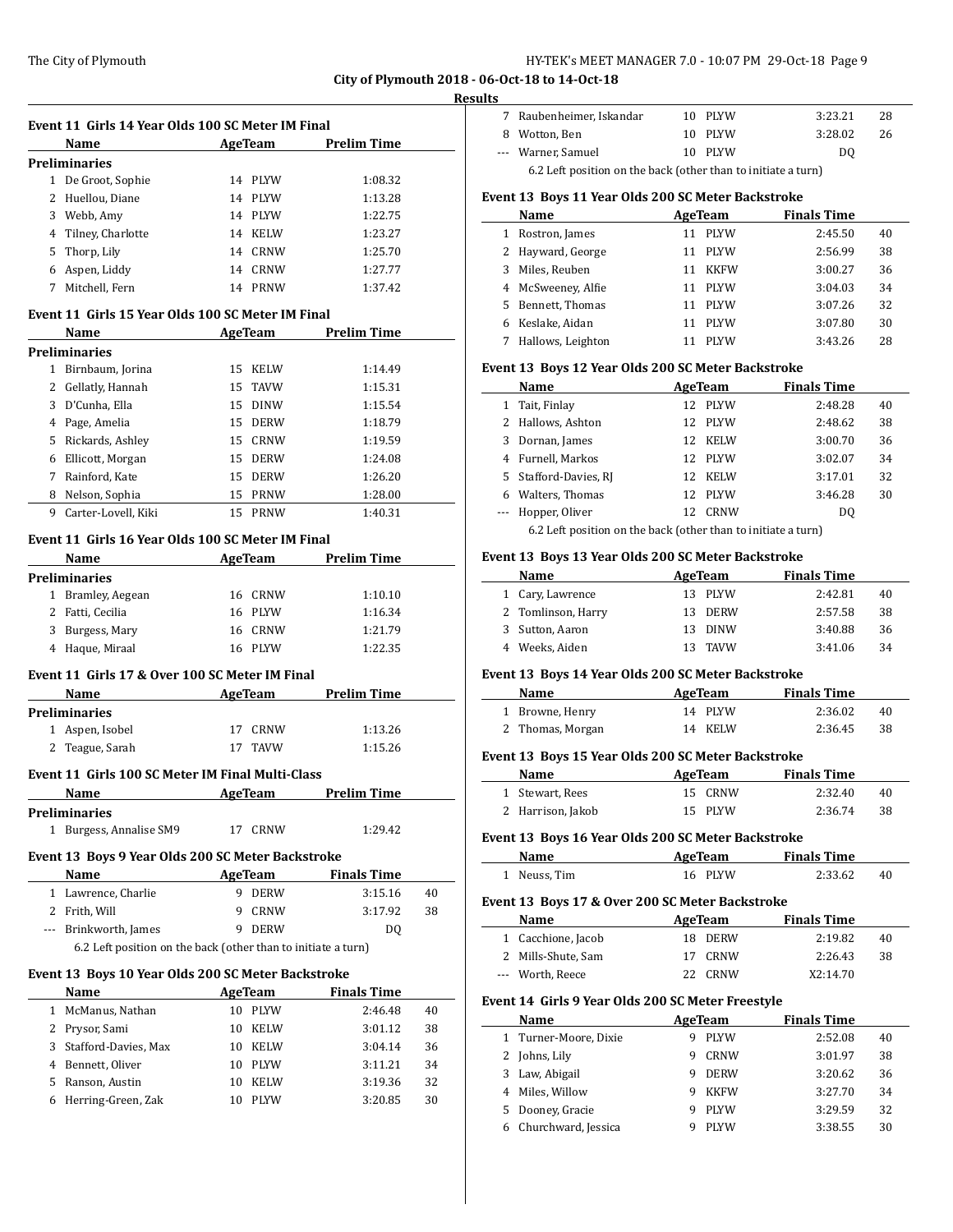|    | (Event 14 Girls 9 Year Olds 200 SC Meter Freestyle) |   |             |                    |    |  |  |
|----|-----------------------------------------------------|---|-------------|--------------------|----|--|--|
|    | Name                                                |   | AgeTeam     | <b>Finals Time</b> |    |  |  |
| 7  | Coombs, Shayla                                      | 9 | <b>DERW</b> | 3:39.75            | 28 |  |  |
| 8  | Drake, Gabriella                                    | 9 | <b>PLYW</b> | 3:41.51            | 26 |  |  |
| 9  | Baker, Esme                                         | 9 | <b>PLYW</b> | 3:43.73            | 24 |  |  |
| 10 | Wilson, Katherine                                   | 9 | <b>PLYW</b> | 3:46.11            | 22 |  |  |
| 11 | Bell, Abigail                                       | 9 | <b>PLYW</b> | 3:47.15            | 20 |  |  |
|    | 12 Fox, Amelia                                      | 9 | <b>TAVW</b> | 4:10.89            | 17 |  |  |
| 13 | Hoyle, Naomi                                        | 9 | <b>PLYW</b> | 4:24.86            | 16 |  |  |
|    | Harris, Lily                                        | 9 | DINW        | DO.                |    |  |  |

5.2 Did not touch the wall at the turn or finish

#### **Event 14 Girls 10 Year Olds 200 SC Meter Freestyle**

|    | Name               | AgeTeam |             | <b>Finals Time</b> |    |
|----|--------------------|---------|-------------|--------------------|----|
| 1  | Purnell, Matilda   | 10      | <b>KELW</b> | 2:40.36            | 40 |
| 2  | Roberts, Lacey     | 10      | <b>DERW</b> | 2:40.77            | 38 |
| 3  | Whittingham, Lilly | 10      | <b>PLYW</b> | 2:41.21            | 36 |
| 4  | Gove, Ruby         | 10      | <b>KKFW</b> | 2:53.08            | 34 |
| 5  | Turpin, Charlotte  | 10      | <b>PLYW</b> | 2:58.64            | 32 |
| 6  | Abbott, Torey      | 10      | <b>DERW</b> | 3:02.05            | 30 |
| 7  | Wood, Lillie       | 10      | <b>PLYW</b> | 3:06.16            | 28 |
| 8  | Wynne-Jones, Kelly | 10      | <b>KELW</b> | 3:11.29            | 26 |
| 9  | Enticknap, Amelia  | 10      | <b>DINW</b> | 3:12.65            | 24 |
| 10 | Dolby, Caitlin     | 10      | <b>KELW</b> | 3:19.92            | 22 |
| 11 | Maguire, Elsie     | 10      | <b>TAVW</b> | 3:20.62            | 20 |
| 12 | Atkin, Lucy        | 10      | <b>CRNW</b> | 3:24.39            | 17 |
| 13 | Curtiss, Mia       | 10      | <b>PLYW</b> | 3:25.46            | 16 |
| 14 | Shute, Hollie      | 10      | <b>CRNW</b> | 3:30.50            | 14 |
| 15 | Alden, Eloise      | 10      | <b>TAVW</b> | 3:33.04            | 12 |
| 16 | Fox, Ruby          | 10      | <b>CRNW</b> | 3:56.15            | 10 |

#### **Event 14 Girls 11 Year Olds 200 SC Meter Freestyle**

|    | Name              | <b>AgeTeam</b> |             | <b>Finals Time</b> |    |
|----|-------------------|----------------|-------------|--------------------|----|
| 1  | Sherriff, Esme    | 11             | <b>KELW</b> | 2:39.96            | 40 |
| 2  | Donne, Chloe      | 11             | <b>PLYW</b> | 2:42.31            | 38 |
| 3  | Braine, Verity    | 11             | <b>PLYW</b> | 2:44.44            | 36 |
| 4  | Shute, Olivia     | 11             | <b>CRNW</b> | 2:46.14            | 34 |
| 5  | Lamerton, Kajsa   | 11             | <b>PLYW</b> | 2:48.19            | 32 |
| 6  | Dawdry, Oceana    | 11             | <b>DERW</b> | 2:50.70            | 30 |
| 7  | Daniel, Katie     | 11             | <b>CRNW</b> | 2:51.77            | 28 |
| 8  | Shaw, Ella        | 11             | <b>CRNW</b> | 2:52.60            | 26 |
| 9  | Tilney, Hannah    | 11             | <b>KELW</b> | 2:54.92            | 24 |
| 10 | Pollak, Isla      | 11             | <b>DINW</b> | 3:00.26            | 22 |
| 11 | Sadri, Parisa     | 11             | <b>PLYW</b> | 3:03.73            | 20 |
| 12 | Gordo, Constanca  | 11             | <b>PLYW</b> | 3:04.83            | 17 |
| 13 | Benfield, Amelia  | 11             | <b>KKFW</b> | 3:04.93            | 16 |
| 14 | Fenwick, Evelyn   | 11             | <b>PLYW</b> | 3:06.90            | 14 |
| 15 | Whitford, Erin    | 11             | <b>TAVW</b> | 3:10.24            | 12 |
| 16 | Cov. Olivia       | 11             | <b>PLYW</b> | 3:11.33            | 10 |
| 17 | Bennett, Gemma    | 11             | <b>KKFW</b> | 3:11.95            | 9  |
| 18 | Taylor, Millesime | 11             | <b>PLYW</b> | 3:12.48            | 8  |
| 19 | Roberts, Katie    | 11             | <b>TAVW</b> | 3:28.94            | 7  |
| 20 | May, Isabelle     | 11             | <b>PLYW</b> | 3:56.87            | 6  |
| 21 | Bull, Evie        | 11             | <b>KKFW</b> | 3:57.75            | 5  |

## **Event 14 Girls 12 Year Olds 200 SC Meter Freestyle**

| Name                   | AgeTeam | <b>Finals Time</b> |    |
|------------------------|---------|--------------------|----|
| 1 Van Der Stroom, Isis | 12 KELW | 2:35.75            | 40 |
| 2 Maguire, Orla        | 12 TAVW | 2:36.07            | 38 |

| 3  | Nicholls, Sarah     | 12 | <b>DERW</b> | 2:38.56 | 36 |
|----|---------------------|----|-------------|---------|----|
| 4  | Mugleston, Kate     | 12 | <b>CRNW</b> | 2:39.69 | 34 |
| 5  | Fraser, Scarlett    | 12 | <b>PLYW</b> | 2:40.21 | 32 |
| 6  | Wilson, Martha      | 12 | <b>PLYW</b> | 2:42.56 | 30 |
| 7  | Geddes, Lea         | 12 | <b>DERW</b> | 2:45.28 | 28 |
| 8  | Oman, Madison       | 12 | <b>DINW</b> | 2:45.30 | 26 |
| 9  | Davis, Charlotte    | 12 | <b>KELW</b> | 2:45.36 | 24 |
| 10 | Montgomery, Ruby    | 12 | <b>TAVW</b> | 2:45.42 | 22 |
| 11 | Schlussas, Isabella | 12 | <b>CRNW</b> | 2:46.47 | 20 |
| 12 | Frith, Connie       | 12 | CRNW        | 2:48.01 | 17 |
| 13 | Perkins, Kaia-Lily  | 12 | <b>PLYW</b> | 2:48.02 | 16 |
| 14 | Harris, Megan       | 12 | <b>DINW</b> | 2:50.23 | 14 |
| 15 | Gethins, Georgia    | 12 | <b>PLYW</b> | 2:52.88 | 12 |
| 16 | Zaleski, Aiya       | 12 | <b>TAVW</b> | 2:53.52 | 10 |
| 17 | Stevens, Jorja      | 12 | <b>DINW</b> | 2:55.54 | 9  |
| 18 | King, Lyla          | 12 | CRNW        | 3:03.29 | 8  |
| 19 | Cary, Poppy         | 12 | <b>PLYW</b> | 3:05.87 | 7  |
| 20 | Jones, Abigail      | 12 | <b>CRNW</b> | 3:08.74 | 6  |
| 21 | Buckley, Erika      | 12 | <b>TAVW</b> | 3:11.64 | 5  |
| 22 | Ashdown, Charlotte  | 12 | <b>DERW</b> | 3:20.13 | 4  |
| 23 | Woock, Annie        | 12 | <b>TAVW</b> | 3:48.20 | 3  |
|    |                     |    |             |         |    |

#### **Event 14 Girls 13 Year Olds 200 SC Meter Freestyle**

|    | Name                  | <b>AgeTeam</b> |             | <b>Finals Time</b> |    |
|----|-----------------------|----------------|-------------|--------------------|----|
| 1  | Hall, Angelean        | 13             | <b>PLYW</b> | 2:23.92            | 40 |
| 2  | Bain, Jemma           | 13             | <b>PLYW</b> | 2:27.54            | 38 |
| 3  | Walker, Hannah        | 13             | <b>TAVW</b> | 2:28.40            | 36 |
| 4  | McVeigh, Cara         | 13             | <b>TAVW</b> | 2:32.20            | 34 |
| 5  | Evans, Klara          | 13             | <b>PLYW</b> | 2:37.67            | 32 |
| 6  | Atkin, Mollie         | 13             | <b>CRNW</b> | 2:39.12            | 30 |
| 7  | Walker, Charlotte     | 13             | <b>TAVW</b> | 2:40.76            | 28 |
| 8  | Stewart, Jessica      | 13             | <b>KKFW</b> | 2:41.88            | 26 |
| 9  | Cuming, Rosie         | 13             | <b>DINW</b> | 2:46.29            | 24 |
| 10 | Daly, Abigail         | 13             | <b>DERW</b> | 2:47.16            | 22 |
| 11 | Baker, Ellie          | 13             | <b>KKFW</b> | 2:48.54            | 20 |
| 12 | Howes, Isabella       | 13             | <b>PLYW</b> | 2:51.90            | 17 |
| 13 | Gawron, Amber         | 13             | <b>DERW</b> | 2:55.72            | 16 |
| 14 | Ring, Josephine       | 13             | <b>PLYW</b> | 3:07.37            | 14 |
| 15 | Gloyne-Valentine, Amy | 13             | <b>PLYW</b> | 3:09.93            | 12 |

#### **Event 14 Girls 14 Year Olds 200 SC Meter Freestyle**

| Name                | AgeTeam |         | <b>Finals Time</b> |    |
|---------------------|---------|---------|--------------------|----|
| 1 De Groot, Sophie  | 14      | PLYW    | 2:20.21            | 40 |
| 2 Webb, Amy         |         | 14 PLYW | 2:32.29            | 38 |
| 3 Tilney, Charlotte | 14      | KELW    | 2:34.38            | 36 |
| 4 Thorp, Lily       | 14      | CRNW    | 2:38.08            | 34 |
| 5 Cox, Izzy         | 14      | TAVW    | 2:44.04            | 32 |
| Mitchell, Fern      | 14      | PRNW    | 3:11.43            | 30 |

#### **Event 14 Girls 15 Year Olds 200 SC Meter Freestyle**

|   | Name                  | AgeTeam |             | <b>Finals Time</b> |    |  |
|---|-----------------------|---------|-------------|--------------------|----|--|
|   | 1 Hafensher, Hannah   | 15.     | <b>KELW</b> | 2:26.31            | 40 |  |
|   | 2 D'Cunha, Ella       | 15      | <b>DINW</b> | 2:33.30            | 38 |  |
| 3 | Ellicott, Morgan      |         | 15 DERW     | 2:35.00            | 36 |  |
|   | 4 Murray, Philippa    | 15      | <b>DINW</b> | 2:35.27            | 34 |  |
|   | 5 Rainford, Kate      | 15.     | DERW        | 2:36.90            | 32 |  |
|   | 6 Carter-Lovell, Kiki |         | PRNW        | 3:14.62            | 30 |  |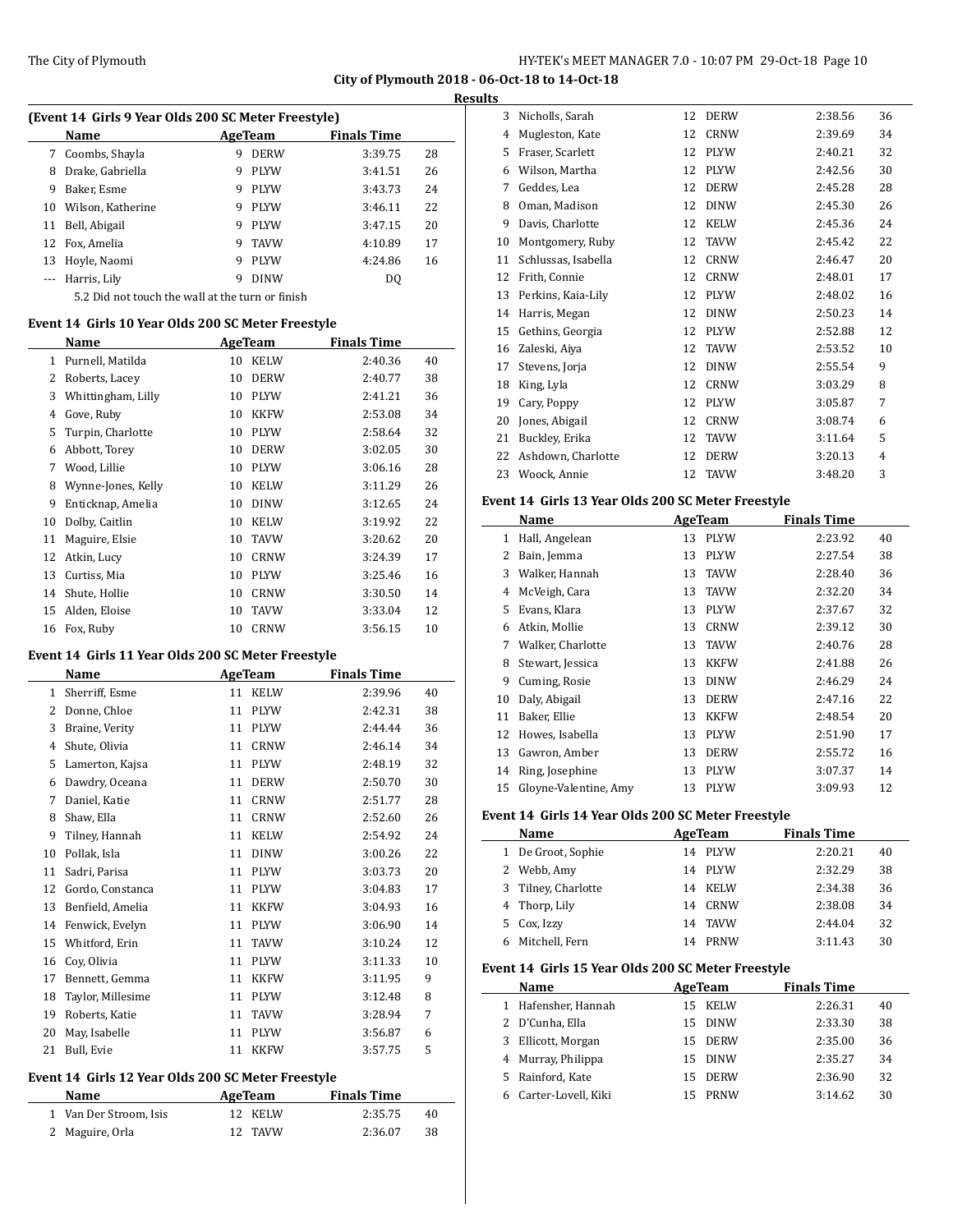# **Resu**

|                                                    | Event 14 Girls 16 Year Olds 200 SC Meter Freestyle      |                             |                               |          |  |  |  |
|----------------------------------------------------|---------------------------------------------------------|-----------------------------|-------------------------------|----------|--|--|--|
|                                                    | Name<br>1 Bramley, Aegean                               | <b>AgeTeam</b><br>16 CRNW   | <b>Finals Time</b><br>2:15.14 | 40       |  |  |  |
|                                                    |                                                         | 16 PLYW                     |                               |          |  |  |  |
|                                                    | 2 Dolton, Laura                                         | 16 PLYW                     | 2:17.30<br>2:21.49            | 38       |  |  |  |
|                                                    | 3 Fatti, Cecilia<br>4 France, Emily                     | 16 TAVW                     | 2:28.69                       | 36<br>34 |  |  |  |
|                                                    |                                                         |                             |                               |          |  |  |  |
|                                                    | Event 14 Girls 17 & Over 200 SC Meter Freestyle<br>Name | AgeTeam                     | <b>Finals Time</b>            |          |  |  |  |
|                                                    | 1 Aspen, Isobel                                         | 17 CRNW                     | 2:18.57                       | 40       |  |  |  |
|                                                    | 2 Teague, Sarah                                         | 17<br>TAVW                  | 2:23.82                       | 38       |  |  |  |
| 3                                                  | Teague, Izzy                                            | TAVW<br>22                  | 2:28.35                       | 36       |  |  |  |
|                                                    | Event 14 Girls 200 SC Meter Freestyle Multi-Class       |                             |                               |          |  |  |  |
|                                                    | Name                                                    | <b>Example 2</b> AgeTeam    | <b>Finals Time</b>            |          |  |  |  |
|                                                    | 1 Burgess, Annalise S9                                  | 17 CRNW                     | 2:56.56                       | 40       |  |  |  |
|                                                    | Event 17 Girls 10 Year Olds 400 SC Meter Freestyle      |                             |                               |          |  |  |  |
|                                                    | Name                                                    | <b>AgeTeam</b>              | <b>Finals Time</b>            |          |  |  |  |
|                                                    | 1 Purnell, Matilda                                      | 10 KELW                     | 5:39.62                       | 40       |  |  |  |
|                                                    | 2 Roberts, Lacey                                        | 10 DERW                     | 5:40.37                       | 38       |  |  |  |
| 3                                                  | Whittingham, Lilly                                      | 10 PLYW                     | 5:44.08                       | 36       |  |  |  |
|                                                    | 4 Philipson, Isabel                                     | 10 DERW                     | 5:54.12                       | 34       |  |  |  |
| 5.                                                 | Abbott, Torey                                           | 10 DERW                     | 6:20.16                       | 32       |  |  |  |
|                                                    | 6 Turpin, Charlotte                                     | PLYW<br>10                  | 6:23.95                       | 30       |  |  |  |
| 7                                                  | Dolby, Caitlin                                          | 10 KELW                     | 6:58.97                       | 28       |  |  |  |
|                                                    | Event 17 Girls 11 Year Olds 400 SC Meter Freestyle      |                             |                               |          |  |  |  |
|                                                    | Name                                                    | <b>AgeTeam</b>              | <b>Finals Time</b>            |          |  |  |  |
|                                                    | 1 Kinsman, Blythe                                       | 11 PLYW                     | 5:19.76                       | 40       |  |  |  |
|                                                    | 2 Tremayne, Holly                                       | 11 PLYW                     | 5:32.18                       | 38       |  |  |  |
|                                                    | 3 Klinkenberg, Milly                                    | 11 DERW                     | 5:38.23                       | 36       |  |  |  |
|                                                    | 4 Dawdry, Oceana                                        | 11 DERW                     | 5:43.43                       | 34       |  |  |  |
| 5.                                                 | Tilney, Hannah                                          | 11 KELW                     | 5:57.95                       | 32       |  |  |  |
| 6                                                  | Taylor, Millesime                                       | 11 PLYW                     | 6:23.17                       | 30       |  |  |  |
| 7                                                  | Roberts, Katie                                          | 11 TAVW                     | 7:04.12                       | 28       |  |  |  |
|                                                    |                                                         |                             |                               |          |  |  |  |
| Event 17 Girls 12 Year Olds 400 SC Meter Freestyle |                                                         |                             |                               |          |  |  |  |
|                                                    |                                                         |                             |                               |          |  |  |  |
|                                                    | Name                                                    | <b>AgeTeam</b>              | <b>Finals Time</b>            |          |  |  |  |
|                                                    | 1 Robinson, Holly                                       | 12 KELW                     | 4:58.92                       | 40       |  |  |  |
| $\mathbf{2}$                                       | Freeman, Holly                                          | 12 PLYW                     | 5:16.03                       | 38       |  |  |  |
| 3                                                  | Powell, Erin                                            | 12<br>PLYW                  | 5:23.14                       | 36       |  |  |  |
| 4                                                  | Fraser, Scarlett                                        | 12<br>PLYW                  | 5:31.30                       | 34       |  |  |  |
| 5                                                  | Schlussas, Isabella                                     | 12<br><b>CRNW</b>           | 5:33.72                       | 32       |  |  |  |
| 6                                                  | Wilson, Martha                                          | 12<br><b>PLYW</b>           | 5:47.55                       | 30       |  |  |  |
| 7                                                  | Stevens, Jorja                                          | 12<br>$\text{D} \text{INW}$ | 6:11.74                       | 28       |  |  |  |
| 8                                                  | Buckley, Erika                                          | 12<br>TAVW                  | 6:32.63                       | 26       |  |  |  |
| 9                                                  | Yussof, Lily<br>Ashdown, Charlotte                      | 12<br>DERW                  | 7:04.27                       | 24       |  |  |  |
| 10                                                 |                                                         | 12<br>DERW                  | 7:11.45                       | 22       |  |  |  |
|                                                    | Event 17 Girls 13 Year Olds 400 SC Meter Freestyle      |                             |                               |          |  |  |  |
|                                                    | Name                                                    | <b>AgeTeam</b>              | <b>Finals Time</b>            |          |  |  |  |
| $\mathbf{1}$                                       | Dolton, Katie                                           | 13<br>PLYW                  | 4:54.03                       | 40       |  |  |  |
| 2                                                  | Hall, Angelean                                          | 13<br>PLYW                  | 5:07.02                       | 38       |  |  |  |
| 3                                                  | Bain, Jemma                                             | 13<br>PLYW                  | 5:11.43                       | 36       |  |  |  |
| 4                                                  | Seddon, Ella                                            | 13<br>CRNW                  | 5:12.03                       | 34       |  |  |  |
| 5<br>6                                             | Evans, Klara<br>Atkin, Mollie                           | 13<br>PLYW<br>CRNW<br>13    | 5:29.51<br>5:38.04            | 32<br>30 |  |  |  |

|    | 8 Mitchell, Alice                                            |          | 13 DERW            | 5:47.63                              | 26       |
|----|--------------------------------------------------------------|----------|--------------------|--------------------------------------|----------|
|    | 9 Abbott, Ceira                                              |          | 13 DERW            | 5:48.55                              | 24       |
|    | 10 Cuming, Rosie                                             |          | 13 DINW            | 5:56.85                              | 22       |
|    | Event 17 Girls 14 Year Olds 400 SC Meter Freestyle           |          |                    |                                      |          |
|    | Name                                                         |          | AgeTeam            | <b>Finals Time</b>                   |          |
|    | 1 De Groot, Sophie                                           |          | 14 PLYW            | 5:06.90                              | 40       |
|    | 2 Tilney, Charlotte<br>3 Thorp, Lily                         |          | 14 KELW            | 5:18.72<br>5:29.72                   | 38       |
|    | 4 Mitchell, Fern                                             |          | 14 CRNW<br>14 PRNW | 6:51.42                              | 36<br>34 |
|    |                                                              |          |                    |                                      |          |
|    | Event 17 Girls 15 Year Olds 400 SC Meter Freestyle<br>Name   |          | <b>AgeTeam</b>     | <b>Finals Time</b>                   |          |
|    | 1 Murray, Philippa                                           |          | 15 DINW            | 5:41.10                              | 40       |
|    | 2 Carter-Lovell, Kiki                                        |          | 15 PRNW            | 7:02.90                              | 38       |
|    | Event 17 Girls 16 Year Olds 400 SC Meter Freestyle           |          |                    |                                      |          |
|    | Name                                                         |          | AgeTeam            | <b>Finals Time</b>                   |          |
|    | 1 Bramley, Aegean                                            |          | 16 CRNW            | 4:39.53                              | 40       |
|    | 2 Dolton, Laura                                              |          | 16 PLYW            | 4:45.39                              | 38       |
|    | 3 Haque, Miraal                                              |          | 16 PLYW            | 5:09.50                              | 36       |
|    | Event 17 Girls 17 & Over 400 SC Meter Freestyle              |          |                    |                                      |          |
|    | Name                                                         |          |                    | <b>Example 2 AgeTeam</b> Finals Time |          |
|    | 1 Teague, Izzy                                               |          | 22 TAVW            | 5:17.19                              | 40       |
|    | Event 18 Boys 10 Year Olds 100 SC Meter Breaststroke Prelims |          |                    |                                      |          |
|    | Name                                                         |          |                    | <b>Example 2 AgeTeam</b> Prelim Time |          |
|    | Preliminaries                                                |          |                    |                                      |          |
|    | 1 Prysor, Sami                                               |          | 10 KELW            | 1:35.68                              |          |
|    | 2 Ranson, Austin                                             |          | 10 KELW            | 1:43.85                              |          |
|    |                                                              |          | 10 PLYW            |                                      |          |
|    | 3 Bennett, Oliver                                            |          |                    | 1:57.06                              |          |
|    | 4 Herring-Green, Zak                                         |          | 10 PLYW            | 2:00.55                              |          |
|    | 5 Howes, Aiden                                               |          | 10 PLYW            | 2:08.86                              |          |
|    | Event 18 Boys 11 Year Olds 100 SC Meter Breaststroke Prelims |          |                    |                                      |          |
|    | Name                                                         |          |                    | AgeTeam Prelim Time                  |          |
|    | <b>Preliminaries</b>                                         |          |                    |                                      |          |
|    | 1 Partridge, Stanley                                         |          | 11 DERW            | 1:33.78                              |          |
|    | 2 Rostron, James                                             |          | 11 PLYW            | 1:34.73                              |          |
|    | 3 Dennis, Oliver                                             |          | 11 PLYW            | 1:34.87                              |          |
|    | 4 Angelakis, Panagiotis                                      |          | 11 PLYW            | 1:35.90                              |          |
|    | 5 Bennett, Thomas                                            | 11       | PLYW               | 1:38.40                              |          |
|    | 6 Grenardo, Alexander                                        | 11       | PLYW               | 1:38.71                              |          |
| 7  | Hayward, George                                              | 11       | PLYW               | 1:38.86                              |          |
| 8  | Lake, JJ                                                     | 11       | TAVW               | 1:42.80                              |          |
| 9  | McSweeney, Alfie                                             | 11       | PLYW               | 1:43.00                              |          |
| 10 | Thomas, Christopher                                          | 11       | <b>DINW</b>        | 1:43.26                              |          |
| 11 | Taylor, Jack                                                 | 11       | CRNW               | 1:44.06                              |          |
| 12 | Hill, Toby                                                   | 11       | PLYW               | 1:56.12                              |          |
| 13 | Bannister, James                                             | 11       | PLYW               | 2:07.11                              |          |
| 14 | Mitchell, Thomas                                             | 11       | <b>DERW</b>        | 2:15.17                              |          |
|    | Event 18 Boys 12 Year Olds 100 SC Meter Breaststroke Prelims |          |                    |                                      |          |
|    | Name                                                         |          | <b>AgeTeam</b>     | <b>Prelim Time</b>                   |          |
|    | <b>Preliminaries</b>                                         |          |                    |                                      |          |
|    | 1 Watts, Aidan<br>2 Wheatley, James                          | 12<br>12 | PLYW<br>KELW       | 1:26.90<br>1:29.26                   |          |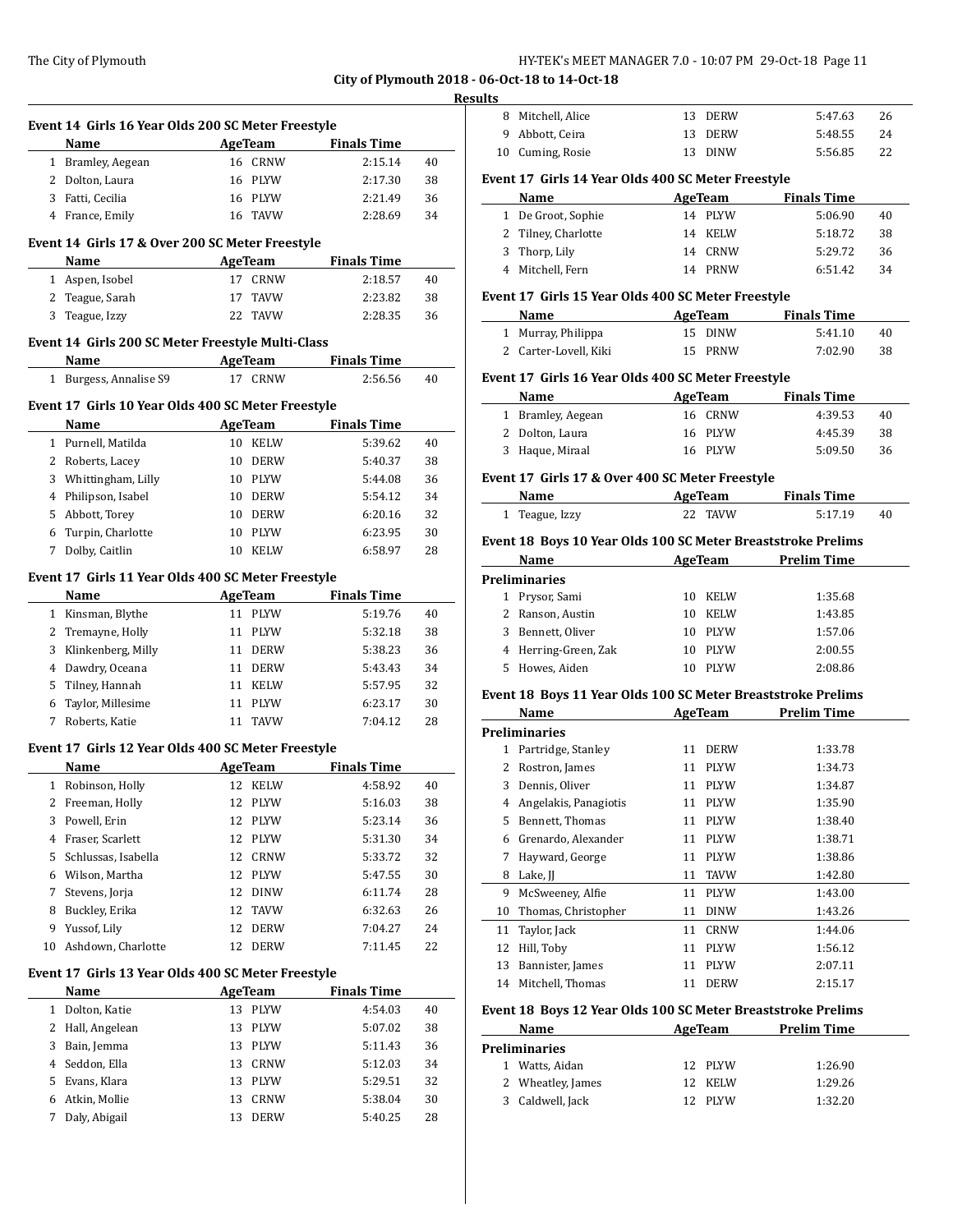**Results**

|                                                              |                   | City of Plymouth 2018 - 06-Oct-                                                 | <b>Results</b>             |
|--------------------------------------------------------------|-------------------|---------------------------------------------------------------------------------|----------------------------|
|                                                              |                   | Preliminaries  (Event 18 Boys 12 Year Olds 100 SC Meter Breaststrol             | <b>Event 1</b>             |
| Name                                                         | AgeTeam           | <b>Prelim Time</b>                                                              | N                          |
| 4 Rowe, Oliver                                               | 12 KELW           | 1:34.77                                                                         | Prelimi                    |
| 5 Jenkins, Henry                                             | 12 PLYW           | 1:34.83                                                                         | $1$ H                      |
| 6 Rice, Samuel                                               | 12 TAVW           | 1:35.46                                                                         |                            |
| 7 Stafford-Davies, RJ                                        | 12 KELW           | 1:38.34                                                                         | Event 1                    |
| 8 Hopper, Oliver                                             | 12 CRNW           | 1:43.72                                                                         |                            |
| 9 Langman, Henry                                             | 12 KKFW           | 1:46.06                                                                         | Prelimi                    |
| 10 Baker, Ellis                                              | 12 CRNW           | 1:56.25                                                                         | 1 R                        |
| 11 Walters, Thomas                                           | 12 PLYW           | 2:09.60                                                                         | G<br>$\mathbf{2}^{\prime}$ |
| --- Ayres, Edward                                            | 12 DERW           | DQ                                                                              | $3$ P                      |
|                                                              |                   | 7.5 Executed scissors, flutter, or downward fly kick (except after start or aft | 4                          |
| Event 18 Boys 13 Year Olds 100 SC Meter Breaststroke Prelims |                   |                                                                                 | 5 <sub>v</sub><br>6 P      |
| Name AgeTeam Prelim Time                                     |                   |                                                                                 | 7                          |
| <b>Preliminaries</b>                                         |                   |                                                                                 | 8 B                        |
| 1 Godwin, Anthony                                            | 13 PLYW           | 1:30.21                                                                         | 9 V                        |
| 2 Baker, Luke                                                | 13 KKFW           | 1:35.18                                                                         | 10 S                       |
| 3 Shrestha, Arjun                                            | 13 CRNW           | 1:40.73                                                                         | 11 A                       |
| 4 Suckling, Thomas                                           | 13 DERW           | 1:43.42                                                                         | 12 V                       |
| 5 Sutton, Aaron                                              | 13 DINW           | 1:54.99                                                                         | 13 A                       |
| Event 18 Boys 14 Year Olds 100 SC Meter Breaststroke Prelims |                   |                                                                                 | 14 F                       |
| Name                                                         | AgeTeam           | <b>Prelim Time</b>                                                              | $15$ Jo                    |
| <b>Preliminaries</b>                                         |                   |                                                                                 | 16 B                       |
| 1 Cornish, Sam                                               | 14 PLYW           | 1:26.65                                                                         | --- S                      |
| 2 Thomas, Morgan                                             | 14 KELW           | 1:29.38                                                                         |                            |
| 3 Adekoya, Adeolu                                            | 14 KELW           | 1:37.45                                                                         | <b>Event 1</b>             |
| Event 18 Boys 15 Year Olds 100 SC Meter Breaststroke Prelims |                   |                                                                                 |                            |
| Name                                                         | <b>AgeTeam</b>    | <b>Prelim Time</b>                                                              | Prelimi                    |
| <b>Preliminaries</b>                                         |                   |                                                                                 | 1 <sub>S</sub>             |
| 1 Pache, Finn                                                | 15 KELW           | 1:12.13                                                                         | 2 D                        |
| 2 Davies, Blake                                              | 15 PLYW           | 1:21.77                                                                         | 3                          |
| 3 Morgan, Alfie                                              | 15<br><b>TAVW</b> | 1:24.70                                                                         | 4L                         |
| 4 Rhodes, Sam                                                | 15 PRNW           | 1:25.31                                                                         | 5.                         |
| 5 Bott, Jason                                                | 15 PRNW           | 1:25.62                                                                         | 6 D                        |
|                                                              |                   |                                                                                 | 7                          |
| Event 18 Boys 16 Year Olds 100 SC Meter Breaststroke Prelims |                   |                                                                                 | 8                          |
| Name                                                         |                   | AgeTeam Prelim Time                                                             | 9                          |
| <b>Preliminaries</b>                                         |                   |                                                                                 | 10 T                       |

| 1 Chua, Dylan      | 16 PLYW | 1:13.99 |
|--------------------|---------|---------|
| 2 Tong, Jeffrey    | 16 KELW | 1:15.28 |
| 3 Mitchell, Joseph | 16 PRNW | 1:43.79 |
|                    |         |         |

# **Event 18 Boys 17 & Over 100 SC Meter Breaststroke Prelims**

| <b>Name</b>  |                      | AgeTeam |             | <b>Prelim Time</b> |  |
|--------------|----------------------|---------|-------------|--------------------|--|
|              | <b>Preliminaries</b> |         |             |                    |  |
| $\mathbf{1}$ | Bowden, Finley       | 19      | <b>DERW</b> | 1:11.77            |  |
|              | 2 Cusack, Ben        | 18      | <b>KKFW</b> | 1:12.71            |  |
|              | 3 Rookes, Nathaniel  | 24      | TAVW        | 1:13.93            |  |
|              | 4 Mills-Shute, Sam   | 17      | <b>CRNW</b> | 1:15.02            |  |
| 5.           | Will, Rob            | 42.     | <b>DERW</b> | 1:15.14            |  |
| 6            | Raw, Alex            | 19      | <b>PLYW</b> | 1:15.15            |  |

|              | Name                                                       |    | AgeTeam        | <b>Prelim Time</b> |
|--------------|------------------------------------------------------------|----|----------------|--------------------|
|              | Preliminaries                                              |    |                |                    |
| $\mathbf{1}$ | Harris, Xander SB6                                         |    | 14 DERW        | 2:17.52            |
|              | Event 19  Girls 10 Year Olds 100 SC Meter Backstroke Final |    |                |                    |
|              | Name                                                       |    | <b>AgeTeam</b> | <b>Prelim Time</b> |
|              | Preliminaries                                              |    |                |                    |
| $\mathbf{1}$ | Roberts, Lacey                                             | 10 | <b>DERW</b>    | 1:23.39            |
| 2            | Gove, Ruby                                                 | 10 | <b>KKFW</b>    | 1:26.12            |
| 3            | Purnell, Matilda                                           | 10 | <b>KELW</b>    | 1:29.24            |
| 4            | Gallego-Cooper, Frida                                      | 10 | <b>DINW</b>    | 1:31.84            |
| 5            | Wynne-Jones, Kelly                                         | 10 | <b>KELW</b>    | 1:32.01            |
| 6            | Pearson, Freya                                             | 10 | <b>PLYW</b>    | 1:32.65            |
| 7            | Grundy, Olivia                                             | 10 | <b>PLYW</b>    | 1:37.57            |
| 8            | Buckley, Mia                                               | 10 | <b>TAVW</b>    | 1:38.14            |
| 9            | Wood, Lillie                                               | 10 | <b>PLYW</b>    | 1:39.46            |
| 10           | Shute, Hollie                                              | 10 | <b>CRNW</b>    | 1:44.08            |
| 11           | Atkin, Lucy                                                | 10 | <b>CRNW</b>    | 1:45.09            |
| 12           | Wood, Lauren                                               | 10 | <b>DERW</b>    | 1:45.61            |
| 13           | Alden, Eloise                                              | 10 | <b>TAVW</b>    | 1:46.70            |
| 14           | Fox, Ruby                                                  | 10 | <b>CRNW</b>    | 1:50.98            |
| 15           | Jones, Eloise                                              | 10 | <b>CRNW</b>    | 1:54.40            |
| 16           | Blight, Megan                                              | 10 | <b>PLYW</b>    | 1:55.68            |
| ---          | Spry, Rosie                                                | 10 | <b>CRNW</b>    | DQ                 |

#### **Event 19 Girls 11 Year Olds 100 SC Meter Backstroke Final**

|    | Name                                                          | AgeTeam |             | <b>Prelim Time</b> |
|----|---------------------------------------------------------------|---------|-------------|--------------------|
|    | Preliminaries                                                 |         |             |                    |
| 1  | Shute, Olivia                                                 | 11      | <b>CRNW</b> | 1:19.82            |
| 2  | Donne, Chloe                                                  | 11      | <b>PLYW</b> | 1:21.65            |
| 3  | Daniel, Katie                                                 | 11      | <b>CRNW</b> | 1:24.44            |
| 4  | Lamerton, Kajsa                                               | 11      | <b>PLYW</b> | 1:24.45            |
| 5  | Braine, Verity                                                | 11      | <b>PLYW</b> | 1:27.32            |
| 6  | Dawdry, Oceana                                                | 11      | <b>DERW</b> | 1:29.14            |
| 7  | Benfield, Amelia                                              | 11      | <b>KKFW</b> | 1:32.92            |
| 8  | Wisely, Annie                                                 | 11      | <b>PLYW</b> | 1:33.56            |
| 9  | Coy, Olivia                                                   | 11      | <b>PLYW</b> | 1:34.46            |
| 10 | Tilney, Hannah                                                | 11      | <b>KELW</b> | 1:34.51            |
| 11 | Gordo, Constanca                                              | 11      | <b>PLYW</b> | 1:35.65            |
| 12 | Murray, Freya                                                 | 11      | <b>KELW</b> | 1:36.71            |
| 13 | Dawdry, Skyla                                                 | 11      | <b>DERW</b> | 1:36.73            |
| 14 | Bird, Tia                                                     | 11      | <b>DERW</b> | 1:39.13            |
| 15 | Taylor, Millesime                                             | 11      | <b>PLYW</b> | 1:39.92            |
| 16 | Frankow, Natalie                                              | 11      | <b>DERW</b> | 1:41.15            |
| 17 | Kelly, Freya                                                  | 11      | CRNW        | 1:51.77            |
|    | May, Isabelle                                                 | 11      | <b>PLYW</b> | DQ                 |
|    | 6.2 Left position on the back (other than to initiate a turn) |         |             |                    |

## **Event 19 Girls 12 Year Olds 100 SC Meter Backstroke Final**

| Name                 | AgeTeam     | <b>Prelim Time</b> |  |  |
|----------------------|-------------|--------------------|--|--|
| <b>Preliminaries</b> |             |                    |  |  |
| 1 Nicholls, Sarah    | 12 DERW     | 1:20.76            |  |  |
| 2 Davis, Charlotte   | 12 KELW     | 1:21.19            |  |  |
| 3 Chapman, Alice     | <b>PLYW</b> | 1:21.41            |  |  |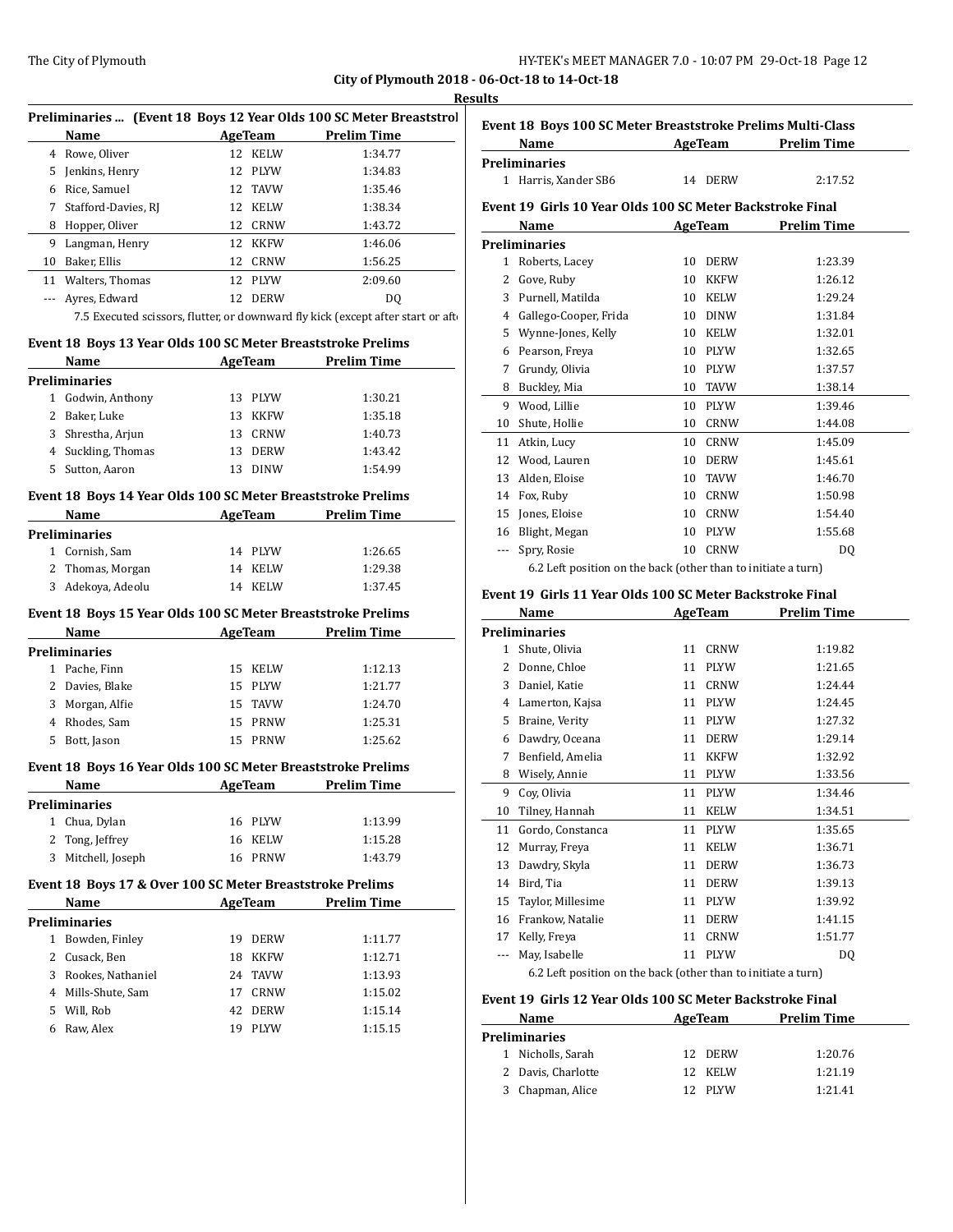**Results**

|    |                                                           |                           | Preliminaries  (Event 19 Girls 12 Year Olds 100 SC Meter Backstroke |
|----|-----------------------------------------------------------|---------------------------|---------------------------------------------------------------------|
|    | Name<br>4 Walker, Carys                                   | <b>AgeTeam</b><br>12 DERW | <b>Prelim Time</b><br>1:23.24                                       |
|    |                                                           | 12 KELW                   | 1:23.31                                                             |
|    | 5 Van Der Stroom, Isis                                    |                           |                                                                     |
|    | 6 Wilson, Martha                                          | 12 PLYW                   | 1:23.82                                                             |
| 7  | Geddes. Lea                                               | 12<br><b>DERW</b>         | 1:24.63                                                             |
| 8  | Gethins, Georgia                                          | 12 PLYW                   | 1:30.11                                                             |
| 9  | Hearnden, Erynn                                           | 12<br><b>CRNW</b>         | 1:38.57                                                             |
| 10 | Ashdown, Charlotte                                        | 12<br><b>DERW</b>         | 1:43.36                                                             |
| 11 | York, Mia                                                 | 12<br><b>DERW</b>         | 1:45.73                                                             |
| 12 | Yussof, Lily                                              | 12<br>DERW                | 1:56.99                                                             |
|    | Event 19 Girls 13 Year Olds 100 SC Meter Backstroke Final |                           |                                                                     |
|    | Name                                                      | <b>AgeTeam</b>            | <b>Prelim Time</b>                                                  |
|    | <b>Preliminaries</b>                                      |                           |                                                                     |
|    | 1 McVeigh, Cara                                           | 13<br>TAVW                | 1:15.41                                                             |
| 2  | Roberts, Amy                                              | 13<br>TAVW                | 1:15.88                                                             |
| 3  | English, Georgia                                          | <b>DERW</b><br>13         | 1:19.11                                                             |
| 4  | Mitchell, Alice                                           | <b>DERW</b><br>13         | 1:23.40                                                             |
| 5  | Laseby, Polly                                             | 13<br><b>TAVW</b>         | 1:23.49                                                             |
| 6  | Atkin, Mollie                                             | 13<br><b>CRNW</b>         | 1:23.98                                                             |
| 7  | Howes. Isabella                                           | 13<br><b>PLYW</b>         | 1:27.11                                                             |
| 8  | Ring, Josephine                                           | 13<br><b>PLYW</b>         | 1:28.30                                                             |
| 9  | Daly, Abigail                                             | 13<br><b>DERW</b>         | 1:29.71                                                             |
| 10 | Gawron, Amber                                             | 13<br><b>DERW</b>         | 1:31.25                                                             |
| 11 | Gloyne-Valentine, Amy                                     | 13 PLYW                   | 1:34.05                                                             |
| 12 | Ley, Alexandra                                            | 13<br>TAVW                | 1:34.83                                                             |
|    | 13 Roberts, Hannah                                        | 13<br><b>DERW</b>         | 1:36.87                                                             |
|    | 14 Finnie, Abigail                                        | PRNW<br>13                | 1:37.94                                                             |
|    |                                                           |                           |                                                                     |
|    | Event 19 Girls 14 Year Olds 100 SC Meter Backstroke Final |                           |                                                                     |
|    | Name                                                      | AgeTeam                   | <b>Prelim Time</b>                                                  |
|    | <b>Preliminaries</b>                                      |                           |                                                                     |
|    | 1 De Groot, Sophie                                        | 14 PLYW                   | 1:10.31                                                             |
| 2  | Huellou, Diane                                            | 14 PLYW                   | 1:14.70                                                             |
| 3  | Mason, Amy                                                | 14<br><b>KKFW</b>         | 1:22.34                                                             |
| 4  | Aspen, Liddy                                              | 14<br>CRNW                | 1:22.50                                                             |
| 5  | Cox, Izzy                                                 | 14<br><b>TAVW</b>         | 1:24.98                                                             |
| 6  | Mitchell, Fern                                            | 14<br><b>PRNW</b>         | 1:37.93                                                             |
|    | Event 19 Girls 15 Year Olds 100 SC Meter Backstroke Final |                           |                                                                     |
|    | Name                                                      | <b>AgeTeam</b>            | <b>Prelim Time</b>                                                  |
|    | Preliminaries                                             |                           |                                                                     |
|    | 1 Birnbaum, Jorina                                        | 15 KELW                   | 1:13.37                                                             |
|    | 2 Page, Amelia                                            | 15 DERW                   | 1:16.55                                                             |
|    | 3 Spry, Hannah                                            | 15 CRNW                   | 1:17.85                                                             |
|    | 4 Rainford, Kate                                          | 15 DERW                   | 1:19.76                                                             |
|    | 5 Carter-Lovell, Kiki                                     | 15 PRNW                   | 1:39.03                                                             |
|    |                                                           |                           |                                                                     |
|    |                                                           |                           | <b>Prelim Time</b>                                                  |
|    | Event 19 Girls 16 Year Olds 100 SC Meter Backstroke Final |                           |                                                                     |
|    | Name                                                      | AgeTeam                   |                                                                     |
|    | Preliminaries                                             |                           |                                                                     |
|    | 1 Pears, India                                            | 16 PLYW                   | 1:08.23                                                             |
|    | 2 Stephens, Isabelle                                      | 16 PLYW                   | 1:10.31                                                             |
|    | 3 Fatti, Cecilia                                          | 16 PLYW                   | 1:11.93                                                             |
|    | 4 Haque, Miraal<br>5 Varia, Alisha                        | 16 PLYW<br>16 KELW        | 1:18.26<br>1:20.47                                                  |

|              | Name                                              |    | <b>AgeTeam</b>         | <b>Prelim Time</b>          |    |
|--------------|---------------------------------------------------|----|------------------------|-----------------------------|----|
|              | <b>Preliminaries</b>                              |    |                        |                             |    |
| 1            | Aspen, Isobel                                     | 17 | CRNW                   | 1:10.51                     |    |
| 2            | Teague, Sarah                                     | 17 | <b>TAVW</b>            | 1:15.82                     |    |
|              | Event 20 Boys 9 Year Olds 50 SC Meter Backstroke  |    |                        |                             |    |
|              | Name                                              |    | AgeTeam                | <b>Finals Time</b>          |    |
|              | 1 Lawrence, Charlie                               |    | 9 DERW                 | 40.92                       | 40 |
|              | 2 Greenfield, Rhys                                |    | 9 DERW                 | 47.11                       | 38 |
|              | 3 Grenardo, Sebastian                             |    | 9 PLYW                 | 48.05                       | 36 |
|              | 4 Saunders, Richard                               |    | 9 DERW                 | 48.12                       | 34 |
|              | 5 Dennis, Freddy                                  |    | 9 PLYW                 | 48.90                       | 32 |
|              | 6 Brinkworth, James                               |    | 9 DERW                 | 50.43                       | 30 |
| 7            | Lamerton, Isaac                                   | 9  | <b>DERW</b>            | 53.21                       | 28 |
|              | Event 20 Boys 10 Year Olds 50 SC Meter Backstroke |    |                        |                             |    |
|              |                                                   |    |                        |                             |    |
|              | Name<br>1 Stafford-Davies, Max                    | 10 | AgeTeam<br><b>KELW</b> | <b>Finals Time</b><br>39.43 | 40 |
|              | 2 Bennett, Oliver                                 |    | 10 PLYW                | 41.95                       | 38 |
|              |                                                   |    |                        | 42.65                       | 36 |
|              | 3 Herring-Green, Zak<br>4 Ranson, Austin          |    | 10 PLYW<br>10 KELW     | 43.92                       | 34 |
|              |                                                   |    |                        |                             | 32 |
|              | 5 Raubenheimer, Iskandar                          |    | 10 PLYW                | 44.07<br>45.73              |    |
|              | 6 Pearson, Samuel<br>7 Howes, Aiden               |    | 10 DERW<br>10 PLYW     |                             | 30 |
|              |                                                   |    |                        | 48.95                       | 28 |
|              | Event 20 Boys 11 Year Olds 50 SC Meter Backstroke |    |                        |                             |    |
|              | Name                                              |    | <b>AgeTeam</b>         | <b>Finals Time</b>          |    |
|              | 1 Hayward, George                                 |    | 11 PLYW                | 38.11                       | 40 |
|              | 2 McSweeney, Alfie                                |    | 11 PLYW                | 39.33                       | 38 |
|              | 3 Angelakis, Panagiotis                           |    | 11 PLYW                | 39.56                       | 36 |
|              | 4 Lake, JJ                                        |    | 11 TAVW                | 40.24                       | 34 |
|              | 5 Miles, Reuben                                   |    | 11 KKFW                | 40.73                       | 32 |
|              | 6 Bennett, Thomas                                 |    | 11 PLYW                | 41.07                       | 30 |
|              | 7 Maunder, Ryan                                   |    | 11 DERW                | 41.69                       | 28 |
|              | 8 Thomas, Christopher                             |    | 11 DINW                | 42.31                       | 26 |
|              | 9 Hill, Toby                                      |    | 11 PLYW                | 49.14                       | 24 |
|              | 10 Bannister, James                               |    | 11 PLYW                | 51.87                       | 22 |
|              |                                                   |    |                        |                             |    |
|              | Event 20 Boys 12 Year Olds 50 SC Meter Backstroke |    |                        |                             |    |
|              | Name                                              |    | AgeTeam                | <b>Finals Time</b>          |    |
| $\mathbf{1}$ | Woodhouse, Kieran                                 | 12 | CRNW                   | 35.77                       | 40 |
| 2            | Williams, Jack                                    | 12 | PLYW                   | 37.90                       | 38 |
| 3            | Jenkins, Henry                                    | 12 | PLYW                   | 37.99                       | 36 |
| 4            | Dornan, James                                     | 12 | KELW                   | 38.92                       | 34 |
| 5            | Ayres, Edward                                     | 12 | <b>DERW</b>            | 38.93                       | 32 |
|              | 6 Stone, Haydn                                    | 12 | <b>DINW</b>            | 40.69                       | 30 |
| 7            | Stafford-Davies, RJ                               | 12 | KELW                   | 41.64                       | 28 |
| 8            | Hopper, Oliver                                    | 12 | CRNW                   | 42.27                       | 26 |
| 9            | Blatchford, Joshua                                | 12 | PLYW                   | 44.22                       | 24 |
| 10           | Langman, Henry                                    | 12 | <b>KKFW</b>            | 45.20                       | 22 |
|              | Skinner, Daniel                                   | 12 | DERW                   | 48.56                       | 20 |
| 11           |                                                   |    |                        |                             |    |
| 12           | Walters, Thomas                                   | 12 | PLYW                   | 52.33                       | 17 |

| <b>Name</b>        | AgeTeam | <b>Finals Time</b> |  |
|--------------------|---------|--------------------|--|
| 1 Coleman, James   | 13 DERW | 35.46<br>40        |  |
| 2 Tomlinson, Harry | 13 DERW | 35.70<br>38        |  |
| 3 Godwin, Anthony  | 13 PLYW | 36.15<br>36        |  |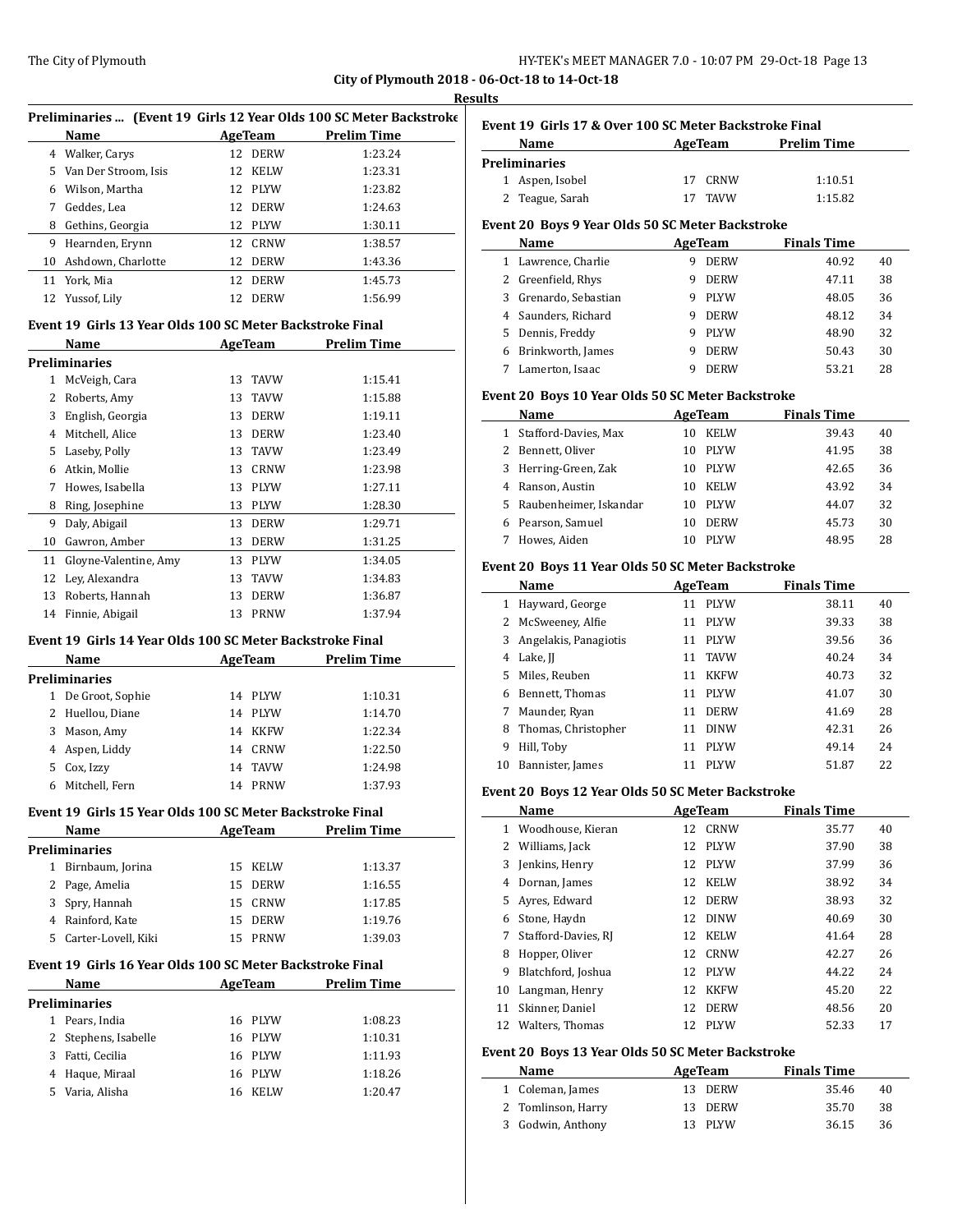#### The City of Plymouth **HY-TEK's MEET MANAGER 7.0 - 10:07 PM 29-Oct-18** Page 14

**City of Plymouth 2018 - 06-Oct-18 to 14-Oct-18**

# **Results (Event 20 Boys 13 Year Olds 50 SC Meter Backstroke) Name Age Team Finals Time**  Cary, Lawrence 13 PLYW 36.81 34 White, Danny 13 DERW 38.43 32 Suckling, Thomas 13 DERW 38.77 30 Baker, Luke 13 KKFW 44.28 28 **Event 20 Boys 14 Year Olds 50 SC Meter Backstroke Name AgeTeam Finals Time**  Browne, Henry 14 PLYW 32.63 40 Naylor, Ollie 14 CRNW 33.03 38 Thomas, Morgan 14 KELW 33.92 36 Cann, Joshua 14 PLYW 33.95 34 Clark, Oscar 14 CRNW 37.30 32 Cornish, Sam 14 PLYW 38.59 30 Chant, Liam 14 DERW 39.61 28 **Event 20 Boys 15 Year Olds 50 SC Meter Backstroke Name Age Team Finals Time** Miller, Ben 15 CRNW 30.43 40 2 Alhashash, Musaed 15 KELW 31.37 38 Harrison, Jakob 15 PLYW 31.58 36 Stewart, Rees 15 CRNW 32.68 34 Morgan, Alfie 15 TAVW 32.96 32 Fox, Eddie 15 CRNW 33.08 30 Chilton, Tom 15 DERW 39.01 28 **Event 20 Boys 16 Year Olds 50 SC Meter Backstroke Name Age Team Finals Time** Suckling, Ben 16 DERW 30.62 40 Davies, Jude 16 CRNW 34.18 38 Gould, Hayden 16 PRNW 36.71 36 Mitchell, Joseph 16 PRNW 43.38 34 **Event 20 Boys 17 & Over 50 SC Meter Backstroke Name AgeTeam Finals Time**  Raw, Alex 19 PLYW 28.80 40 Brady, Joseph 18 DERW 29.11 38 Rookes, Nathaniel 24 TAVW 29.38 36 Mills-Shute, Sam 17 CRNW 30.87 34 --- Worth, Reece 22 CRNW X27.74 Greenwood, Nathan 19 DERW X28.89 **Event 21 Girls 9 Year Olds 50 SC Meter Breaststroke Name Age Team Finals Time** 1 Palmer, Evie 9 TAVW 47.27 40 Taylor, Mia 9 CRNW 47.41 38 Coombs, Shayla 9 DERW 48.60 36 Johns, Lily 9 CRNW 49.03 34 Westwood, Millie 9 PLYW 49.53 32 Turner-Moore, Dixie 9 PLYW 49.81 30 Law, Abigail 9 DERW 53.71 28 Hess, Ellena 9 KELW 54.06 26 9 Churchward, Jessica 9 PLYW 54.17 24 Wilson, Katherine 9 PLYW 54.37 22 Grant, Ava 9 PLYW 56.29 20 Drake, Gabriella 9 PLYW 56.33 17 \*13 Baker, Esme 9 PLYW 57.59 15

\*13 Alencastro, Julia 9 PLYW 57.59 15 Schlussas, Francesca 9 CRNW 58.27 12

| د. |                                                                              |   |             |         |    |  |  |
|----|------------------------------------------------------------------------------|---|-------------|---------|----|--|--|
| 16 | Hoyle, Naomi                                                                 | 9 | <b>PLYW</b> | 1:00.05 | 10 |  |  |
| 17 | Schnoor, Tumi                                                                | 9 | <b>DINW</b> | 1:00.55 | 9  |  |  |
| 18 | Lake, Miley                                                                  | 9 | <b>TAVW</b> | 1:01.67 | 8  |  |  |
| 19 | Bell, Abigail                                                                | 9 | <b>PLYW</b> | 1:02.64 | 7  |  |  |
| 20 | Newman, Kitty                                                                | 9 | <b>PLYW</b> | 1:03.70 | 6  |  |  |
| 21 | Vickery, Emily                                                               | 9 | <b>DINW</b> | 1:08.02 | 5  |  |  |
|    | Dooney, Gracie                                                               | 9 | <b>PLYW</b> | DO.     |    |  |  |
|    | 7.6 Did not touch at turn or finish with both hands, or touch not simultaneo |   |             |         |    |  |  |
|    | Fox, Amelia                                                                  | 9 | <b>TAVW</b> | DO.     |    |  |  |
|    | 7.2 Stroke cycle not one arm stroke to one leg kick                          |   |             |         |    |  |  |

#### **Event 21 Girls 10 Year Olds 50 SC Meter Breaststroke**

|              | Name                  | AgeTeam |             | <b>Finals Time</b> |              |
|--------------|-----------------------|---------|-------------|--------------------|--------------|
| $\mathbf{1}$ | Purnell, Matilda      | 10      | <b>KELW</b> | 44.99              | 40           |
| 2            | Whittingham, Lilly    | 10      | <b>PLYW</b> | 46.13              | 38           |
| 3            | Gallego-Cooper, Frida | 10      | <b>DINW</b> | 47.12              | 36           |
| 4            | Pearson, Freya        | 10      | <b>PLYW</b> | 48.20              | 34           |
| 5            | Morris, Isabella      | 10      | <b>PLYW</b> | 48.65              | 32           |
| 6            | Buckley, Mia          | 10      | <b>TAVW</b> | 49.05              | 30           |
| 7            | Roberts, Lacey        | 10      | <b>DERW</b> | 50.27              | 28           |
| 8            | Philipson, Isabel     | 10      | <b>DERW</b> | 50.48              | 26           |
| 9            | Turpin, Charlotte     | 10      | PLYW        | 50.51              | 24           |
| 10           | Shute, Hollie         | 10      | CRNW        | 51.31              | 22           |
| 11           | Wood, Lillie          | 10      | <b>PLYW</b> | 51.55              | 20           |
| 12           | Grundy, Olivia        | 10      | <b>PLYW</b> | 53.66              | 17           |
| 13           | Bird, Sophie          | 10      | <b>DERW</b> | 54.40              | 16           |
| 14           | Wynne-Jones, Kelly    | 10      | <b>KELW</b> | 54.72              | 14           |
| 15           | Spry, Rosie           | 10      | <b>CRNW</b> | 56.93              | 12           |
| 16           | Wood, Lauren          | 10      | <b>DERW</b> | 56.95              | 10           |
| 17           | Atkin, Lucy           | 10      | <b>CRNW</b> | 57.21              | 9            |
| 18           | Abbott, Torey         | 10      | <b>DERW</b> | 57.56              | 8            |
| 19           | Johnson, Isabelle     | 10      | <b>DERW</b> | 59.33              | 7            |
| 20           | Couch, Rose           | 10      | <b>CRNW</b> | 1:01.57            | 6            |
| 21           | Couch, Lily           | 10      | <b>CRNW</b> | 1:01.63            | 5            |
| 22           | Jones, Eloise         | 10      | <b>CRNW</b> | 1:03.49            | 4            |
| 23           | Blight, Megan         | 10      | <b>PLYW</b> | 1:03.65            | 3            |
| 24           | Crews, Atiyana        | 10      | <b>DERW</b> | 1:04.69            | 2            |
| 25           | Smith, Tehya          | 10      | <b>DERW</b> | 1:06.20            | $\mathbf{1}$ |
| ---          | Fox, Ruby             | 10      | <b>CRNW</b> | DQ                 |              |
|              |                       |         |             |                    |              |

7.4 Leg movements not simultaneous (alternating leg movement)

#### **Event 21 Girls 11 Year Olds 50 SC Meter Breaststroke**

|    | Name               | AgeTeam |             | <b>Finals Time</b> |    |
|----|--------------------|---------|-------------|--------------------|----|
| 1  | Shute, Olivia      | 11      | <b>CRNW</b> | 40.91              | 40 |
| 2  | Hess, Louisa       | 11      | <b>KELW</b> | 42.19              | 38 |
| 3  | Dixon, Millie      | 11      | <b>KELW</b> | 42.42              | 36 |
| 4  | Braine, Verity     | 11      | <b>PLYW</b> | 43.84              | 34 |
| 5  | Tremayne, Holly    | 11      | <b>PLYW</b> | 44.16              | 32 |
| 6  | Lamerton, Kajsa    | 11      | <b>PLYW</b> | 45.52              | 30 |
| 7  | Bennett, Gemma     | 11      | <b>KKFW</b> | 45.54              | 28 |
| 8  | Klinkenberg, Milly | 11      | <b>DERW</b> | 47.19              | 26 |
| 9  | Brewer, Sienna     | 11      | <b>CRNW</b> | 47.85              | 24 |
| 10 | Will, Amy          | 11      | <b>DERW</b> | 47.87              | 22 |
| 11 | Bird, Tia          | 11      | <b>DERW</b> | 48.31              | 20 |
| 12 | Blagdon, Ellen     | 11      | <b>DERW</b> | 48.80              | 17 |
| 13 | Cov. Olivia        | 11      | <b>PLYW</b> | 49.63              | 16 |
| 14 | Pollak, Isla       | 11      | <b>DINW</b> | 49.93              | 14 |
| 15 | Shaw, Ella         | 11      | <b>CRNW</b> | 49.99              | 12 |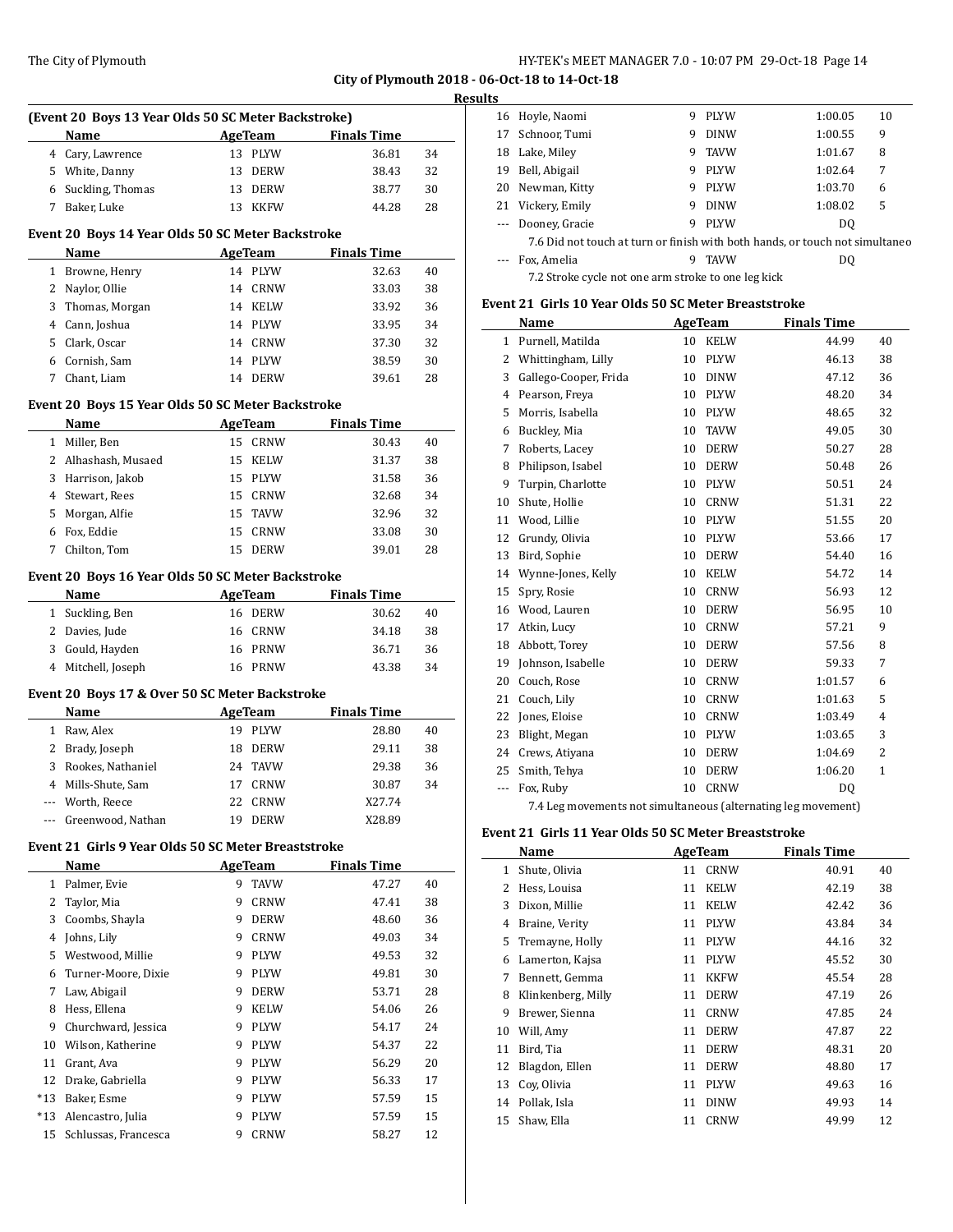$\frac{1}{2}$ 

# **Results**

| (Event 21 Girls 11 Year Olds 50 SC Meter Breaststroke) |                      |    |             |                    |    |  |  |  |
|--------------------------------------------------------|----------------------|----|-------------|--------------------|----|--|--|--|
|                                                        | Name                 |    | AgeTeam     | <b>Finals Time</b> |    |  |  |  |
| 16                                                     | Gordo, Constanca     | 11 | <b>PLYW</b> | 51.38              | 10 |  |  |  |
| 17                                                     | Richards, Evie       | 11 | <b>DERW</b> | 51.51              | 9  |  |  |  |
| 18                                                     | Paterson-Green, Evie | 11 | <b>KKFW</b> | 52.04              | 8  |  |  |  |
| 19                                                     | Benfield, Amelia     | 11 | <b>KKFW</b> | 52.47              | 7  |  |  |  |
| 20                                                     | Martin, Matilda      | 11 | TAVW        | 54.15              | 6  |  |  |  |
| 21                                                     | Kelly, Freya         | 11 | <b>CRNW</b> | 56.40              | 5  |  |  |  |
| 22                                                     | Wisely, Annie        | 11 | <b>PLYW</b> | 56.60              | 4  |  |  |  |
| 23                                                     | Dawdry, Skyla        | 11 | <b>DERW</b> | 58.25              | 3  |  |  |  |
| 24                                                     | Frankow, Natalie     | 11 | <b>DERW</b> | 58.58              | 2  |  |  |  |
| 25                                                     | Roberts, Katie       | 11 | <b>TAVW</b> | 58.91              | 1  |  |  |  |
| 26                                                     | May, Isabelle        | 11 | <b>PLYW</b> | 1:00.71            | 3  |  |  |  |
|                                                        | Sodyte, Mia          | 11 | <b>DERW</b> | DQ                 |    |  |  |  |
|                                                        |                      |    |             |                    |    |  |  |  |

7.6 Did not touch at turn or finish with both hands, or touch not simultaneo

# **Event 21 Girls 12 Year Olds 50 SC Meter Breaststroke**

|              | Name                | AgeTeam |             | <b>Finals Time</b> |    |
|--------------|---------------------|---------|-------------|--------------------|----|
| $\mathbf{1}$ | Griffiths, Ruby     | 12      | <b>PLYW</b> | 37.92              | 40 |
| 2            | Robinson, Holly     | 12      | <b>KELW</b> | 38.89              | 38 |
| 3            | Mugleston, Kate     | 12      | <b>CRNW</b> | 39.07              | 36 |
| 4            | Montgomery, Ruby    | 12      | <b>TAVW</b> | 40.59              | 34 |
| 5            | Chilton, Emma       | 12      | <b>DERW</b> | 41.21              | 32 |
| 6            | Oman, Madison       | 12      | <b>DINW</b> | 42.36              | 30 |
| 7            | Perkins, Kaia-Lily  | 12      | <b>PLYW</b> | 43.87              | 28 |
| 8            | Nicholls, Sarah     | 12      | <b>DERW</b> | 43.98              | 26 |
| 9            | Harris, Megan       | 12      | <b>DINW</b> | 44.58              | 24 |
| 10           | Harvey, Holly       | 12      | <b>TAVW</b> | 45.22              | 22 |
| 11           | Schlussas, Isabella | 12      | <b>CRNW</b> | 45.28              | 20 |
| 12           | King, Lyla          | 12      | <b>CRNW</b> | 45.46              | 17 |
| 13           | Townshend, Olivia   | 12      | <b>TAVW</b> | 45.80              | 16 |
| 14           | Hearnden, Erynn     | 12      | <b>CRNW</b> | 46.51              | 14 |
| 15           | Geddes, Lea         | 12      | <b>DERW</b> | 46.70              | 12 |
| 16           | Buckley, Erika      | 12      | <b>TAVW</b> | 47.52              | 10 |
| 17           | Cary, Poppy         | 12      | <b>PLYW</b> | 49.21              | 9  |
| 18           | Gethins, Georgia    | 12      | PLYW        | 52.88              | 8  |
| 19           | York, Mia           | 12      | <b>DERW</b> | 54.10              | 7  |
| 20           | Yussof, Lily        | 12      | <b>DERW</b> | 1:01.14            | 6  |

#### **Event 21 Girls 13 Year Olds 50 SC Meter Breaststroke**

|    | Name              |    | <b>AgeTeam</b> | <b>Finals Time</b> |    |
|----|-------------------|----|----------------|--------------------|----|
| 1  | Dolton, Katie     | 13 | <b>PLYW</b>    | 37.29              | 40 |
| 2  | Hutchinson, Niamh | 13 | <b>PLYW</b>    | 38.25              | 38 |
| 3  | Hess, Annabelle   | 13 | <b>KELW</b>    | 38.35              | 36 |
| 4  | Bain, Jemma       | 13 | <b>PLYW</b>    | 40.58              | 34 |
| 5  | Hall, Angelean    | 13 | <b>PLYW</b>    | 41.89              | 32 |
| 6  | McVeigh, Cara     | 13 | <b>TAVW</b>    | 43.02              | 30 |
| 7  | Atkin, Mollie     | 13 | <b>CRNW</b>    | 43.80              | 28 |
| 8  | Duggan, Abigail   | 13 | <b>PRNW</b>    | 44.17              | 26 |
| 9  | Abbott, Ceira     | 13 | <b>DERW</b>    | 47.29              | 24 |
| 10 | Howes, Isabella   | 13 | <b>PLYW</b>    | 47.33              | 22 |
| 11 | Roberts, Hannah   | 13 | <b>DERW</b>    | 49.81              | 20 |
| 12 | Ring, Josephine   | 13 | <b>PLYW</b>    | 50.94              | 17 |
| 13 | Finnie, Abigail   | 13 | <b>PRNW</b>    | 51.21              | 16 |
| 14 | Lev, Alexandra    | 13 | <b>TAVW</b>    | 51.26              | 14 |
| 15 | Gawron, Amber     | 13 | <b>DERW</b>    | 51.72              | 12 |
|    |                   |    |                |                    |    |

| Event 21 Girls 14 Year Olds 50 SC Meter Breaststroke |                   |    |             |                    |    |
|------------------------------------------------------|-------------------|----|-------------|--------------------|----|
|                                                      | Name              |    | AgeTeam     | <b>Finals Time</b> |    |
| 1                                                    | De Groot, Sophie  | 14 | <b>PLYW</b> | 36.35              | 40 |
|                                                      | 2 Huellou, Diane  | 14 | <b>PLYW</b> | 37.86              | 38 |
| 3                                                    | Gloyns, Lucy      | 14 | <b>KKFW</b> | 40.04              | 36 |
| 4                                                    | Tilney, Charlotte | 14 | <b>KELW</b> | 42.15              | 34 |
| 5.                                                   | Hughes, Evie      | 14 | <b>DERW</b> | 43.03              | 32 |
| 6                                                    | Aspen, Liddy      | 14 | CRNW        | 43.77              | 30 |
|                                                      | Thorp, Lily       | 14 | CRNW        | 45.30              | 28 |
| 8                                                    | Mitchell, Fern    | 14 | PRNW        | 49.09              | 26 |

#### **Event 21 Girls 15 Year Olds 50 SC Meter Breaststroke**

|    | Name                |    | AgeTeam     | <b>Finals Time</b> |    |
|----|---------------------|----|-------------|--------------------|----|
| 1  | Gellatly, Hannah    |    | 15 TAVW     | 37.78              | 40 |
|    | D'Cunha, Ella       | 15 | <b>DINW</b> | 37.88              | 38 |
| 3  | Coleman, Jasmin     | 15 | <b>DERW</b> | 38.46              | 36 |
| 4  | Birnbaum, Jorina    | 15 | <b>KELW</b> | 39.57              | 34 |
| 5. | Rickards, Ashley    | 15 | CRNW        | 40.65              | 32 |
| 6  | Page, Amelia        | 15 | <b>DERW</b> | 41.40              | 30 |
| 7  | Nelson, Sophia      | 15 | PRNW        | 45.76              | 28 |
| 8  | Rainford, Kate      | 15 | <b>DERW</b> | 46.42              | 26 |
| 9  | Carter-Lovell, Kiki | 15 | <b>PRNW</b> | 53.27              | 24 |

#### **Event 21 Girls 16 Year Olds 50 SC Meter Breaststroke**

| <b>Name</b>      | AgeTeam | <b>Finals Time</b> |     |
|------------------|---------|--------------------|-----|
| 1 Langman, Ellie | 16 KKFW | 38.28              | 40  |
| 2 Burgess, Mary  | 16 CRNW | 40.63              | -38 |

#### **Event 21 Girls 17 & Over 50 SC Meter Breaststroke**

| Name             | AgeTeam    | <b>Finals Time</b> |    |
|------------------|------------|--------------------|----|
| 1 Teague, Sarah  | 17 TAVW    | 37.21              | 40 |
| 2 Francis, Amber | 18 TAVW    | 37.98              | 38 |
| 3 Aspen, Isobel  | 17 CRNW    | 38.31              | 36 |
| 4 Wood, Sydney   | PLYW<br>17 | 42.72              | 34 |

#### **Event 22 Boys 9 Year Olds 200 SC Meter Freestyle**

|   | Name                | AgeTeam |             | <b>Finals Time</b> |    |
|---|---------------------|---------|-------------|--------------------|----|
|   | 1 Lawrence, Charlie |         | <b>DERW</b> | 2:52.28            | 40 |
|   | 2 Greenfield, Rhys  |         | <b>DERW</b> | 3:20.19            | 38 |
| 3 | Grenardo, Sebastian |         | <b>PLYW</b> | 3:30.51            | 36 |
|   | 4 Dennis, Freddy    |         | <b>PLYW</b> | 3:38.57            | 34 |
|   | Brinkworth, James   |         | <b>DERW</b> | 3:43.20            | 32 |

## **Event 22 Boys 10 Year Olds 200 SC Meter Freestyle**

|    | Name                     | AgeTeam |             | <b>Finals Time</b> |    |
|----|--------------------------|---------|-------------|--------------------|----|
| 1  | Blackwell, James         | 10      | <b>PLYW</b> | 2:34.05            | 40 |
|    | 2 Stafford-Davies, Max   | 10      | <b>KELW</b> | 2:41.09            | 38 |
| 3. | Bennett, Oliver          | 10      | <b>PLYW</b> | 2:57.33            | 36 |
| 4  | Ranson, Austin           | 10      | <b>KELW</b> | 2:57.37            | 34 |
|    | 5 Raubenheimer, Iskandar | 10      | <b>PLYW</b> | 3:16.40            | 32 |
| 6. | Herring-Green, Zak       | 10      | <b>PLYW</b> | 3:17.72            | 30 |
|    | Oman, Oliver             | 10      | <b>DINW</b> | 3.24.29            | 28 |
|    |                          |         |             |                    |    |

# **Event 22 Boys 11 Year Olds 200 SC Meter Freestyle**

| AgeTeam<br><b>Name</b>  |             | <b>Finals Time</b> |    |
|-------------------------|-------------|--------------------|----|
| Rostron, James          | 11 PLYW     | 2:30.30            | 40 |
| 2 Angelakis, Panagiotis | 11 PLYW     | 2:30.89            | 38 |
| 3 McSweeney, Alfie      | 11 PLYW     | 2:32.11            | 36 |
| 4 Partridge, Stanley    | <b>DERW</b> | 2:33.40            | 34 |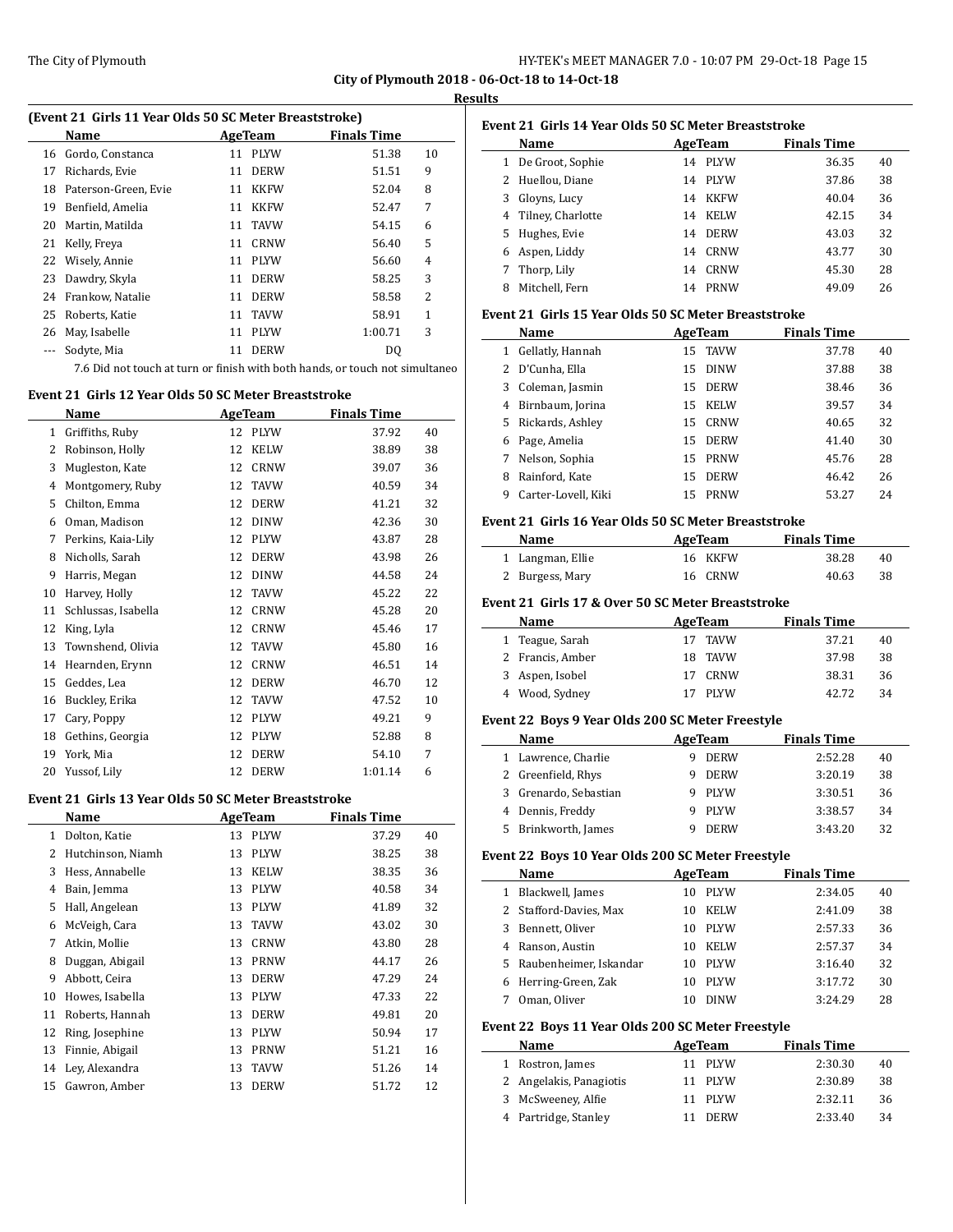#### **Results**

| (Event 22 Boys 11 Year Olds 200 SC Meter Freestyle) |                                                  |    |             |                    |    |  |
|-----------------------------------------------------|--------------------------------------------------|----|-------------|--------------------|----|--|
|                                                     | Name                                             |    | AgeTeam     | <b>Finals Time</b> |    |  |
| 5                                                   | Bennett, Thomas                                  | 11 | <b>PLYW</b> | 2:35.34            | 32 |  |
| 6                                                   | Froggatt, Aston                                  | 11 | <b>KELW</b> | 2:41.81            | 30 |  |
| 7                                                   | Thomas, Christopher                              | 11 | <b>DINW</b> | 2:44.18            | 28 |  |
| 8                                                   | Miles, Reuben                                    | 11 | KKFW        | 2:44.26            | 26 |  |
| 9                                                   | Hill, Toby                                       | 11 | <b>PLYW</b> | 3:27.37            | 24 |  |
| 10                                                  | Mitchell, Thomas                                 | 11 | <b>DERW</b> | 3:27.86            | 22 |  |
| 11                                                  | Bannister, James                                 | 11 | <b>PLYW</b> | 3:56.25            | 20 |  |
| $\frac{1}{2}$                                       | Dennis, Oliver                                   | 11 | <b>PLYW</b> | DO                 |    |  |
|                                                     | 5.2 Did not touch the wall at the turn or finish |    |             |                    |    |  |

## **Event 22 Boys 12 Year Olds 200 SC Meter Freestyle**

|              | Name                             | <b>AgeTeam</b> |             | <b>Finals Time</b> |    |
|--------------|----------------------------------|----------------|-------------|--------------------|----|
| $\mathbf{1}$ | Watts, Aidan                     | 12             | <b>PLYW</b> | 2:17.44            | 40 |
| 2            | Paker, Berk Emre                 | 12             | <b>PLYW</b> | 2:23.00            | 38 |
| 3            | Caldwell, Jack                   | 12             | <b>PLYW</b> | 2:26.42            | 36 |
| 4            | Hallows, Ashton                  | 12             | <b>PLYW</b> | 2:26.53            | 34 |
| 5            | Rowe, Oliver                     | 12             | <b>KELW</b> | 2:29.89            | 32 |
| 6            | Tait, Finlay                     | 12             | <b>PLYW</b> | 2:34.59            | 30 |
| 7            | Rice, Samuel                     | 12             | <b>TAVW</b> | 2:36.12            | 28 |
| 8            | Fewtrell, Alexander              | 12             | <b>KELW</b> | 2:37.93            | 26 |
| 9            | Jenkins, Henry                   | 12             | <b>PLYW</b> | 2:39.12            | 24 |
| 10           | Furnell, Markos                  | 12             | <b>PLYW</b> | 2:46.80            | 22 |
| 11           | Williams, Jack                   | 12             | PLYW        | 2:48.43            | 20 |
| 12           | Dornan, James                    | 12             | <b>KELW</b> | 3:03.72            | 17 |
| 13           | Hopper, Oliver                   | 12             | <b>CRNW</b> | 3:07.43            | 16 |
| $---$        | Walters, Thomas                  | 12             | PLYW        | DQ                 |    |
|              | 4.4 Start before starting signal |                |             |                    |    |

## **Event 22 Boys 13 Year Olds 200 SC Meter Freestyle**

|    | Name               | AgeTeam |             | <b>Finals Time</b> |    |
|----|--------------------|---------|-------------|--------------------|----|
|    | 1 Cary, Lawrence   |         | 13 PLYW     | 2:34.03            | 40 |
|    | 2 Tomlinson, Harry | 13.     | DERW        | 2:35.79            | 38 |
|    | 3 Shrestha, Arjun  | 13.     | CRNW        | 2:39.41            | 36 |
|    | 4 Suckling, Thomas |         | 13 DERW     | 2:50.57            | 34 |
| 5. | Sutton, Aaron      | 13.     | <b>DINW</b> | 3:08.89            | 32 |

# **Event 22 Boys 14 Year Olds 200 SC Meter Freestyle**

 $\overline{a}$ 

 $\overline{a}$ 

 $\overline{\phantom{0}}$ 

| Name               | AgeTeam |         | <b>Finals Time</b> |    |
|--------------------|---------|---------|--------------------|----|
| 1 Philipson, Ethan |         | 14 PLYW | 2:12.75            | 40 |
| 2 Naylor, Ollie    |         | 14 CRNW | 2:13.74            | 38 |
| 3 Thomas, Morgan   |         | 14 KELW | 2:19.23            | 36 |
| 4 Browne, Henry    |         | 14 PLYW | 2:19.43            | 34 |
| Clark, Oscar       | 14      | CRNW    | 2:40.94            | 32 |

## **Event 22 Boys 15 Year Olds 200 SC Meter Freestyle**

|   | Name                     | AgeTeam     | <b>Finals Time</b> |    |
|---|--------------------------|-------------|--------------------|----|
|   | Pache, Finn              | KELW<br>15. | 2:05.59            | 40 |
|   | 2 Darlington-Eyre, Rimae | 15 PLYW     | 2:11.20            | 38 |
| 3 | Stewart, Rees            | CRNW<br>15. | 2:14.01            | 36 |
|   | 4 Harrison, Jakob        | 15 PLYW     | 2:18.92            | 34 |
|   | Bott, Jason              | <b>PRNW</b> | 2:31.87            | 32 |

## **Event 22 Boys 16 Year Olds 200 SC Meter Freestyle**

| Name            |  |                                                     |                                                                |
|-----------------|--|-----------------------------------------------------|----------------------------------------------------------------|
| 1 Suckling, Ben |  |                                                     | 40                                                             |
| 2 Tong, Jeffrey |  |                                                     | 38                                                             |
| Neuss, Tim      |  |                                                     | 36                                                             |
| 4 Davies, Jude  |  |                                                     | 34                                                             |
|                 |  | AgeTeam<br>16 DERW<br>16 KELW<br>16 PLYW<br>16 CRNW | <b>Finals Time</b><br>2:06.43<br>2:09.59<br>2:16.27<br>2.17.23 |

|          | 5 Mitchell, Joseph                                                       |   | 16 PRNW             | 2:49.72            | 32     |
|----------|--------------------------------------------------------------------------|---|---------------------|--------------------|--------|
|          |                                                                          |   |                     |                    |        |
|          | Event 22 Boys 17 & Over 200 SC Meter Freestyle                           |   |                     |                    |        |
|          | Name                                                                     |   | AgeTeam             | <b>Finals Time</b> |        |
|          | 1 Cacchione, Jacob                                                       |   | 18 DERW             | 2:08.43            | 40     |
|          | --- Worth, Reece                                                         |   | 22 CRNW             | X1:59.48           |        |
|          |                                                                          |   |                     |                    |        |
|          | Event 25 Boys 11 Year Olds 400 SC Meter IM                               |   |                     |                    |        |
|          | Name                                                                     |   | AgeTeam             | <b>Finals Time</b> |        |
|          | 1 Miles, Reuben                                                          |   | 11 KKFW             | 6:19.47            | 40     |
|          | 2 Angelakis, Panagiotis                                                  |   | 11 PLYW             | 6:20.58            | 38     |
|          | 3 Grenardo, Alexander                                                    |   | 11 PLYW             | 6:33.10            | 36     |
|          | Event 25 Boys 12 Year Olds 400 SC Meter IM                               |   |                     |                    |        |
|          | Name                                                                     |   | AgeTeam             | <b>Finals Time</b> |        |
|          | 1 Wheatley, James                                                        |   | 12 KELW             | 5:35.42            | 40     |
|          | 2 Watts, Aidan                                                           |   | 12 PLYW             | 5:38.34            | 38     |
|          | 3 Caldwell, Jack                                                         |   | 12 PLYW             | 5:57.40            | 36     |
|          | 4 Rowe, Oliver                                                           |   | 12 KELW             | 6:13.11            | 34     |
|          | --- Hallows, Ashton                                                      |   | 12 PLYW             | DQ                 |        |
|          | 7.2 Arm movements not simultaneous or not in the same horizontal plane - |   |                     |                    |        |
|          | Event 25 Boys 14 Year Olds 400 SC Meter IM                               |   |                     |                    |        |
|          | Name AgeTeam                                                             |   |                     | <b>Finals Time</b> |        |
|          | 1 Cann, Joshua                                                           |   | 14 PLYW             | 5:26.51            | 40     |
|          |                                                                          |   |                     |                    |        |
|          | Event 25 Boys 15 Year Olds 400 SC Meter IM                               |   |                     |                    |        |
|          | Name                                                                     |   | AgeTeam             | <b>Finals Time</b> |        |
|          |                                                                          |   |                     |                    |        |
|          | 1 Darlington-Eyre, Rimae                                                 |   | 15 PLYW             | 5:17.82            | 40     |
|          | Event 25 Boys 16 Year Olds 400 SC Meter IM                               |   |                     |                    |        |
|          |                                                                          |   |                     |                    |        |
|          | Name                                                                     |   | AgeTeam             | <b>Finals Time</b> |        |
|          | 1 Neuss, Tim                                                             |   | 16 PLYW             | 5:50.58            | 40     |
|          | Event 25 Boys 17 & Over 400 SC Meter IM                                  |   |                     |                    |        |
|          | Name                                                                     |   | AgeTeam             | <b>Finals Time</b> |        |
|          | 1 Raw, Alex                                                              |   | 19 PLYW             | 4:54.60            | 40     |
|          | 2 Cacchione, Jacob                                                       |   | 18 DERW             | 5:11.95            | 38     |
|          |                                                                          |   |                     |                    |        |
|          | Event 26 Girls 9 Year Olds 50 SC Meter Butterfly                         |   |                     |                    |        |
|          | Name                                                                     |   | AgeTeam             | <b>Finals Time</b> |        |
|          | 1 Johns, Lily                                                            |   | 9 CRNW              | 42.04              | 40     |
| 2        | Taylor, Mia                                                              | 9 | CRNW                | 42.82              | 38     |
| 3        | Turner-Moore, Dixie                                                      | 9 | PLYW                | 45.59              | 36     |
| 4        | Miles, Willow                                                            | 9 | KKFW                | 50.48              | 34     |
| 5        | Dooney, Gracie                                                           | 9 | PLYW                | 50.68              | 32     |
| 6        | Law, Abigail                                                             | 9 | <b>DERW</b>         | 53.08              | 30     |
| 7        | Coombs, Shayla                                                           | 9 | DERW                | 54.46              | 28     |
| 8        | Bell, Abigail                                                            | 9 | PLYW                |                    | 26     |
|          |                                                                          | 9 |                     | 54.94              |        |
| 9        | Drake, Gabriella                                                         |   | PLYW                | 55.12              | 24     |
| 10       | Cornelius-Mercer, Amalie                                                 | 9 | PLYW                | 55.84              | 22     |
| 11       | Wilson, Katherine                                                        | 9 | PLYW                | 56.89              | 20     |
| 12       | Palmer, Evie                                                             | 9 | TAVW                | 57.39              | 17     |
| 13       | Alencastro, Julia                                                        | 9 | PLYW                | 57.49              | 16     |
| 14       | Churchward, Jessica                                                      | 9 | PLYW                | 58.31              | 14     |
| 15       | Lake, Miley                                                              | 9 | TAVW                | 58.56              | 12     |
| 16       | Westwood, Millie                                                         | 9 | PLYW                | 1:00.63            | 10     |
| 17       | Schlussas, Francesca                                                     | 9 | CRNW                | 1:02.15            | 9      |
| 18       | Hoyle, Naomi                                                             | 9 | PLYW                | 1:05.32            | 8      |
|          |                                                                          | 9 |                     |                    |        |
| 19<br>20 | Fox, Amelia<br>Newman, Kitty                                             | 9 | TAVW<br><b>PLYW</b> | 1:10.01<br>1:24.14 | 7<br>6 |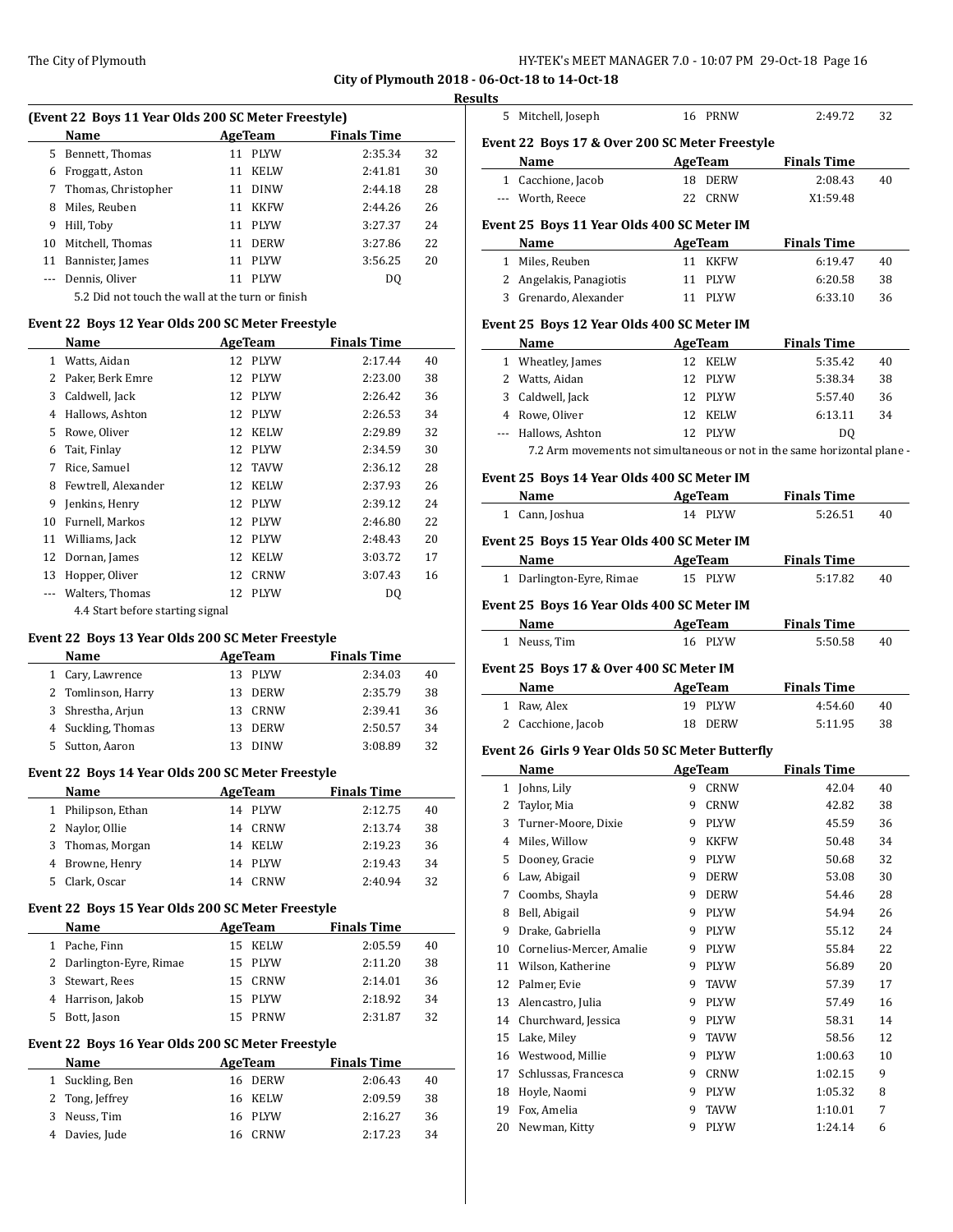$\overline{\phantom{0}}$ 

 $\overline{\phantom{a}}$ 

|              | Event 26 Girls 10 Year Olds 50 SC Meter Butterfly          |                |                |                    |    |
|--------------|------------------------------------------------------------|----------------|----------------|--------------------|----|
|              | Name                                                       | <b>AgeTeam</b> |                | <b>Finals Time</b> |    |
| $\mathbf{1}$ | Roberts, Lacey                                             | 10             | <b>DERW</b>    | 37.06              | 40 |
| 2            | Whittingham, Lilly                                         | 10             | PLYW           | 39.70              | 38 |
| 3            | Gove, Ruby                                                 | 10             | <b>KKFW</b>    | 40.63              | 36 |
| 4            | Philipson, Isabel                                          | 10             | <b>DERW</b>    | 41.61              | 34 |
| 5            | Bird, Sophie                                               | 10             | <b>DERW</b>    | 42.03              | 32 |
| 6            | Enticknap, Amelia                                          | 10             | <b>DINW</b>    | 42.83              | 30 |
| 7            | Gallego-Cooper, Frida                                      | 10             | <b>DINW</b>    | 42.90              | 28 |
| 8            | Purnell, Matilda                                           | 10             | <b>KELW</b>    | 44.00              | 26 |
| 9            | Pearson, Freva                                             | 10             | PLYW           | 45.43              | 24 |
| 10           | Grundy, Olivia                                             |                | 10 PLYW        | 45.96              | 22 |
| 11           | Dolby, Caitlin                                             |                | 10 KELW        | 46.42              | 20 |
| 12           | Wood, Lauren                                               | 10             | DERW           | 47.14              | 17 |
| 13           | Shute, Hollie                                              | 10             | <b>CRNW</b>    | 48.80              | 16 |
| 14           | Johnson, Isabelle                                          | 10             | <b>DERW</b>    | 53.50              | 14 |
| 15           | Atkin, Lucy                                                | 10             | <b>CRNW</b>    | 53.97              | 12 |
| 16           | Alden, Eloise                                              | 10             | <b>TAVW</b>    | 54.25              | 10 |
| 17           | Spry, Rosie                                                | 10             | <b>CRNW</b>    | 55.84              | 9  |
| 18           | Crews, Atiyana                                             | 10             | <b>DERW</b>    | 58.15              | 8  |
| 19           | Wood, Lillie                                               | 10             | <b>PLYW</b>    | 58.49              | 7  |
| 20           | Smith, Tehya                                               | 10             | <b>DERW</b>    | 59.10              | 6  |
| 21           | Blight, Megan                                              | 10             | PLYW           | 1:05.12            | 5  |
| 22           | Fox, Ruby                                                  | 10             | <b>CRNW</b>    | 1:06.51            | 4  |
|              |                                                            |                |                |                    |    |
|              | Event 26 Girls 11 Year Olds 50 SC Meter Butterfly          |                |                |                    |    |
|              | Name                                                       |                | <b>AgeTeam</b> | <b>Finals Time</b> |    |
| 1            | Shute, Olivia                                              | 11             | <b>CRNW</b>    | 35.75              | 40 |
| 2            | Dixon, Millie                                              | 11             | <b>KELW</b>    | 36.69              | 38 |
| 3            | Tremayne, Holly                                            | 11             | PLYW           | 37.26              | 36 |
| 4            | Klinkenberg, Milly                                         | 11             | <b>DERW</b>    | 37.67              | 34 |
| 5            | Donne, Chloe                                               | 11             | <b>PLYW</b>    | 38.60              | 32 |
| 6            | Daniel, Katie                                              | 11             | <b>CRNW</b>    | 39.97              | 30 |
| 7            | Will, Amy                                                  | 11             | <b>DERW</b>    | 41.41              | 28 |
| 8            | Lamerton, Kajsa                                            | 11             | <b>PLYW</b>    | 41.81              | 26 |
| 9            | Benfield, Amelia                                           | 11             | <b>KKFW</b>    | 43.79              | 24 |
| 10           | Gordo, Constanca                                           | 11             | <b>PLYW</b>    | 43.88              | 22 |
| 11           | Mabey, Jenna                                               | 11             | <b>TAVW</b>    | 43.92              | 20 |
| 12           | Bird, Tia                                                  | 11             | <b>DERW</b>    | 44.18              | 17 |
| 13           | Dawdry, Oceana                                             | 11             | DERW           | 44.34              | 16 |
| 14           | Blagdon, Ellen                                             | 11             | DERW           | 45.54              | 14 |
| 15           | Braine, Verity                                             | 11             | PLYW           | 46.62              | 12 |
| 16           | Frankow, Natalie                                           | 11             | <b>DERW</b>    | 47.29              | 10 |
| 17           | Pollak, Isla                                               | 11             | <b>DINW</b>    | 47.33              | 9  |
| 18           | Shaw, Ella                                                 | 11             | CRNW           | 48.08              | 8  |
| 19           | Taylor, Millesime                                          | 11             | PLYW           | 49.70              | 7  |
| 20           | Hess, Louisa                                               | 11             | KELW           | 50.18              | 6  |
| 21           | Dawdry, Skyla                                              | 11             | DERW           | 51.33              | 5  |
| 22           | May, Isabelle                                              | 11             | PLYW           | 59.13              | 4  |
| ---          | Sullivan, Lilly                                            | 11             | DERW           | DQ                 |    |
|              | 8.3 Breaststroke kick used (legal in Masters-Competitions) |                |                |                    |    |
| ---          | Murray, Freya                                              |                | 11 KELW        | DQ                 |    |
|              | 8.2 Arms not brought forward over the water                |                |                |                    |    |
|              |                                                            |                |                |                    |    |

#### **Event 26 Girls 12 Year Olds 50 SC Meter Butterfly**

| Name              | AgeTeam | <b>Finals Time</b> |     |
|-------------------|---------|--------------------|-----|
| 1 Griffiths, Ruby | 12 PLYW | 32.18              | 40  |
| 2 Huellou, Claire | 12 PLYW | 33.49              | -38 |

| 3  | Schlussas, Isabella  | 12 | <b>CRNW</b> | 35.28 | 36 |
|----|----------------------|----|-------------|-------|----|
| 4  | Fraser, Scarlett     | 12 | <b>PLYW</b> | 35.37 | 34 |
| 5  | Mugleston, Kate      | 12 | <b>CRNW</b> | 36.81 | 32 |
| 6  | Chapman, Alice       | 12 | <b>PLYW</b> | 36.86 | 30 |
| 7  | Nicholls, Sarah      | 12 | <b>DERW</b> | 37.07 | 28 |
| 8  | Walker, Carys        | 12 | <b>DERW</b> | 38.15 | 26 |
| 9  | Chilton, Emma        | 12 | <b>DERW</b> | 38.21 | 24 |
| 10 | Gethins, Georgia     | 12 | <b>PLYW</b> | 38.23 | 22 |
| 11 | Harvey, Holly        | 12 | <b>TAVW</b> | 38.68 | 20 |
| 12 | Van Der Stroom, Isis | 12 | <b>KELW</b> | 39.34 | 17 |
| 13 | Montgomery, Ruby     | 12 | <b>TAVW</b> | 39.83 | 16 |
| 14 | Townshend, Olivia    | 12 | <b>TAVW</b> | 40.54 | 14 |
| 15 | Geddes, Lea          | 12 | <b>DERW</b> | 41.18 | 12 |
| 16 | Cary, Poppy          | 12 | <b>PLYW</b> | 42.49 | 10 |
| 17 | Frith, Connie        | 12 | <b>CRNW</b> | 43.54 | 9  |
| 18 | Harris, Megan        | 12 | <b>DINW</b> | 43.60 | 8  |
| 19 | King, Lyla           | 12 | <b>CRNW</b> | 45.78 | 7  |
| 20 | York, Mia            | 12 | <b>DERW</b> | 49.18 | 6  |
| 21 | Jones, Abigail       | 12 | <b>CRNW</b> | 50.78 | 5  |

## **Event 26 Girls 13 Year Olds 50 SC Meter Butterfly**

|    | Name              |    | <b>AgeTeam</b> | <b>Finals Time</b> |    |
|----|-------------------|----|----------------|--------------------|----|
| 1  | McVeigh, Cara     | 13 | <b>TAVW</b>    | 31.91              | 40 |
| 2  | Hutchinson, Niamh | 13 | <b>PLYW</b>    | 32.49              | 38 |
| 3  | Walker, Hannah    | 13 | <b>TAVW</b>    | 33.24              | 36 |
| 4  | Hess, Annabelle   | 13 | <b>KELW</b>    | 34.63              | 34 |
| 5  | Walker, Charlotte | 13 | <b>TAVW</b>    | 35.95              | 32 |
| 6  | Seddon, Ella      | 13 | <b>CRNW</b>    | 37.59              | 30 |
| 7  | Atkin, Mollie     | 13 | <b>CRNW</b>    | 37.70              | 28 |
| 8  | Abbott, Ceira     | 13 | <b>DERW</b>    | 37.81              | 26 |
| 9  | Laseby, Polly     | 13 | <b>TAVW</b>    | 37.98              | 24 |
| 10 | Small, Claire     | 13 | <b>TAVW</b>    | 39.99              | 22 |
| 11 | Cuming, Rosie     | 13 | <b>DINW</b>    | 40.08              | 20 |
| 12 | Daly, Abigail     | 13 | <b>DERW</b>    | 41.05              | 17 |
| 13 | Ring, Josephine   | 13 | <b>PLYW</b>    | 44.93              | 16 |
| 14 | Roberts, Hannah   | 13 | <b>DERW</b>    | 47.22              | 14 |
| 15 | Gawron, Amber     | 13 | <b>DERW</b>    | 47.57              | 12 |

#### **Event 26 Girls 14 Year Olds 50 SC Meter Butterfly**

|   | Name                  | AgeTeam | <b>Finals Time</b> |    |
|---|-----------------------|---------|--------------------|----|
|   | 1 Huellou, Diane      | 14 PLYW | 31.18              | 40 |
|   | 2 Cutler, Katie       | 14 DINW | 31.68              | 38 |
|   | 3 Webb, Amy           | 14 PLYW | 36.27              | 36 |
|   | 4 Koenner, Aleksandra | 14 DERW | 36.28              | 34 |
|   | 5 Thorp, Lily         | 14 CRNW | 37.71              | 32 |
| 6 | Cox, Izzy             | 14 TAVW | 38.69              | 30 |
|   | Mitchell, Fern        | 14 PRNW | 46.16              | 28 |

## **Event 26 Girls 15 Year Olds 50 SC Meter Butterfly**

| Name                  | AgeTeam | <b>Finals Time</b> |    |  |
|-----------------------|---------|--------------------|----|--|
| 1 Gellatly, Hannah    | 15 TAVW | 31.96              | 40 |  |
| 2 Hafensher, Hannah   | 15 KELW | 34.33              | 38 |  |
| 3 Rickards, Ashley    | 15 CRNW | 34.78              | 36 |  |
| 4 Rainford, Kate      | 15 DERW | 39.00              | 34 |  |
| 5 Carter-Lovell, Kiki | PRNW    | 49.37              | 32 |  |

# **Event 26 Girls 16 Year Olds 50 SC Meter Butterfly**

| Name              | AgeTeam | <b>Finals Time</b> |    |
|-------------------|---------|--------------------|----|
| 1 Bramley, Aegean | 16 CRNW | 31.05              | 40 |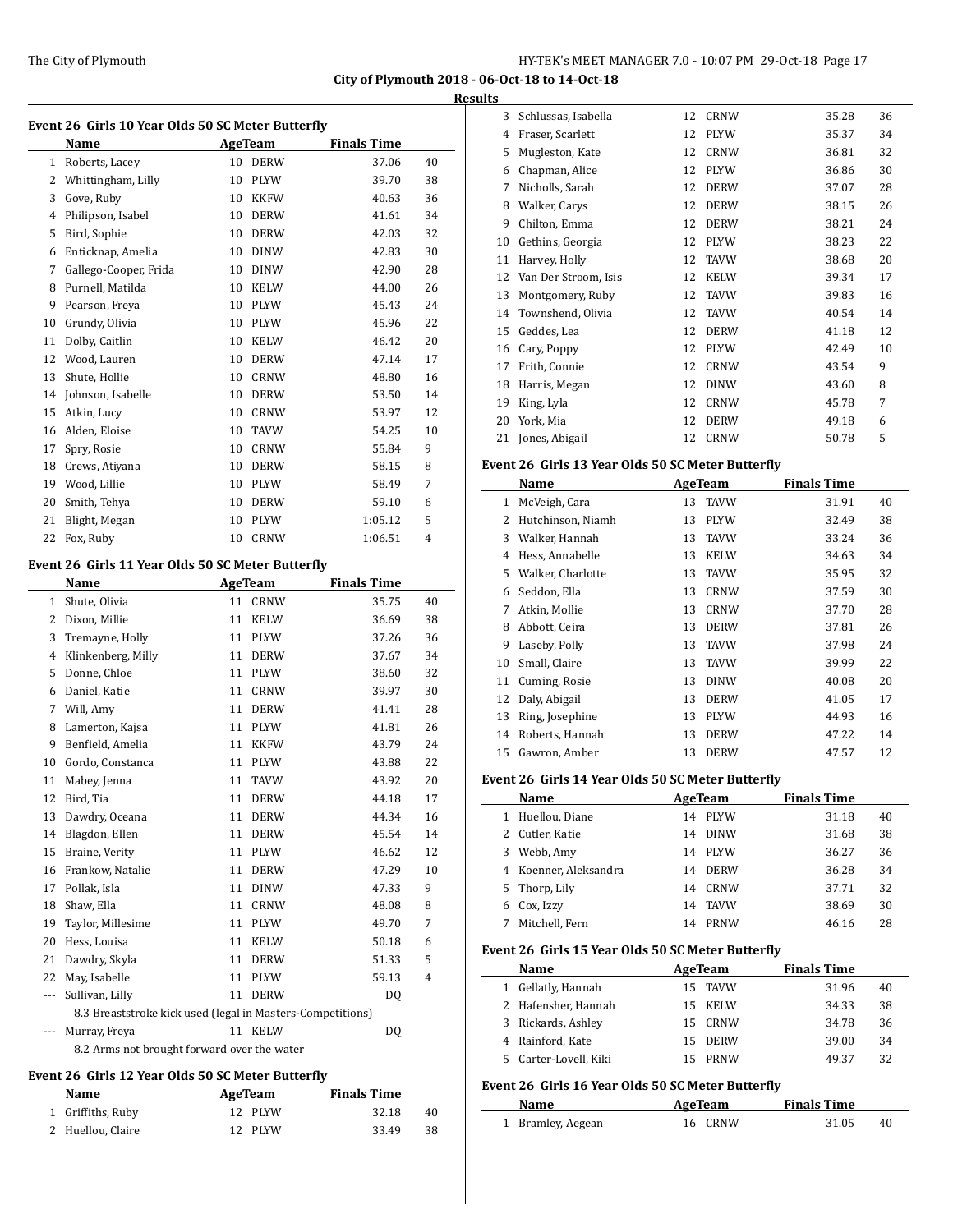|  | HY-TEK's MEET MANAGER 7.0 - 10:07 PM 29-Oct-18 Page 18 |
|--|--------------------------------------------------------|

|    |                                                     |    |                           |                             |    | resul |
|----|-----------------------------------------------------|----|---------------------------|-----------------------------|----|-------|
|    | (Event 26 Girls 16 Year Olds 50 SC Meter Butterfly) |    |                           |                             |    |       |
|    | Name                                                |    | AgeTeam                   | <b>Finals Time</b>          |    |       |
|    | 2 Stephens, Isabelle                                |    | 16 PLYW                   | 32.00                       | 38 | I     |
|    | 3 Fatti, Cecilia                                    |    | 16 PLYW                   | 32.54                       | 36 |       |
|    | 4 Lawrence, Rosie                                   |    | 16 KKFW                   | 32.72                       | 34 |       |
|    | 5 Haque, Miraal                                     |    | 16 PLYW                   | 34.61                       | 32 |       |
|    | 6 Burgess, Mary                                     |    | 16 CRNW                   | 38.37                       | 30 |       |
|    | Event 26 Girls 17 & Over 50 SC Meter Butterfly      |    |                           |                             |    |       |
|    | Name                                                |    | <b>AgeTeam</b>            | <b>Finals Time</b>          |    |       |
|    | 1 Stewart, Jess                                     |    | 17 DERW                   | 31.78                       | 40 |       |
|    | 2 Francis, Amber                                    | 18 | TAVW                      | 33.78                       | 38 | F     |
|    | Event 26 Girls 50 SC Meter Butterfly Multi-Class    |    |                           |                             |    |       |
|    | Name                                                |    | AgeTeam                   | <b>Finals Time</b>          |    |       |
|    | 1 Burgess, Annalise S9                              |    | 17 CRNW                   | 42.88                       | 40 |       |
|    | Event 27 Boys 9 Year Olds 50 SC Meter Butterfly     |    |                           |                             |    |       |
|    | Name                                                |    | <b>AgeTeam</b>            | <b>Finals Time</b>          |    |       |
|    | 1 Lawrence, Charlie                                 |    | 9 DERW                    | 42.91                       | 40 |       |
|    | 2 Frith, Will                                       |    | 9 CRNW                    | 43.15                       | 38 | I     |
|    | 3 Greenfield, Rhys                                  |    | 9 DERW                    | 51.49                       | 36 |       |
|    | 4 Saunders, Richard                                 |    | 9 DERW                    | 51.67                       | 34 |       |
|    | 5 Grenardo, Sebastian                               |    | 9 PLYW                    | 54.34                       | 32 |       |
|    | 6 Dennis, Freddy                                    |    | 9 PLYW                    | 55.15                       | 30 |       |
|    |                                                     |    |                           |                             |    |       |
|    | Event 27 Boys 10 Year Olds 50 SC Meter Butterfly    |    |                           |                             |    |       |
|    | Name<br>1 Stafford-Davies, Max                      |    | <b>AgeTeam</b><br>10 KELW | <b>Finals Time</b><br>40.69 | 40 |       |
|    |                                                     |    |                           |                             |    |       |
|    | 2 Pearse, Harry                                     |    | 10 TAVW                   | 42.18                       | 38 |       |
|    | 3 McManus, Nathan                                   |    | 10 PLYW                   | 42.59                       | 36 | F     |
|    | 4 Ranson, Austin                                    |    | 10 KELW                   | 43.07                       | 34 |       |
|    | 5 Herring-Green, Zak                                |    | 10 PLYW                   | 43.52                       | 32 |       |
|    | 6 Bennett, Oliver                                   |    | 10 PLYW                   | 45.30                       | 30 |       |
|    | 7 Wotton, Ben                                       |    | 10 PLYW                   | 46.26                       | 28 |       |
| 8  | Raubenheimer, Iskandar                              |    | 10 PLYW                   | 49.99                       | 26 |       |
|    | Event 27 Boys 11 Year Olds 50 SC Meter Butterfly    |    |                           |                             |    |       |
|    | <b>Name</b>                                         |    | <b>AgeTeam</b>            | <b>Finals Time</b>          |    | I     |
|    | 1 Froggatt, Aston                                   |    | 11 KELW                   | 36.10                       | 40 |       |
|    | 2 Dennis, Oliver                                    |    | 11 PLYW                   | 37.05                       | 38 |       |
| 3  | Bennett, Thomas                                     |    | 11 PLYW                   | 37.99                       | 36 |       |
|    | 4 Miles, Reuben                                     | 11 | KKFW                      | 38.12                       | 34 |       |
| 5  | Lake, JJ                                            |    | 11 TAVW                   | 39.08                       | 32 |       |
| 6  | McSweeney, Alfie                                    |    | 11 PLYW                   | 41.08                       | 30 |       |
| 7  | Taylor, Jack                                        |    | 11 CRNW                   | 41.28                       | 28 | F     |
|    | 8 Cusack, Tom                                       | 11 | KKFW                      | 46.83                       | 26 |       |
| 9  | Hill, Toby                                          | 11 | PLYW                      | 57.19                       | 24 |       |
| 10 | Bannister, James                                    | 11 | PLYW                      | 1:09.49                     | 22 |       |
|    | Event 27 Boys 12 Year Olds 50 SC Meter Butterfly    |    |                           |                             |    |       |
|    | Name                                                |    | AgeTeam                   | <b>Finals Time</b>          |    |       |
|    | 1 Lansdale, Aaron                                   | 12 | KKFW                      | 35.33                       | 40 |       |
|    | 2 Caldwell, Jack                                    | 12 | PLYW                      | 35.45                       | 38 |       |
|    | 3 Ayres, Edward                                     |    | 12 DERW                   | 35.94                       | 36 |       |
|    | 4 Woodhouse, Kieran                                 |    | 12 CRNW                   | 35.98                       | 34 | I     |
| 5  | Stafford-Davies, RJ                                 |    | 12 KELW                   | 37.37                       | 32 |       |
|    | 6 Fewtrell, Alexander                               |    | 12 KELW                   | 37.89                       | 30 |       |
| 7  | Jenkins, Henry                                      | 12 | PLYW                      | 38.14                       | 28 |       |
| 8  | Furnell, Markos                                     | 12 | PLYW                      | 39.22                       | 26 |       |
|    |                                                     |    |                           |                             |    |       |
|    |                                                     |    |                           |                             |    |       |

| Results        | 9 Williams, Jack                                   |        | 12 PLYW            | 40.25                       | 24 |
|----------------|----------------------------------------------------|--------|--------------------|-----------------------------|----|
|                | 10 Walters, Thomas                                 |        | 12 PLYW            | 57.69                       | 22 |
|                |                                                    |        |                    |                             |    |
|                | Event 27 Boys 13 Year Olds 50 SC Meter Butterfly   |        |                    |                             |    |
|                | Name                                               |        | AgeTeam            | <b>Finals Time</b>          |    |
|                | 1 Coleman, James                                   |        | 13 DERW            | 33.29                       | 40 |
|                | 2 White, Danny                                     |        | 13 DERW            | 35.25                       | 38 |
|                | 3 Cary, Lawrence                                   |        | 13 PLYW            | 36.58                       | 36 |
|                | 4 Shrestha, Arjun                                  |        | 13 CRNW            | 37.32                       | 34 |
|                | 5 Tomlinson, Harry                                 |        | 13 DERW            | 39.82                       | 32 |
|                | 6 Suckling, Thomas                                 |        | 13 DERW            | 39.95                       | 30 |
|                | Event 27 Boys 14 Year Olds 50 SC Meter Butterfly   |        |                    |                             |    |
|                | Name                                               |        | <b>AgeTeam</b>     | <b>Finals Time</b>          |    |
|                | 1 Pitt, Charlie                                    |        | 14 DERW            | 31.45                       | 40 |
|                | 2 Thomas, Morgan                                   |        | 14 KELW            | 32.31                       | 38 |
|                | 3 Philipson, Ethan                                 |        | 14 PLYW            | 32.89                       | 36 |
|                | 4 Cornish, Sam                                     |        | 14 PLYW            | 37.68                       | 34 |
|                | 5 Chant, Liam                                      |        | 14 DERW            | 39.89                       | 32 |
|                |                                                    |        |                    |                             |    |
|                | Event 27 Boys 15 Year Olds 50 SC Meter Butterfly   |        |                    |                             |    |
|                | Name<br>1 Alhashash, Musaed                        |        | AgeTeam<br>15 KELW | <b>Finals Time</b><br>29.63 | 40 |
|                |                                                    |        |                    |                             |    |
|                | 2 Harrison, Jakob                                  |        | 15 PLYW            | 29.74                       | 38 |
|                | 3 Morgan, Alfie                                    |        | 15 TAVW            | 30.18                       | 36 |
|                | 4 Stewart, Rees                                    |        | 15 CRNW            | 31.69                       | 34 |
|                | 5 Davies, Blake                                    |        | 15 PLYW            | 31.93                       | 32 |
|                | 6 Davies, George                                   |        | 15 DERW            | 33.67                       | 30 |
|                | 7 Chilton, Tom                                     | 15     | <b>DERW</b>        | 36.20                       | 28 |
|                | --- Lykke, Silas                                   |        | 15 PLYW            | X27.53                      |    |
|                | Event 27 Boys 16 Year Olds 50 SC Meter Butterfly   |        |                    |                             |    |
|                | Name                                               |        | AgeTeam            | <b>Finals Time</b>          |    |
|                | 1 Chua, Dylan                                      |        | 16 PLYW            | 30.66                       | 40 |
|                | 2 Davies, Jude                                     |        | 16 CRNW            | 32.73                       | 38 |
|                | 3 Gould, Hayden                                    |        | 16 PRNW            | 33.40                       | 36 |
|                | 4 Mitchell, Joseph                                 |        | 16 PRNW            | 38.28                       | 34 |
|                | Event 27 Boys 17 & Over 50 SC Meter Butterfly      |        |                    |                             |    |
|                | Name                                               |        | <b>AgeTeam</b>     | <b>Finals Time</b>          |    |
| 1              | Brady, Joseph                                      |        | 18 DERW            | 27.46                       | 40 |
| 2              | Raw, Alex                                          | 19     | PLYW               | 28.03                       | 38 |
| 3              | Will, Rob                                          | 42     | <b>DERW</b>        | 29.62                       | 36 |
| $\overline{4}$ | Carson, Edward                                     | 17     | <b>KKFW</b>        | 30.59                       | 34 |
| ---            | Greenwood, Nathan                                  | 19     | DERW               | X26.45                      |    |
|                |                                                    |        |                    |                             |    |
|                | Event 28 Girls 9 Year Olds 200 SC Meter Backstroke |        |                    |                             |    |
|                | Name                                               |        | <b>AgeTeam</b>     | <b>Finals Time</b>          |    |
| $\mathbf{1}$   | Turner-Moore, Dixie                                | 9      | PLYW               | 3:09.63                     | 40 |
|                | 2 Law, Abigail                                     | 9      | DERW               | 3:33.02                     | 38 |
| 3              | Westwood, Millie                                   | 9      | PLYW               | 3:41.50                     | 36 |
|                |                                                    |        |                    |                             |    |
|                | 4 Lake, Miley                                      | 9      | TAVW               | 3:44.76                     | 34 |
| $---$          | 5 Coombs, Shayla<br>Johns, Lily                    | 9<br>9 | DERW<br>CRNW       | 3:54.88<br>DQ               | 32 |

6.4 Did not touch the wall during the turn

#### **Event 28 Girls 10 Year Olds 200 SC Meter Backstroke**

| Name             | AgeTeam | <b>Finals Time</b> |    |
|------------------|---------|--------------------|----|
| 1 Roberts, Lacey | 10 DERW | 2:59.26            | 40 |
| 2 Gove, Ruby     | 10 KKFW | 3:06.90            | 38 |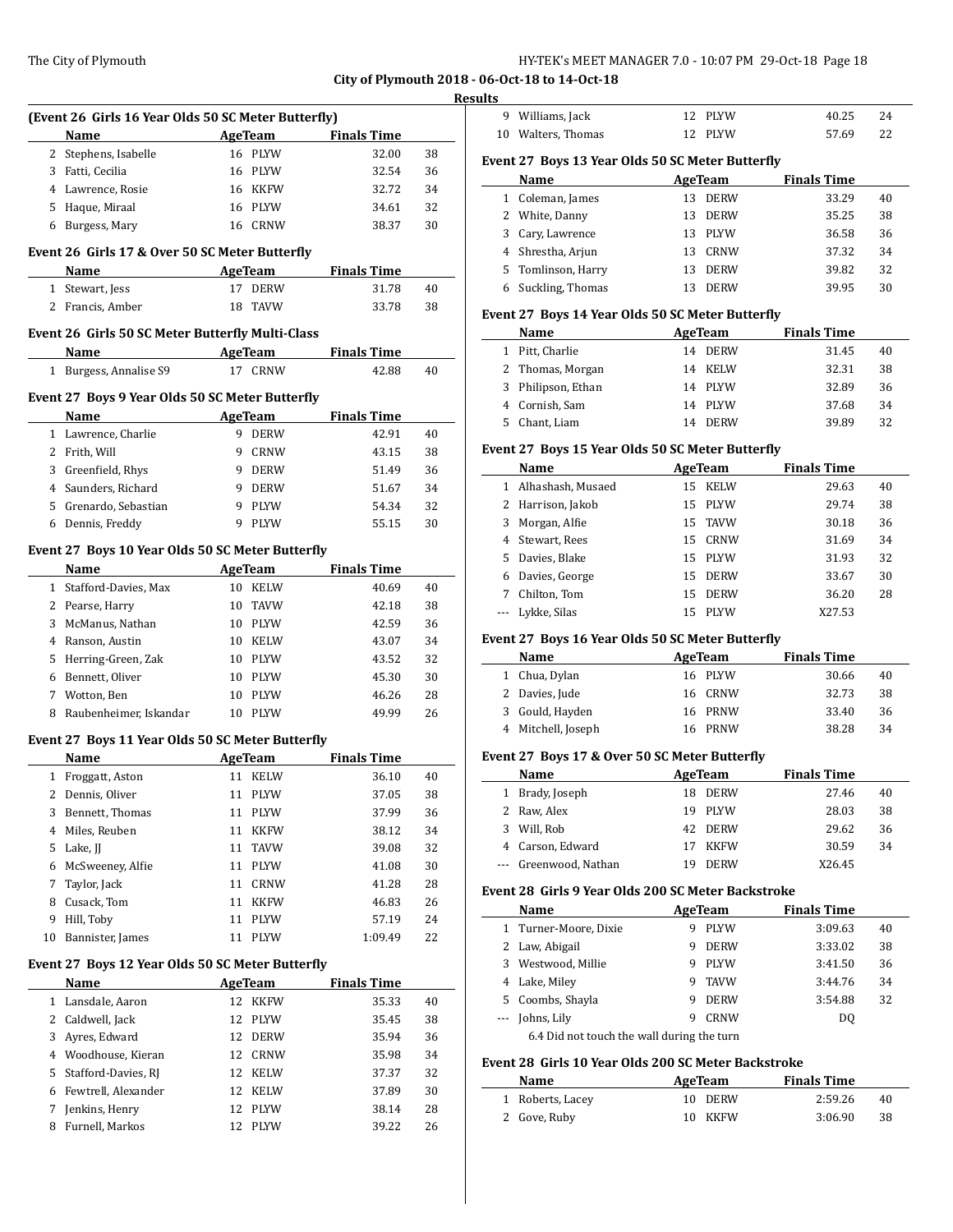#### **Resul**

| (Event 28 Girls 10 Year Olds 200 SC Meter Backstroke) |    |             |                    |    |
|-------------------------------------------------------|----|-------------|--------------------|----|
| <b>Name</b>                                           |    | AgeTeam     | <b>Finals Time</b> |    |
| 3 Purnell, Matilda                                    | 10 | <b>KELW</b> | 3:09.61            | 36 |
| 4 Philipson, Isabel                                   | 10 | <b>DERW</b> | 3:11.43            | 34 |
| 5 Morris, Isabella                                    | 10 | <b>PLYW</b> | 3:17.10            | 32 |
| 6 Pearson, Freya                                      | 10 | <b>PLYW</b> | 3:22.21            | 30 |
| Wood, Lillie                                          | 10 | <b>PLYW</b> | 3:36.91            | 28 |
| Abbott, Torey                                         | 10 | <b>DERW</b> | 3:43.10            | 26 |

#### **Event 28 Girls 11 Year Olds 200 SC Meter Backstroke**

|    | <b>Name</b>       |    | AgeTeam     | <b>Finals Time</b> |    |
|----|-------------------|----|-------------|--------------------|----|
| 1  | Dixon, Millie     | 11 | <b>KELW</b> | 2:43.08            | 40 |
| 2  | Shute, Olivia     | 11 | <b>CRNW</b> | 2:54.21            | 38 |
| 3  | Daniel, Katie     | 11 | CRNW        | 2:59.72            | 36 |
| 4  | Lamerton, Kajsa   | 11 | <b>PLYW</b> | 3:01.57            | 34 |
| 5  | Braine, Verity    | 11 | <b>PLYW</b> | 3:05.31            | 32 |
| 6  | Dawdry, Oceana    | 11 | <b>DERW</b> | 3:08.00            | 30 |
| 7  | Tilney, Hannah    | 11 | <b>KELW</b> | 3:18.81            | 28 |
| 8  | Whitford, Erin    | 11 | <b>TAVW</b> | 3:22.72            | 26 |
| 9  | Benfield, Amelia  | 11 | <b>KKFW</b> | 3:22.88            | 24 |
| 10 | Cov. Olivia       | 11 | <b>PLYW</b> | 3:23.61            | 22 |
| 11 | Taylor, Millesime | 11 | <b>PLYW</b> | 3:36.09            | 20 |
| 12 | Kelly, Freya      | 11 | CRNW        | 3:57.62            | 17 |

## **Event 28 Girls 12 Year Olds 200 SC Meter Backstroke**

|    | Name             |    | AgeTeam     | <b>Finals Time</b> |    |
|----|------------------|----|-------------|--------------------|----|
| 1  | Griffiths, Ruby  | 12 | PLYW        | 2:36.65            | 40 |
| 2  | Fraser, Scarlett | 12 | <b>PLYW</b> | 2:46.08            | 38 |
| 3  | Powell, Erin     | 12 | PLYW        | 2:47.56            | 36 |
| 4  | Mugleston, Kate  | 12 | CRNW        | 2:53.56            | 34 |
| 5. | Davis, Charlotte | 12 | <b>KELW</b> | 2:54.50            | 32 |
| 6  | Oman, Madison    |    | 12 DINW     | 2:57.82            | 30 |
| 7  | Frith, Connie    |    | 12 CRNW     | 3:10.58            | 28 |
| 8  | Gethins, Georgia |    | 12 PLYW     | 3:14.77            | 26 |
| 9  | Stevens, Jorja   | 12 | <b>DINW</b> | 3:14.89            | 24 |
| 10 | King, Lyla       | 12 | <b>CRNW</b> | 3:18.37            | 22 |
| 11 | Hearnden, Erynn  | 12 | <b>CRNW</b> | 3:25.20            | 20 |
| 12 | Jones, Abigail   | 12 | <b>CRNW</b> | 3:26.51            | 17 |

#### **Event 28 Girls 13 Year Olds 200 SC Meter Backstroke**

|    | Name                  |    | AgeTeam     | <b>Finals Time</b> |    |
|----|-----------------------|----|-------------|--------------------|----|
| 1  | Hutchinson, Niamh     | 13 | <b>PLYW</b> | 2:36.99            | 40 |
| 2  | Hall, Angelean        | 13 | <b>PLYW</b> | 2:40.74            | 38 |
| 3  | Evans, Klara          | 13 | <b>PLYW</b> | 2:45.82            | 36 |
| 4  | Mitchell, Alice       | 13 | <b>DERW</b> | 2:53.10            | 34 |
| 5  | Atkin, Mollie         | 13 | CRNW        | 2:55.05            | 32 |
| 6  | Daly, Abigail         | 13 | <b>DERW</b> | 3:05.17            | 30 |
| 7  | Ring, Josephine       | 13 | <b>PLYW</b> | 3:11.17            | 28 |
| 8  | Gawron, Amber         | 13 | <b>DERW</b> | 3:17.20            | 26 |
| 9  | Gloyne-Valentine, Amy | 13 | <b>PLYW</b> | 3:20.36            | 24 |
| 10 | Finnie, Abigail       | 13 | <b>PRNW</b> | 3:25.77            | 22 |

# **Event 28 Girls 14 Year Olds 200 SC Meter Backstroke**

| Name           | AgeTeam | <b>Finals Time</b> |    |
|----------------|---------|--------------------|----|
| 1 Aspen, Liddy | 14 CRNW | 2:53.61            | 40 |
| 2 Mason, Amy   | 14 KKFW | 3:01.11            | 38 |
| 3 Cox, Izzy    | 14 TAVW | 3:05.90            | 36 |

|   | Event 28 Girls 15 Year Olds 200 SC Meter Backstroke  |                 |                |                    |    |
|---|------------------------------------------------------|-----------------|----------------|--------------------|----|
|   | Name                                                 |                 | <b>AgeTeam</b> | <b>Finals Time</b> |    |
|   | 1 Birnbaum, Jorina                                   | 15 <sup>7</sup> | <b>KELW</b>    | 2:36.61            | 40 |
|   | 2 Page, Amelia                                       | 15              | <b>DERW</b>    | 2:41.49            | 38 |
|   | 3 Spry, Hannah                                       |                 | 15 CRNW        | 2:44.80            | 36 |
|   | Event 28 Girls 16 Year Olds 200 SC Meter Backstroke  |                 |                |                    |    |
|   | Name                                                 |                 | <b>AgeTeam</b> | <b>Finals Time</b> |    |
|   | 1 Pears, India                                       |                 | 16 PLYW        | 2:30.35            | 40 |
|   | 2 Fatti, Cecilia                                     |                 | 16 PLYW        | 2:39.52            | 38 |
|   | 3 Haque, Miraal                                      |                 | 16 PLYW        | 2:42.14            | 36 |
|   | 4 Varia, Alisha                                      |                 | 16 KELW        | 2:53.74            | 34 |
|   | Event 28 Girls 17 & Over 200 SC Meter Backstroke     |                 |                |                    |    |
|   | Name                                                 |                 | AgeTeam        | <b>Finals Time</b> |    |
|   | 1 Aspen, Isobel                                      |                 | 17 CRNW        | 2:32.41            | 40 |
|   | Event 29 Boys 9 Year Olds 200 SC Meter Breaststroke  |                 |                |                    |    |
|   | Name                                                 |                 | AgeTeam        | <b>Finals Time</b> |    |
|   | 1 Lawrence, Charlie                                  |                 | 9 DERW         | 3:47.30            | 40 |
|   | 2 Frith, Will                                        |                 | 9 CRNW         | 4:00.92            | 38 |
|   | 3 Grenardo, Sebastian                                |                 | 9 PLYW         | 4:16.80            | 36 |
| 4 | Brinkworth, James                                    | 9               | <b>DERW</b>    | 4:42.09            | 34 |
|   | Event 29 Boys 10 Year Olds 200 SC Meter Breaststroke |                 |                |                    |    |
|   | Name                                                 |                 | <b>AgeTeam</b> | <b>Finals Time</b> |    |
| 1 | Stafford-Davies, Max                                 |                 | 10 KELW        | 3:27.31            | 40 |
|   | 2 Prysor, Sami                                       |                 | 10 KELW        | 3:27.39            | 38 |
| 3 | McManus, Nathan                                      |                 | 10 PLYW        | 3:30.31            | 36 |
|   | 4 Ranson, Austin                                     |                 | 10 KELW        | 3:46.45            | 34 |
| 5 | Herring-Green, Zak                                   | 10              | <b>PLYW</b>    | 4:25.10            | 32 |
| 6 | Oman, Oliver                                         |                 | 10 DINW        | 4:44.73            | 30 |
|   | Event 29 Boys 11 Year Olds 200 SC Meter Breaststroke |                 |                |                    |    |
|   | Name                                                 |                 | <b>AgeTeam</b> | <b>Finals Time</b> |    |
|   | 1 Partridge, Stanley                                 |                 | 11 DERW        | 3:18.77            | 40 |
| 2 | Angelakis, Panagiotis                                |                 | 11 PLYW        | 3:27.45            | 38 |
|   | Grenardo, Alexander                                  |                 | 11 PLYW        | 3:29.93            | 36 |

# **Event 29 Boys 12 Year Olds 200 SC Meter Breaststroke**

|   | Name                  |     | AgeTeam     | <b>Finals Time</b> |    |
|---|-----------------------|-----|-------------|--------------------|----|
| 1 | Wheatley, James       | 12. | <b>KELW</b> | 3:09.40            | 40 |
|   | 2 Hallows, Ashton     |     | 12 PLYW     | 3:10.99            | 38 |
| 3 | Tait, Finlay          | 12. | PLYW        | 3:14.55            | 36 |
| 4 | Rowe, Oliver          | 12  | <b>KELW</b> | 3:23.61            | 34 |
|   | 5 Stafford-Davies, RJ | 12. | <b>KELW</b> | 3:27.87            | 32 |
| 6 | Jenkins, Henry        |     | 12 PLYW     | 3:29.40            | 30 |
|   | Hopper, Oliver        | 12  | CRNW        | 3:40.68            | 28 |
| 8 | Furnell, Markos       | 12. | <b>PLYW</b> | 3:40.73            | 26 |

 Taylor, Jack 11 CRNW 3:39.02 34 Hallows, Leighton 11 PLYW 4:07.48 32 Mitchell, Thomas 11 DERW 4:42.50 30

## **Event 29 Boys 13 Year Olds 200 SC Meter Breaststroke**

 $\frac{1}{2}$ 

| <b>Name</b>   |                    | AgeTeam | <b>Finals Time</b> |    |
|---------------|--------------------|---------|--------------------|----|
|               | 1 Coleman, James   | 13 DERW | 3:05.86            | 40 |
| 2 Baker, Luke |                    | 13 KKFW | 3:27.99            | 38 |
|               | 3 Suckling, Thomas | 13 DERW | 3:36.37            | 36 |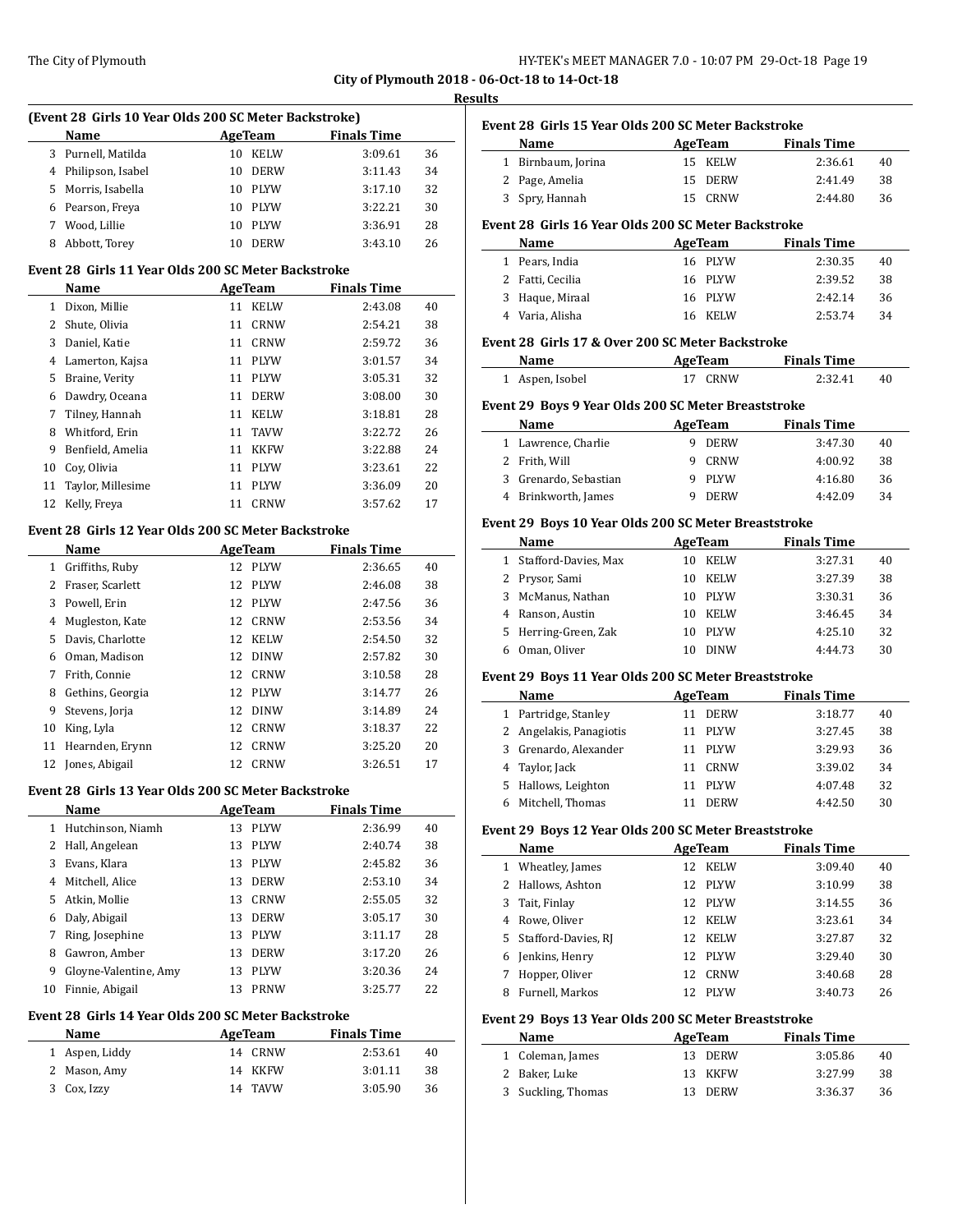# **Results**

|              | Name                                                       | Event 29 Boys 14 Year Olds 200 SC Meter Breaststroke | <b>Example 2.1 AgeTeam</b> Finals Time               |          |
|--------------|------------------------------------------------------------|------------------------------------------------------|------------------------------------------------------|----------|
|              | 1 Cornish, Sam                                             | 14 PLYW                                              | 3:04.37                                              | 40       |
|              | Event 29 Boys 15 Year Olds 200 SC Meter Breaststroke       |                                                      |                                                      |          |
|              | Name                                                       |                                                      | <b>Example 2</b> AgeTeam <b>Property</b> Finals Time |          |
|              | 1 Pache, Finn                                              | 15 KELW                                              | 2:40.14                                              | 40       |
|              | 2 Rhodes, Sam                                              | 15<br>PRNW                                           | 3:04.53                                              | 38       |
|              | 3 Bott, Jason                                              | 15 PRNW                                              | 3:13.68                                              | 36       |
|              |                                                            |                                                      |                                                      |          |
|              | Event 29 Boys 16 Year Olds 200 SC Meter Breaststroke       |                                                      |                                                      |          |
|              | Name                                                       | 16 KELW                                              | AgeTeam Finals Time<br>2:43.72                       |          |
|              | 1 Tong, Jeffrey                                            |                                                      |                                                      | 40       |
|              | 2 Chua, Dylan                                              | 16 PLYW                                              | 2:44.72                                              | 38       |
|              | Event 29 Boys 17 & Over 200 SC Meter Breaststroke          |                                                      |                                                      |          |
|              | Name AgeTeam Finals Time                                   |                                                      |                                                      |          |
| $\mathbf{1}$ | Mills-Shute, Sam                                           | 17 CRNW                                              | 2:53.20                                              | 40       |
|              | Event 30 Girls 11 Year Olds 800 SC Meter Freestyle         |                                                      |                                                      |          |
|              | Name                                                       | <b>AgeTeam</b>                                       | <b>Finals Time</b>                                   |          |
|              | 1 Tilney, Hannah                                           | 11 KELW                                              | 12:19.04                                             | 40       |
|              | 2 Shaw, Ella                                               | 11 CRNW                                              | 12:42.23                                             | 38       |
|              | 3 Kinsey, Alice                                            | 11 KELW                                              | 12:47.43                                             | 36       |
|              | 4 Pollak, Isla                                             | 11 DINW                                              | 13:00.60                                             | 34       |
|              | Event 30 Girls 12 Year Olds 800 SC Meter Freestyle         |                                                      |                                                      |          |
|              | Name                                                       | <b>AgeTeam</b>                                       | <b>Finals Time</b>                                   |          |
|              | 1 Robinson, Holly                                          | 12 KELW                                              | 10:08.60                                             | 40       |
|              | 2 Van Der Stroom, Isis                                     | 12 KELW                                              | 10:47.36                                             | 38       |
|              | 3 Chilton, Emma                                            | 12 DERW                                              | 10:56.24                                             | 36       |
|              | 4 Freeman, Holly                                           | 12 PLYW                                              | 10:58.73                                             | 34       |
|              | 5 Schlussas, Isabella                                      | 12 CRNW                                              | 11:49.82                                             | 32       |
|              | 6 Wilson, Martha                                           | 12<br>PLYW                                           | 11:50.40                                             | 30       |
| ---          | Nicholls, Sarah                                            | 12 DERW                                              | X11:26.00                                            |          |
|              |                                                            |                                                      |                                                      |          |
|              | Event 30 Girls 13 Year Olds 800 SC Meter Freestyle         |                                                      |                                                      |          |
|              |                                                            | AgeTeam                                              | <b>Finals Time</b>                                   |          |
|              | Name                                                       |                                                      |                                                      | 40       |
|              | 1 Dolton, Katie                                            | 13 PLYW                                              | 10:06.09                                             |          |
| 2            | Roberts, Amy                                               | 13<br>TAVW                                           | 10:34.18                                             |          |
| 3            | Bain, Jemma                                                | PLYW<br>13                                           | 10:46.02                                             | 38<br>36 |
|              | 4 Walker, Hannah                                           | 13 TAVW                                              | 10:48.14                                             | 34       |
| 5            | Abbott, Ceira                                              | 13<br>DERW                                           | 11:40.04                                             | 32       |
|              | Event 30 Girls 14 Year Olds 800 SC Meter Freestyle         |                                                      |                                                      |          |
|              | Name                                                       | <b>AgeTeam</b>                                       | <b>Finals Time</b>                                   |          |
|              | 1 Tilney, Charlotte                                        | 14 KELW                                              | 10:55.60                                             | 40       |
| 2            | Thorp, Lily                                                | 14 CRNW                                              | 11:07.61                                             | 38       |
|              | Event 30 Women 15 Year Olds 800 SC Meter Freestyle         |                                                      |                                                      |          |
|              | Name                                                       | <b>AgeTeam</b>                                       | <b>Finals Time</b>                                   |          |
|              | 1 Cusack, Charlotte                                        | KKFW<br>15                                           | 10:58.44                                             | 40       |
|              | 2 Rickards, Ashley                                         | CRNW<br>15                                           | 11:08.60                                             |          |
|              |                                                            |                                                      |                                                      |          |
|              | Event 30 Women 16 Year Olds 800 SC Meter Freestyle<br>Name | <b>AgeTeam</b>                                       | <b>Finals Time</b>                                   |          |
| $1 \quad$    | Bramley, Aegean                                            | 16 CRNW                                              | 9:37.93                                              | 40       |
|              | 2 Dolton, Laura                                            | 16<br>PLYW                                           | 9:41.99                                              | 38<br>38 |

|   | AgeTeam<br>Name                                   |                     | <b>Finals Time</b>                            |                                  |
|---|---------------------------------------------------|---------------------|-----------------------------------------------|----------------------------------|
|   | 1 Lake, Sam                                       | 39 TAVW             | 10:35.06                                      | 40                               |
|   | 2 Teague, Izzy                                    | 22 TAVW             | 10:40.24                                      | 38                               |
|   |                                                   |                     |                                               |                                  |
|   | Event 30 Boys 11 Year Olds 800 SC Meter Freestyle |                     |                                               |                                  |
|   | Name AgeTeam Finals Time                          | 11 PLYW             |                                               |                                  |
|   | 1 Hayward, George                                 |                     | 10:40.53                                      | 40                               |
|   | Event 30 Boys 12 Year Olds 800 SC Meter Freestyle |                     |                                               |                                  |
|   | Name AgeTeam Finals Time                          |                     |                                               |                                  |
|   | 1 Fewtrell, Alexander                             | 12 KELW             | 11:40.34                                      | 40                               |
|   | Event 30 Boys 13 Year Olds 800 SC Meter Freestyle |                     |                                               |                                  |
|   | Name AgeTeam Finals Time                          |                     |                                               |                                  |
|   | 1 Shrestha, Arjun                                 | 13 CRNW             | 11:36.75                                      | 40                               |
|   | Event 30 Boys 14 Year Olds 800 SC Meter Freestyle |                     |                                               |                                  |
|   | Name AgeTeam Finals Time                          |                     |                                               |                                  |
|   | 1 Naylor, Ollie                                   | 14 CRNW             | 10:04.57                                      | 40                               |
|   |                                                   |                     |                                               |                                  |
|   | Event 30 Men 15 Year Olds 800 SC Meter Freestyle  |                     |                                               |                                  |
|   | Name AgeTeam Finals Time                          |                     |                                               |                                  |
|   | 1 Stewart, Rees                                   | 15 CRNW             | 9:55.68                                       | 40                               |
|   | 2 Bott, Jason                                     | 15 PRNW             | 11:40.64                                      | 38                               |
|   | Event 30 Men 16 Year Olds 800 SC Meter Freestyle  |                     |                                               |                                  |
|   | Name AgeTeam Finals Time                          |                     |                                               |                                  |
|   |                                                   |                     |                                               |                                  |
|   | 1 Neuss, Tim                                      | 16 PLYW             | 10:16.25                                      | 40                               |
|   |                                                   |                     |                                               |                                  |
|   | Event 30 Men 17 & Over 800 SC Meter Freestyle     |                     |                                               |                                  |
|   | Name                                              |                     | AgeTeam Finals Time                           |                                  |
|   | 1 Hatton, Paul                                    | 49 CRNW             | 10:19.65                                      |                                  |
|   | Event 31 Boys 9-13 200 SC Meter Freestyle Relay   |                     |                                               |                                  |
|   | Team                                              | Relay               | <b>Finals Time</b>                            | 40                               |
|   | 1 PLYW                                            |                     | 1:59.03                                       |                                  |
|   | 1) Caldwell, Jack 12                              | 2) Watts, Aidan 12  |                                               |                                  |
|   | 3) Godwin, Anthony 13                             |                     | 4) Paker, Berk Emre 12                        |                                  |
|   | 2 DERW                                            |                     | 2:03.79                                       |                                  |
|   | 1) Ayres, Edward 12                               | 2) White, Danny 13  |                                               |                                  |
|   | 3) Tomlinson, Harry 13                            |                     | 4) Coleman, James 13                          |                                  |
| 3 | PLYW                                              | B                   | 2:05.78                                       |                                  |
|   | 1) Rostron, James 11                              |                     | 2) Hallows, Ashton 12                         |                                  |
|   | 3) Dennis, Oliver 11                              | 4) Tait, Finlay 12  |                                               |                                  |
|   | 4 CRNW                                            |                     | 2:14.09                                       |                                  |
|   | 1) Woodhouse, Kieran 12                           | 2) Taylor, Jack 11  |                                               |                                  |
| 5 | 3) Shrestha, Arjun 13<br>TAVW                     | 4) Doney, Alfie 12  | 2:16.24                                       |                                  |
|   |                                                   |                     |                                               |                                  |
|   | 1) Rice, Samuel 12                                | 2) Pearse, Harry 10 |                                               |                                  |
|   | 3) Lake, JJ 11<br>6 DERW                          | B                   | 4) Palmer, Samuel 13<br>2:19.36               |                                  |
|   |                                                   |                     |                                               |                                  |
|   | 1) Benney, Samuel 12<br>3) Lawrence, Charlie 9    |                     | 2) Maunder, Ryan 11<br>4) Suckling, Thomas 13 |                                  |
| 7 | CRNW                                              | B                   | 2:27.17                                       | 8                                |
|   | 1) Hopper, Oliver 12                              | 2) Frith, Will 9    |                                               | 22<br>18<br>16<br>14<br>12<br>10 |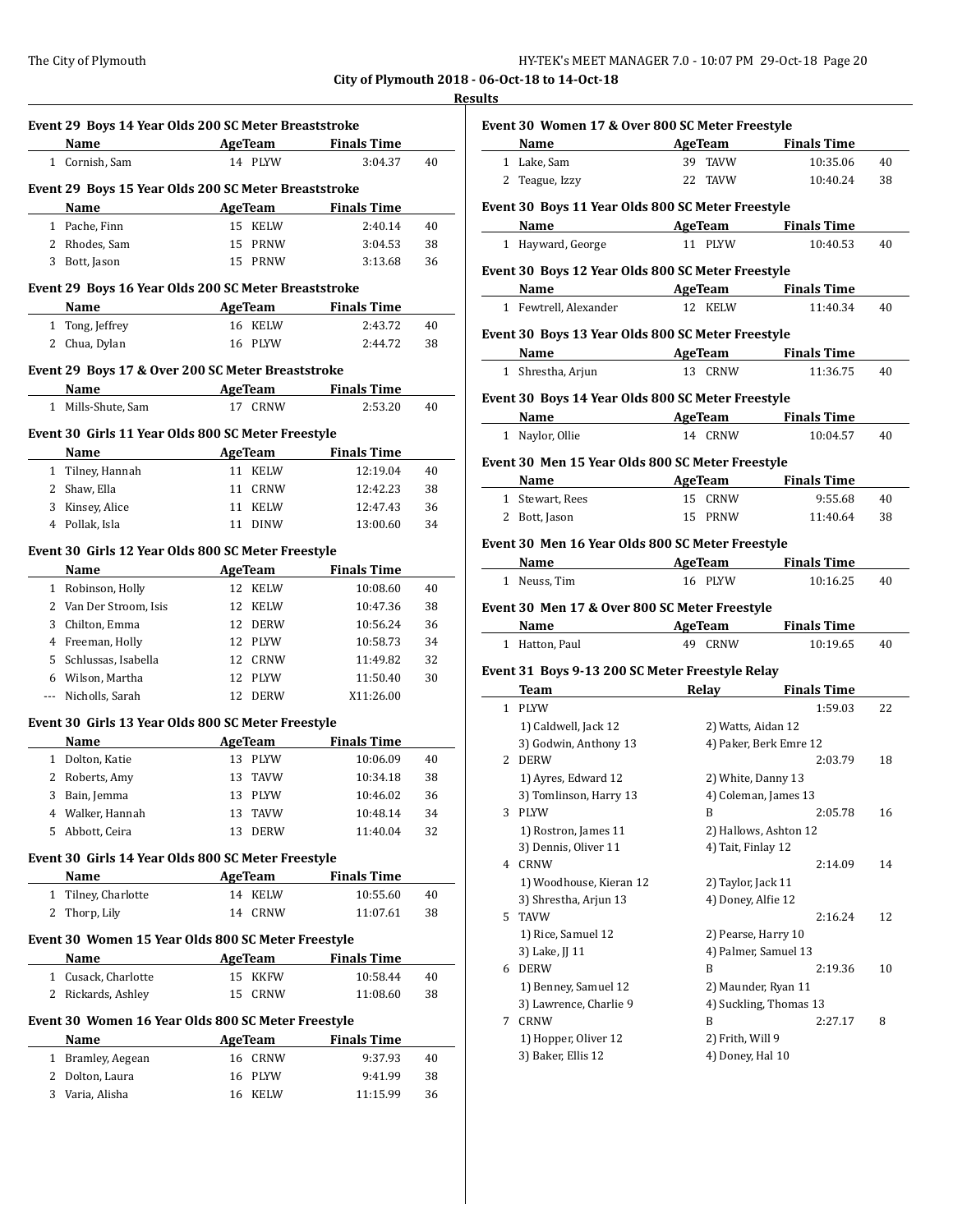#### **Result**

 $\overline{a}$ 

L.

J,

 $\overline{a}$ 

j.

|                | Team                    | <b>Relay</b>           | <b>Finals Time</b> |    |
|----------------|-------------------------|------------------------|--------------------|----|
| $\mathbf{1}$   | <b>PLYW</b>             |                        | 1:58.99            | 22 |
|                | 1) Hutchinson, Niamh 13 | 2) Powell, Erin 12     |                    |    |
|                | 3) Bain, Jemma 13       | 4) Freeman, Holly 12   |                    |    |
| $\overline{2}$ | <b>TAVW</b>             |                        | 1:59.99            | 18 |
|                | 1) McVeigh, Cara 13     | 2) Roberts, Amy 13     |                    |    |
|                | 3) Walker, Hannah 13    | 4) Maguire, Orla 12    |                    |    |
| 3              | <b>DERW</b>             |                        | 2:05.00            | 16 |
|                | 1) Walker, Carys 12     | 2) Geddes, Lea 12      |                    |    |
|                | 3) Nicholls, Sarah 12   | 4) Chilton, Emma 12    |                    |    |
| 4              | <b>PLYW</b>             | B                      | 2:05.93            | 14 |
|                | 1) Evans, Klara 13      | 2) Fraser, Scarlett 12 |                    |    |
|                | 3) Donne, Chloe 11      | 4) Wilson, Martha 12   |                    |    |
| 5              | <b>CRNW</b>             |                        | 2:10.46            | 12 |
|                | 1) Frith, Connie 12     | 2) Atkin, Mollie 13    |                    |    |
|                | 3) Mugleston, Kate 12   | 4) Seddon, Ella 13     |                    |    |
| 6              | <b>TAVW</b>             | B                      | 2:11.42            | 10 |
|                | 1) Harvey, Holly 12     | 2) Laseby, Polly 13    |                    |    |
|                | 3) Walker, Charlotte 13 | 4) Montgomery, Ruby 12 |                    |    |
| 7              | <b>DERW</b>             | B                      | 2:17.13            | 8  |
|                | 1) Abbott, Ceira 13     | 2) Gawron, Amber 13    |                    |    |
|                | 3) English, Georgia 13  | 4) Roberts, Lacey 10   |                    |    |
| 8              | <b>CRNW</b>             | B                      | 2:23.80            | 6  |
|                | 1) Daniel, Katie 11     | 2) Brewer, Sienna 11   |                    |    |
|                | 3) Taylor, Mia 9        | 4) Johns. Lily 9       |                    |    |

## **Event 33 Boys 14 & Over 200 SC Meter Freestyle Relay**

|                | Team                   | Relay               | <b>Finals Time</b>           |    |
|----------------|------------------------|---------------------|------------------------------|----|
| $\mathbf{1}$   | <b>DERW</b>            |                     | 1:42.84                      | 22 |
|                | 1) Brady, Joseph 18    |                     | 2) Suckling, Ben 16          |    |
|                | 3) Cacchione, Jacob 18 |                     | 4) Bowden, Finley 19         |    |
| $\overline{2}$ | <b>PLYW</b>            | B                   | 1:46.64                      | 18 |
|                | 1) Raw, Alex 19        | 2) Chua, Dylan 16   |                              |    |
|                | 3) Harrison, Jakob 15  |                     | 4) Darlington-Eyre, Rimae 15 |    |
| 3              | <b>DERW</b>            | B                   | 1:50.57                      | 16 |
|                | 1) Will, Rob 42        |                     | 2) Davies, George 15         |    |
|                | 3) Christie, Alex 17   | 4) Pitt, Charlie 14 |                              |    |
| 4              | <b>PLYW</b>            | B                   | 1:50.76                      | 14 |
|                | 1) Cann, Joshua 14     |                     | 2) Philipson, Ethan 14       |    |
|                | 3) Neuss, Tim 16       | 4) Lykke, Silas 15  |                              |    |
| 5.             | <b>CRNW</b>            |                     | 1:51.05                      | 12 |
|                | 1) Stewart, Rees 15    | 2) Hatton, Paul 49  |                              |    |
|                | 3) Naylor, Ollie 14    | 4) Davies, Jude 16  |                              |    |

#### **Event 34 Girls 14 & Over 200 SC Meter Freestyle Relay**

|             | Team                     | Relav                 | <b>Finals Time</b> |    |
|-------------|--------------------------|-----------------------|--------------------|----|
| 1           | <b>CRNW</b>              |                       | 1:54.80            | 22 |
|             | 1) Aspen, Isobel 17      | 2) Gold, Christy 19   |                    |    |
|             | 3) Rickards, Ashley 15   | 4) Bramley, Aegean 16 |                    |    |
| $2^{\circ}$ | <b>PLYW</b>              |                       | 1:55.54            | 18 |
|             | 1) Stephens, Isabelle 16 | 2) Huellou, Diane 14  |                    |    |
|             | 3) De Groot, Sophie 14   | 4) Fatti, Cecilia 16  |                    |    |
| 3           | <b>DERW</b>              |                       | 1:59.47            | 16 |
|             | 1) Rainford, Kate 15     | 2) Page, Amelia 15    |                    |    |
|             | 3) Coleman, Jasmin 15    | 4) Stewart, Jess 17   |                    |    |
| 4           | <b>TAVW</b>              |                       | 2:00.09            | 14 |
|             | 1) Gellatly, Hannah 15   | 2) France, Emily 16   |                    |    |
|             | 3) Francis, Amber 18     | 4) Teague, Sarah 17   |                    |    |

| `S |                                 |                           |         |    |
|----|---------------------------------|---------------------------|---------|----|
|    | CRNW                            | В                         | 2:13.16 | 12 |
|    | 1) McGowan, Lily 17             | 2) Burgess, Mary 16       |         |    |
|    | 3) Spry, Hannah 15              | 4) Thorp, Lily 14         |         |    |
| h  | <b>DERW</b>                     | В                         | 2:19.40 | 10 |
|    | 1) Hughes, Evie 14              | 2) Koenner, Aleksandra 14 |         |    |
|    | 3) Gloyne-Valentine, Jessica 15 | 4) Mayne, Sarah 15        |         |    |
|    |                                 |                           |         |    |

#### **Event 35 Boys 10 Year Olds 100 SC Meter Freestyle Prelims**

|    | Name                   |    | AgeTeam     | Prelim Time |  |
|----|------------------------|----|-------------|-------------|--|
|    | Preliminaries          |    |             |             |  |
| 1  | Stafford-Davies, Max   | 10 | <b>KELW</b> | 1:18.25     |  |
| 2  | Ranson, Austin         | 10 | <b>KELW</b> | 1:20.77     |  |
| 3  | Doney, Hal             | 10 | <b>CRNW</b> | 1:23.40     |  |
| 4  | Wotton, Ben            | 10 | <b>PLYW</b> | 1:24.48     |  |
| 5  | Herring-Green, Zak     | 10 | <b>PLYW</b> | 1:26.20     |  |
| 6  | Hamilton, Matthew      | 10 | <b>TAVW</b> | 1:27.87     |  |
| 7  | Pearson, Samuel        | 10 | <b>DERW</b> | 1:29.94     |  |
| 8  | Raubenheimer, Iskandar | 10 | <b>PLYW</b> | 1:31.79     |  |
| 9  | Sagar, Jack            | 10 | <b>KKFW</b> | 1:39.06     |  |
| 10 | Webber, Jack           | 10 | <b>DERW</b> | 1:52.44     |  |
| 11 | Rickards, Thomas       | 10 | <b>CRNW</b> | 2:05.42     |  |

#### **Event 35 Boys 11 Year Olds 100 SC Meter Freestyle Prelims**

|    | Name                  |    | AgeTeam     | Prelim Time |
|----|-----------------------|----|-------------|-------------|
|    | Preliminaries         |    |             |             |
| 1  | Hayward, George       | 11 | <b>PLYW</b> | 1:08.85     |
| 2  | Rostron, James        | 11 | <b>PLYW</b> | 1:09.27     |
| 3  | Dennis, Oliver        | 11 | <b>PLYW</b> | 1:09.87     |
| 4  | Gjoka, Illir          | 11 | <b>KELW</b> | 1:14.05     |
| 5  | Angelakis, Panagiotis | 11 | <b>PLYW</b> | 1:14.11     |
| 6  | Thomas, Christopher   | 11 | <b>DINW</b> | 1:15.08     |
| 7  | Lake, JJ              | 11 | <b>TAVW</b> | 1:15.68     |
| 8  | Smallshaw, Finley     | 11 | <b>TAVW</b> | 1:15.79     |
| 9  | Maunder, Ryan         | 11 | <b>DERW</b> | 1:20.31     |
| 10 | Cusack, Tom           | 11 | <b>KKFW</b> | 1:26.68     |
| 11 | Hill, Toby            | 11 | <b>PLYW</b> | 1:35.14     |
| 12 | Bannister, James      | 11 | <b>PLYW</b> | 1:42.21     |

## **Event 35 Boys 12 Year Olds 100 SC Meter Freestyle Prelims**

|    | Name                |    | AgeTeam     | Prelim Time |  |
|----|---------------------|----|-------------|-------------|--|
|    | Preliminaries       |    |             |             |  |
| 1  | Watts, Aidan        | 12 | <b>PLYW</b> | 1:02.03     |  |
| 2  | Paker, Berk Emre    | 12 | <b>PLYW</b> | 1:06.29     |  |
| 3  | Rowe, Oliver        | 12 | <b>KELW</b> | 1:07.09     |  |
| 4  | Hallows, Ashton     | 12 | <b>PLYW</b> | 1:08.57     |  |
| 5  | Tait, Finlay        | 12 | <b>PLYW</b> | 1:09.29     |  |
| 6  | Lansdale, Aaron     | 12 | <b>KKFW</b> | 1:09.48     |  |
| 7  | Rice, Samuel        | 12 | <b>TAVW</b> | 1:09.91     |  |
| 8  | Williams, Jack      | 12 | <b>PLYW</b> | 1:12.31     |  |
| 9  | Fewtrell, Alexander | 12 | <b>KELW</b> | 1:12.64     |  |
| 10 | Furnell, Markos     | 12 | <b>PLYW</b> | 1:13.76     |  |
| 11 | Doney, Alfie        | 12 | <b>CRNW</b> | 1:14.14     |  |
| 12 | Jenkins, Henry      | 12 | <b>PLYW</b> | 1:14.59     |  |
| 13 | Stafford-Davies, RJ | 12 | <b>KELW</b> | 1:19.55     |  |
| 14 | Dornan, James       | 12 | <b>KELW</b> | 1:20.31     |  |
| 15 | Benney, Samuel      | 12 | <b>DERW</b> | 1:22.51     |  |
|    |                     |    |             |             |  |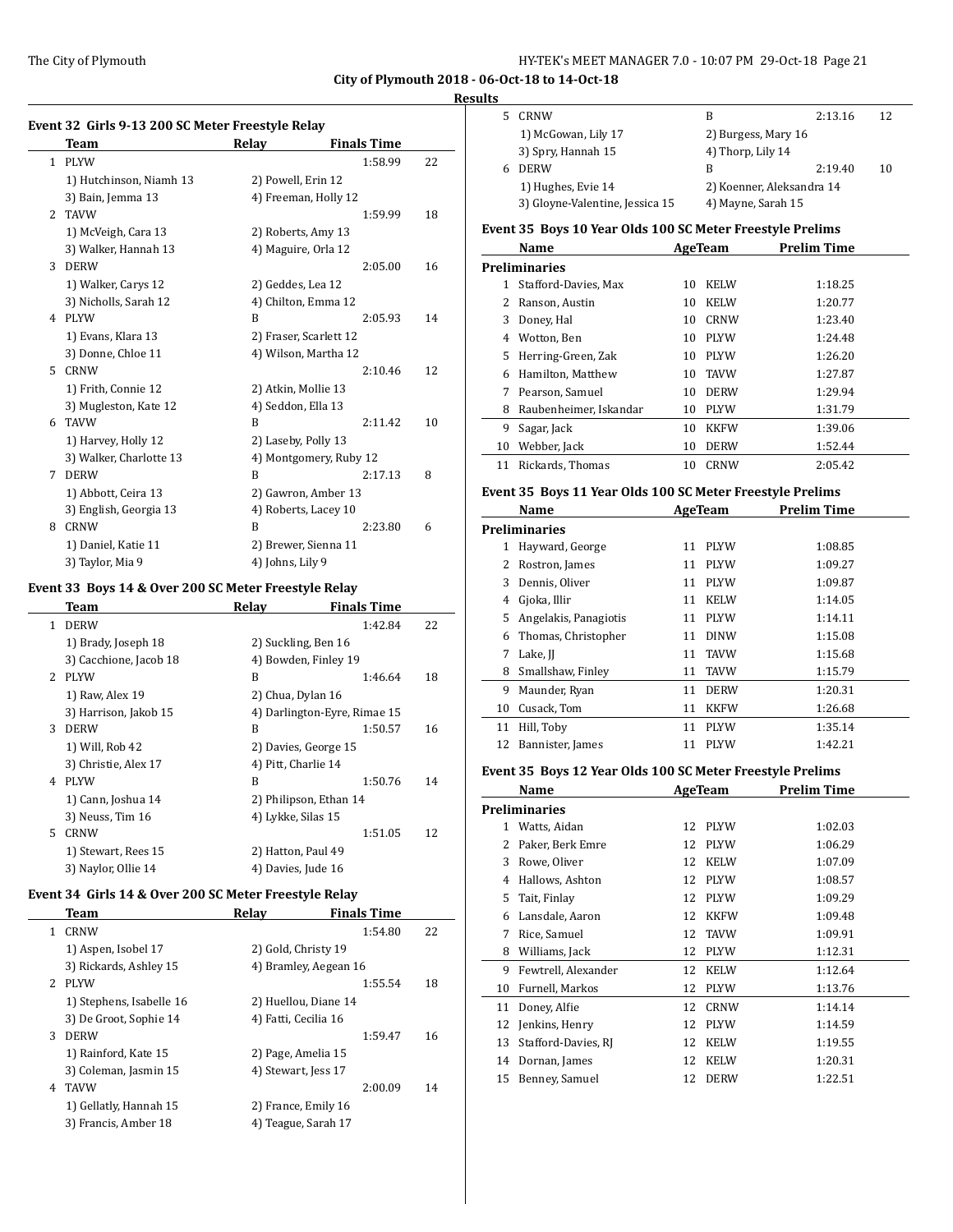|   |                                                                   |                   |                                                                     | <b>Results</b> |
|---|-------------------------------------------------------------------|-------------------|---------------------------------------------------------------------|----------------|
|   |                                                                   |                   | Preliminaries  (Event 35 Boys 12 Year Olds 100 SC Meter Freestyle P | Event          |
|   | Name                                                              |                   | AgeTeam Prelim Time                                                 |                |
|   | 16 Stone, Haydn                                                   | 12 DINW           | 1:22.83                                                             | Prelin         |
|   | 17 Skinner, Daniel                                                | 12 DERW           | 1:25.38                                                             | $\mathbf{1}$   |
|   | 18 Baker, Ellis                                                   | 12 CRNW           | 1:25.90                                                             | 2              |
|   | 19 Blatchford, Joshua                                             | 12 PLYW           | 1:30.11                                                             | 3              |
|   | 20 Walters, Thomas                                                | 12 PLYW           | 1:36.90                                                             | 4              |
|   | Event 35 Boys 13 Year Olds 100 SC Meter Freestyle Prelims         |                   |                                                                     |                |
|   | Name                                                              |                   | AgeTeam Prelim Time                                                 |                |
|   | <b>Preliminaries</b>                                              |                   |                                                                     |                |
|   | 1 Coleman, James                                                  | 13 DERW           | 1:04.84                                                             | Event          |
|   | 2 Godwin, Anthony                                                 | 13 PLYW           | 1:06.67                                                             |                |
|   | 3 White, Danny                                                    | 13 DERW           | 1:07.81                                                             | Prelin         |
|   | 4 Tomlinson, Harry                                                | 13 DERW           | 1:08.38                                                             | $\mathbf{1}$   |
|   | 5 Palmer, Samuel                                                  | 13 TAVW           | 1:10.79                                                             | Event          |
|   | 6 Cary, Lawrence                                                  | 13 PLYW           | 1:12.04                                                             |                |
|   | 7 Shrestha, Arjun                                                 | 13 CRNW           | 1:12.97                                                             | Prelin         |
| 8 | Suckling, Thomas                                                  | 13 DERW           | 1:15.69                                                             | $\mathbf{1}$   |
|   |                                                                   |                   |                                                                     | 2              |
|   | Event 35 Boys 14 Year Olds 100 SC Meter Freestyle Prelims         |                   |                                                                     | 3              |
|   | Name                                                              | AgeTeam           | <b>Prelim Time</b>                                                  | 4              |
|   | <b>Preliminaries</b>                                              |                   |                                                                     | 5              |
|   | 1 Cann, Joshua                                                    | 14 PLYW           | 58.42                                                               | 6              |
|   | 2 Stone, Lloyd                                                    | 14 DINW           | 59.40                                                               | 7              |
|   | 3 Naylor, Ollie                                                   | 14 CRNW           | 1:01.39                                                             | 8              |
|   | 4 Philipson, Ethan                                                | 14 PLYW           | 1:02.26                                                             | 9              |
|   | 5 Thomas, Morgan                                                  | 14 KELW           | 1:02.83                                                             |                |
|   | 6 Browne, Henry                                                   | 14 PLYW           | 1:03.02                                                             | 10             |
|   | 7 Chant, Liam                                                     | 14 DERW           | 1:10.65                                                             | 11             |
| 8 | Clark, Oscar                                                      | 14 CRNW           | 1:11.83                                                             | 12             |
|   | 9 Cornish, Sam                                                    | 14 PLYW           | 1:12.19                                                             | 13             |
|   |                                                                   |                   |                                                                     | 14             |
|   | Event 35 Boys 15 Year Olds 100 SC Meter Freestyle Prelims<br>Name |                   | AgeTeam Prelim Time                                                 | 15<br>16       |
|   |                                                                   |                   |                                                                     | 17             |
|   | <b>Preliminaries</b>                                              |                   |                                                                     |                |
|   | 1 Alhashash, Musaed                                               | 15 KELW           | 59.38                                                               | 18             |
|   | 2 Pache, Finn                                                     | 15 KELW           | 59.84                                                               | 19             |
|   | 3 Harrison, Jakob                                                 | 15 PLYW           | 1:00.30                                                             | 20             |
| 4 | Stewart, Rees                                                     | 15<br>CRNW        | 1:00.65                                                             | 21             |
| 5 | Morgan, Alfie                                                     | 15<br>TAVW        | 1:00.96                                                             | 22             |
| 6 | Lykke, Silas                                                      | 15<br><b>PLYW</b> | 1:01.91                                                             | 23             |
| 7 | Davies, George                                                    | 15<br><b>DERW</b> | 1:06.21                                                             | Event          |
| 8 | Bott, Jason                                                       | 15<br>PRNW        | 1:07.11                                                             |                |
| 9 | Chilton, Tom                                                      | 15<br><b>DERW</b> | 1:11.04                                                             | Prelin         |
|   | Event 35 Boys 16 Year Olds 100 SC Meter Freestyle Prelims         |                   |                                                                     | 1              |
|   | Name                                                              | <b>AgeTeam</b>    | <b>Prelim Time</b>                                                  | 2              |
|   | <b>Preliminaries</b>                                              |                   |                                                                     | 3              |
|   | 1 Suckling, Ben                                                   | <b>DERW</b><br>16 | 56.37                                                               | 4              |
| 2 | Tong, Jeffrey                                                     | 16<br><b>KELW</b> | 58.78                                                               | 5              |
| 3 | Chua, Dylan                                                       | 16 PLYW           | 59.45                                                               | 6              |
| 4 | Davies, Jude                                                      | 16 CRNW           | 1:01.51                                                             | 7              |
| 5 | Neuss, Tim                                                        | 16 PLYW           | 1:02.66                                                             | 8              |
| 6 | Gould, Hayden                                                     | 16<br>PRNW        | 1:04.77                                                             | 9              |
| 7 | Mitchell, Joseph                                                  | PRNW<br>16        | 1:13.18                                                             | 10             |
|   |                                                                   |                   |                                                                     | 11             |

|                | Name                                                     |         | <b>AgeTeam</b> | <b>Prelim Time</b>  |
|----------------|----------------------------------------------------------|---------|----------------|---------------------|
|                | <b>Preliminaries</b>                                     |         |                |                     |
| $\mathbf{1}$   | Bowden, Finley                                           | 19      | <b>DERW</b>    | 56.41               |
| $\overline{2}$ | Cusack, Ben                                              | 18      | <b>KKFW</b>    | 56.50               |
| 3              | Cacchione, Jacob                                         | 18      | <b>DERW</b>    | 58.18               |
|                | 4 Christie, Alex                                         | 17      | <b>DERW</b>    | 58.84               |
|                | --- Worth, Reece                                         | 22      | <b>CRNW</b>    | X54.43              |
|                | --- Greenwood, Nathan                                    | 19      | <b>DERW</b>    | X55.26              |
|                | Event 35 Boys 100 SC Meter Freestyle Prelims Multi-Class |         |                |                     |
|                | Name                                                     |         | <b>AgeTeam</b> | <b>Prelim Time</b>  |
|                | <b>Preliminaries</b>                                     |         |                |                     |
| $\mathbf{1}$   | Harris, Xander S6                                        |         | 14 DERW        | 1:29.90             |
|                | Event 36 Girls 10 Year Olds 100 SC Meter Freestyle Final |         |                |                     |
|                | Name                                                     |         |                | AgeTeam Prelim Time |
|                | <b>Preliminaries</b>                                     |         |                |                     |
| $\mathbf{1}$   | Purnell, Matilda                                         | 10      | KELW           | 1:14.06             |
| $\overline{2}$ | Roberts, Lacey                                           | 10      | DERW           | 1:15.64             |
| 3              | Gove, Ruby                                               | 10      | <b>KKFW</b>    | 1:15.83             |
| $\overline{4}$ | Philipson, Isabel                                        | 10      | <b>DERW</b>    | 1:16.45             |
| 5              | Turpin, Charlotte                                        | 10      | PLYW           | 1:21.08             |
| 6              | Pearson, Freva                                           | 10      | <b>PLYW</b>    | 1:22.22             |
| 7              | Abbott, Torey                                            | 10      | <b>DERW</b>    | 1:22.74             |
| 8              | Foley, Tianna-Eve                                        | 10      | PLYW           | 1:23.52             |
| 9              | Wood, Lillie                                             | 10      | <b>PLYW</b>    | 1:23.99             |
| 10             | Wynne-Jones, Kelly                                       | 10      | KELW           | 1:24.19             |
| 11             | Grundy, Olivia                                           | 10      | PLYW           | 1:25.51             |
| 12             | Curtiss, Mia                                             | 10      | <b>PLYW</b>    | 1:32.18             |
| 13             | Maguire, Elsie                                           | 10      | TAVW           | 1:32.33             |
| 14             | Spry, Rosie                                              | 10      | <b>CRNW</b>    | 1:32.95             |
| 15             | Wood, Lauren                                             | 10      | <b>DERW</b>    | 1:33.52             |
| 16             | Atkin, Lucy                                              | 10      | <b>CRNW</b>    | 1:34.61             |
| 17             | Buckley, Mia                                             | 10      | TAVW           | 1:35.51             |
| 18             | Alden, Eloise                                            | 10      | <b>TAVW</b>    | 1:37.17             |
| 19             | Janjanin, Anya                                           | 10      | <b>TAVW</b>    | 1:41.86             |
| 20             | Fox, Ruby                                                | 10      | CRNW           | 1:43.85             |
| 21             | Smith, Tehya                                             | 10      | DERW           | 1:43.91             |
| 22             | Jones, Eloise                                            | 10      | <b>CRNW</b>    | 1:45.46             |
| 23             | Blight, Megan                                            |         | 10 PLYW        | 1:49.97             |
|                | Event 36 Girls 11 Year Olds 100 SC Meter Freestyle Final |         |                |                     |
|                | Name                                                     | AgeTeam |                | <b>Prelim Time</b>  |

|    | name                 |    | <b>Age ream</b> | Prelim Time |  |
|----|----------------------|----|-----------------|-------------|--|
|    | <b>Preliminaries</b> |    |                 |             |  |
| 1  | Dixon, Millie        | 11 | <b>KELW</b>     | 1:09.13     |  |
| 2  | Donne, Chloe         | 11 | <b>PLYW</b>     | 1:11.46     |  |
| 3  | Lamerton, Kajsa      | 11 | <b>PLYW</b>     | 1:17.30     |  |
| 4  | Daniel, Katie        | 11 | <b>CRNW</b>     | 1:18.21     |  |
| 5  | Pollak, Isla         | 11 | <b>DINW</b>     | 1:19.65     |  |
| 6  | Riggott, Matilda     | 11 | <b>KELW</b>     | 1:19.84     |  |
| 7  | Tilney, Hannah       | 11 | <b>KELW</b>     | 1:21.94     |  |
| 8  | Murray, Freya        | 11 | <b>KELW</b>     | 1:23.06     |  |
| 9  | Fenwick, Evelyn      | 11 | <b>PLYW</b>     | 1:23.13     |  |
| 10 | Taylor, Millesime    | 11 | <b>PLYW</b>     | 1:23.59     |  |
| 11 | Brewer, Sienna       | 11 | <b>CRNW</b>     | 1:23.75     |  |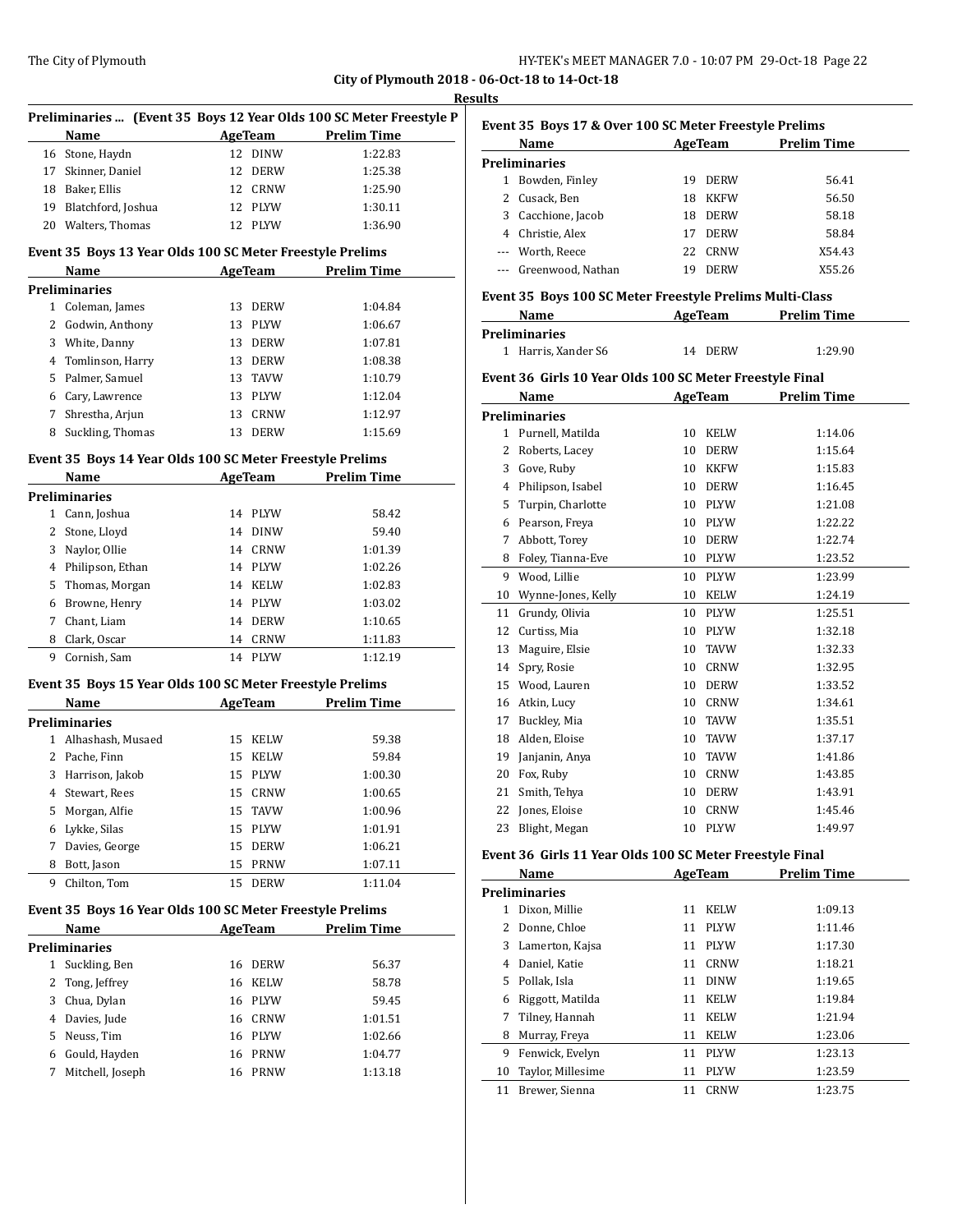$\overline{a}$ 

|          |                                                   |    |             | Preliminaries  (Event 36 Girls 11 Year Olds 100 SC Meter Freestyle F |   |
|----------|---------------------------------------------------|----|-------------|----------------------------------------------------------------------|---|
|          | Name                                              |    | AgeTeam     | <b>Prelim Time</b>                                                   | F |
|          | 12 Cov. Olivia                                    |    | 11 PLYW     | 1:23.85                                                              |   |
| 13       | Wisely, Annie                                     |    | 11 PLYW     | 1:26.95                                                              |   |
|          | 14 Frankow, Natalie                               |    | 11 DERW     | 1:28.91                                                              | F |
|          | 15 Mabey, Jenna                                   |    | 11 TAVW     | 1:29.14                                                              |   |
| 16       | Bird, Tia                                         | 11 | <b>DERW</b> | 1:30.53                                                              |   |
| 17       | Bull, Evie                                        |    | 11 KKFW     | 1:33.12                                                              |   |
|          | 18 Dawdry, Skyla                                  |    | 11 DERW     | 1:33.54                                                              |   |
| 19       | Sodyte, Mia                                       | 11 | <b>DERW</b> | 1:35.66                                                              |   |
| 20       | Swift, Emily                                      |    | 11 TAVW     | 1:40.09                                                              |   |
| 21       | May, Isabelle                                     |    | 11 PLYW     | 1:46.77                                                              | F |
| $\cdots$ | Gordo, Constanca                                  | 11 | <b>PLYW</b> | DQ                                                                   |   |
|          | $E2$ Did not tough the wall at the turn or finigh |    |             |                                                                      |   |

5.2 Did not touch the wall at the turn or finish

#### **Event 36 Girls 12 Year Olds 100 SC Meter Freestyle Final**

|    | Name                 |    | <b>AgeTeam</b> | Prelim Time |  |
|----|----------------------|----|----------------|-------------|--|
|    | <b>Preliminaries</b> |    |                |             |  |
| 1  | Nicholls, Sarah      | 12 | <b>DERW</b>    | 1:09.31     |  |
| 2  | Davis, Charlotte     | 12 | <b>KELW</b>    | 1:09.86     |  |
| 3  | Maguire, Orla        | 12 | <b>TAVW</b>    | 1:09.88     |  |
| 4  | Walker, Carys        | 12 | <b>DERW</b>    | 1:10.12     |  |
| 5  | Fraser, Scarlett     | 12 | <b>PLYW</b>    | 1:10.59     |  |
| 6  | Oman, Madison        | 12 | <b>DINW</b>    | 1:11.80     |  |
| 7  | Geddes, Lea          | 12 | <b>DERW</b>    | 1:12.55     |  |
| 8  | Wilson, Martha       | 12 | <b>PLYW</b>    | 1:14.09     |  |
| 9  | Perkins, Kaia-Lily   | 12 | <b>PLYW</b>    | 1:14.66     |  |
| 10 | Townshend, Olivia    | 12 | TAVW           | 1:17.07     |  |
| 11 | Gethins, Georgia     | 12 | <b>PLYW</b>    | 1:18.25     |  |
| 12 | Frith, Connie        | 12 | CRNW           | 1:19.31     |  |
| 13 | King, Lyla           | 12 | <b>CRNW</b>    | 1:22.90     |  |
| 14 | Buckley, Erika       | 12 | TAVW           | 1:24.12     |  |
| 15 | Hearnden, Erynn      | 12 | CRNW           | 1:27.00     |  |
| 16 | Woock, Annie         | 12 | <b>TAVW</b>    | 1:29.69     |  |
| 17 | York, Mia            | 12 | <b>DERW</b>    | 1:34.47     |  |
| 18 | Yussof, Lily         | 12 | <b>DERW</b>    | 1:36.01     |  |

#### **Event 36 Girls 13 Year Olds 100 SC Meter Freestyle Final**

|              | Name                  |    | AgeTeam     | <b>Prelim Time</b> |
|--------------|-----------------------|----|-------------|--------------------|
|              | <b>Preliminaries</b>  |    |             |                    |
| $\mathbf{1}$ | Crews, Tia            | 13 | <b>DERW</b> | 1:06.60            |
| 2            | Hess, Annabelle       | 13 | <b>KELW</b> | 1:07.11            |
| 3            | Bain, Jemma           | 13 | <b>PLYW</b> | 1:08.27            |
| 4            | Roberts, Amy          | 13 | <b>TAVW</b> | 1:08.53            |
| 5            | Evans, Klara          | 13 | <b>PLYW</b> | 1:09.18            |
| 6            | Baker, Ellie          | 13 | <b>KKFW</b> | 1:11.99            |
| 7            | Atkin, Mollie         | 13 | <b>CRNW</b> | 1:12.35            |
| 8            | Cuming, Rosie         | 13 | <b>DINW</b> | 1:12.66            |
| 9            | Laseby, Polly         | 13 | <b>TAVW</b> | 1:13.18            |
| 10           | Abbott, Ceira         | 13 | <b>DERW</b> | 1:13.55            |
| 11           | Daly, Abigail         | 13 | <b>DERW</b> | 1:17.10            |
| 12           | Gawron, Amber         | 13 | <b>DERW</b> | 1:17.98            |
| 13           | Gloyne-Valentine, Amy | 13 | <b>PLYW</b> | 1:24.32            |
| 14           | Ring, Josephine       | 13 | <b>PLYW</b> | 1:25.26            |
| 15           | Fox, Issey            | 13 | CRNW        | 1:25.53            |
| 16           | Frankow, Hannah       | 13 | <b>DERW</b> | 1:27.97            |
| 17           | Philp, Annabelle      | 13 | <b>CRNW</b> | 1:29.81            |

| 18           | Eddings, Phoebe                                          | 13      | <b>TAVW</b> | 1:35.82            |
|--------------|----------------------------------------------------------|---------|-------------|--------------------|
|              | Event 36 Girls 14 Year Olds 100 SC Meter Freestyle Final |         |             |                    |
|              | Name                                                     | AgeTeam |             | <b>Prelim Time</b> |
|              | <b>Preliminaries</b>                                     |         |             |                    |
| $\mathbf{1}$ | Koenner, Aleksandra                                      | 14      | <b>DERW</b> | 1:11.92            |
| 2.           | Cox, Izzy                                                |         | 14 TAVW     | 1:13.89            |
|              | 3 Thorp, Lily                                            | 14      | CRNW        | 1:16.23            |
|              | 4 Aspen, Liddy                                           |         | 14 CRNW     | 1:16.69            |
| 5.           | Hearnden, Megan                                          |         | 14 CRNW     | 1:20.45            |
| 6            | Mitchell. Fern                                           | 14      | PRNW        | 1:23.78            |
|              | Event 36 Girls 15 Year Olds 100 SC Meter Freestyle Final |         |             |                    |
|              | Name                                                     |         | AgeTeam     | <b>Prelim Time</b> |
|              | <b>Daolinia anisa</b>                                    |         |             |                    |

|    | Preliminaries             |    |             |         |
|----|---------------------------|----|-------------|---------|
| 1  | Coleman, Jasmin           |    | 15 DERW     | 1:05.89 |
| 2  | Gellatly, Hannah          |    | 15 TAVW     | 1:06.81 |
| 3  | D'Cunha, Ella             |    | 15 DINW     | 1:06.92 |
| 4  | Hafensher, Hannah         |    | 15 KELW     | 1:08.45 |
| 5. | Rainford, Kate            |    | 15 DERW     | 1:10.74 |
| 6  | Spry, Hannah              |    | 15 CRNW     | 1:11.83 |
| 7  | Gloyne-Valentine, Jessica |    | 15 DERW     | 1:13.72 |
| 8  | Frisby, Nicole            | 15 | <b>PRNW</b> | 1:17.09 |
| 9  | Nelson, Sophia            | 15 | PRNW        | 1:19.16 |
| 10 | Mayne, Sarah              | 15 | <b>DERW</b> | 1:21.43 |
| 11 | Carter-Lovell, Kiki       | 15 | PRNW        | 1:24.86 |

#### **Event 36 Girls 16 Year Olds 100 SC Meter Freestyle Final**

| Name |                                                                                                       |      | <b>Prelim Time</b>                       |
|------|-------------------------------------------------------------------------------------------------------|------|------------------------------------------|
|      |                                                                                                       |      |                                          |
|      |                                                                                                       |      | 1:05.99                                  |
|      |                                                                                                       |      | 1:08.31                                  |
|      |                                                                                                       |      | 1:11.06                                  |
|      | 16.                                                                                                   | CRNW | 1:12.91                                  |
|      | <b>Preliminaries</b><br>1 Stephens, Isabelle<br>2 France, Emily<br>3 Varia, Alisha<br>4 Burgess, Mary |      | AgeTeam<br>16 PLYW<br>16 TAVW<br>16 KELW |

#### **Event 36 Girls 17 & Over 100 SC Meter Freestyle Final**

| Name             |     | AgeTeam     | <b>Prelim Time</b> |
|------------------|-----|-------------|--------------------|
| Preliminaries    |     |             |                    |
| 1 Teague, Sarah  |     | 17 TAVW     | 1:06.36            |
| 2 Francis, Amber | 18. | TAVW        | 1:07.62            |
| McGowan, Lily    |     | <b>CRNW</b> | 1:08.44            |

## **Event 36 Girls 100 SC Meter Freestyle Final Super Final**

|    | Name                      |    | AgeTeam | Prelim Time |  |
|----|---------------------------|----|---------|-------------|--|
|    | Preliminaries Super Final |    |         |             |  |
|    | De Groot, Sophie          | 14 | PLYW    | 1:01.09     |  |
| 2  | Bramley, Aegean           | 16 | CRNW    | 1:01.53     |  |
| 3  | Gold, Christy             | 19 | CRNW    | 1:01.76     |  |
| 4  | Aspen, Isobel             | 17 | CRNW    | 1:03.18     |  |
| 5. | Dolton, Laura             |    | 16 PLYW | 1:04.12     |  |
| 6  | Fatti, Cecilia            |    | 16 PLYW | 1:04.87     |  |
| 7  | Huellou, Diane            | 14 | PLYW    | 1:05.18     |  |
| 8  | Hutchinson, Niamh         | 13 | PLYW    | 1:05.84     |  |
|    |                           |    |         |             |  |

# **Event 37 Boys 9 Year Olds 200 SC Meter IM**

| Name                | AgeTeam | <b>Finals Time</b> |    |
|---------------------|---------|--------------------|----|
| 1 Lawrence, Charlie | 9 DERW  | 3:17.83            | 40 |
| 2 Frith. Will       | 9 CRNW  | 3:27.54            | 38 |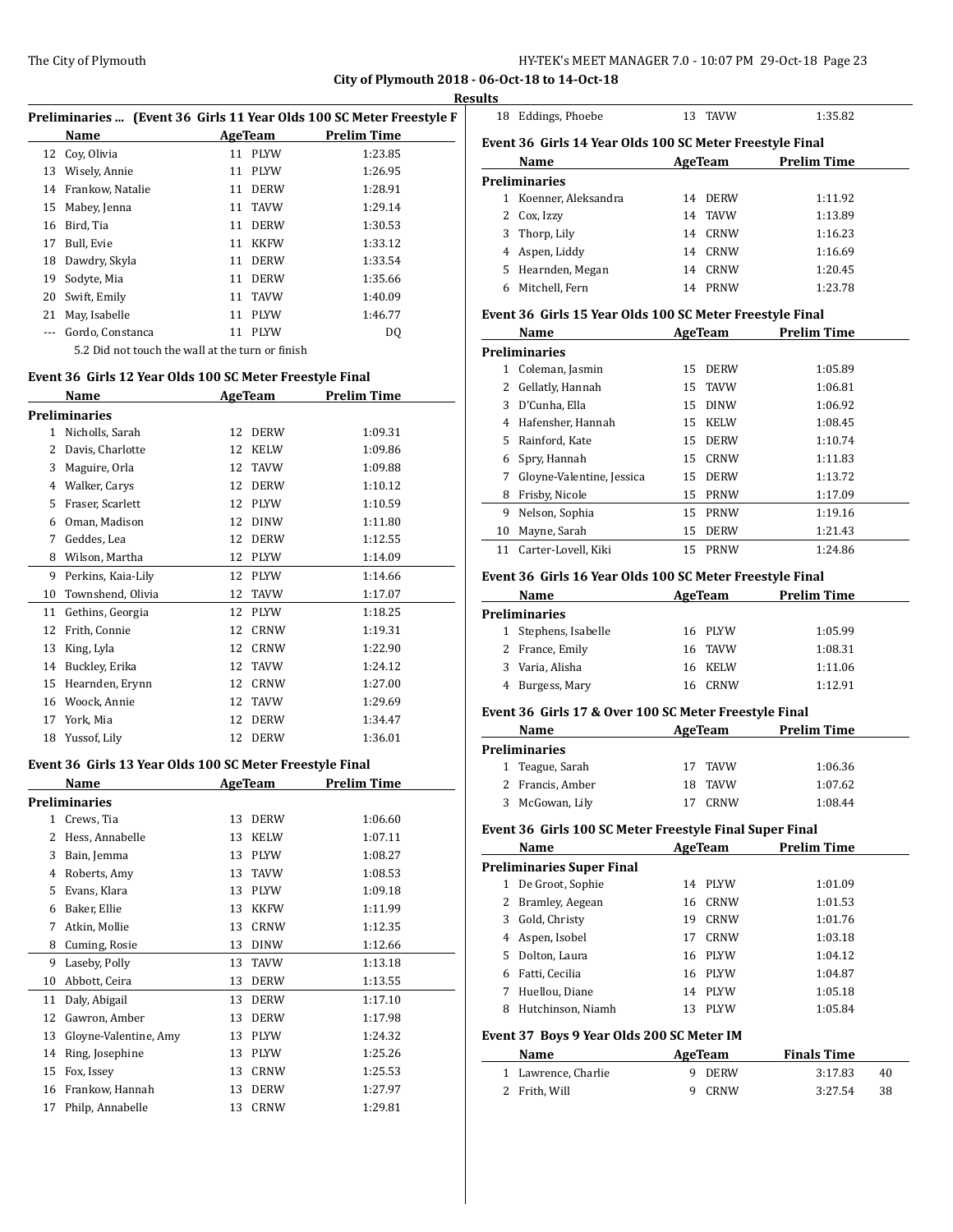# **Results**

|              | (Event 37 Boys 9 Year Olds 200 SC Meter IM)                          |                |                    |                    |          |
|--------------|----------------------------------------------------------------------|----------------|--------------------|--------------------|----------|
|              | Name                                                                 | <b>AgeTeam</b> |                    | <b>Finals Time</b> |          |
|              | 3 Greenfield, Rhys                                                   |                | 9 DERW             | 3:53.00            | 36       |
|              | Event 37 Boys 10 Year Olds 200 SC Meter IM                           |                |                    |                    |          |
|              | Name                                                                 | <b>AgeTeam</b> |                    | <b>Finals Time</b> |          |
| $\mathbf{1}$ | Prysor, Sami                                                         |                | 10 KELW            | 2:55.81            | 40       |
|              | 2 Stafford-Davies, Max                                               |                | 10 KELW            | 3:03.77            | 38       |
| 3            | Ranson, Austin                                                       |                | 10 KELW            | 3:13.88            | 36       |
|              | 4 Pearse, Harry                                                      |                | 10 TAVW            | 3:18.22            | 34       |
| 5.           | Herring-Green, Zak                                                   |                | 10 PLYW            | 3:32.84            | 32       |
| 6            | Wotton, Ben                                                          |                | 10 PLYW            | 3:39.63            | 30       |
| 7            | Sagar, Jack                                                          |                | 10 KKFW            | 4:15.22            | 28       |
|              |                                                                      |                |                    |                    |          |
|              | Event 37 Boys 11 Year Olds 200 SC Meter IM                           |                |                    |                    |          |
|              | Name                                                                 |                | AgeTeam            | <b>Finals Time</b> |          |
|              | 1 Hayward, George                                                    |                | 11 PLYW            | 2:53.40            | 40       |
|              | 2 Angelakis, Panagiotis                                              |                | 11 PLYW            | 2:59.25            | 38       |
| 3            | Froggatt, Aston                                                      |                | 11 KELW            | 3:02.48            | 36       |
| 4            | Keslake, Aidan                                                       |                | 11 PLYW            | 3:08.50            | 34       |
| 5            | Lake, JJ                                                             |                | 11 TAVW            | 3:12.99            | 32       |
| 6            | Thomas, Christopher                                                  |                | 11 DINW            | 3:21.78            | 30       |
| ---          | Taylor, Jack                                                         | 11             | <b>CRNW</b>        | DQ                 |          |
|              | 6.2 Left position on the back (other than to initiate a turn) - back |                |                    |                    |          |
|              | Event 37 Boys 12 Year Olds 200 SC Meter IM                           |                |                    |                    |          |
|              | Name                                                                 | <b>AgeTeam</b> |                    | <b>Finals Time</b> |          |
| $\mathbf{1}$ | Caldwell, Jack                                                       |                | 12 PLYW            | 2:48.98            | 40       |
| 2            | Rice, Samuel                                                         | 12             | TAVW               | 2:53.93            | 38       |
| 3            | Tait, Finlay                                                         |                | 12 PLYW            | 2:54.42            | 36       |
| 4            | Ayres, Edward                                                        |                | 12 DERW            | 2:59.89            | 34       |
| 5            | Jenkins, Henry                                                       |                | 12 PLYW            | 3:01.99            | 32       |
| 6            | Fewtrell, Alexander                                                  |                | 12 KELW            | 3:03.49            | 30       |
| 7            | Doney, Alfie                                                         | 12             | CRNW               | 3:06.24            | 28       |
| 8            | Furnell, Markos                                                      |                | 12 PLYW            | 3:07.34            | 26       |
| 9            | Benney, Samuel                                                       |                | 12 DERW            | 3:26.11            | 24       |
| 10           | Walters, Thomas                                                      |                | 12 PLYW            | 4:01.43            | 22       |
|              | Event 37 Boys 13 Year Olds 200 SC Meter IM                           |                |                    |                    |          |
|              | Name                                                                 | <b>AgeTeam</b> |                    | <b>Finals Time</b> |          |
|              | 1 Shrestha, Arjun                                                    |                | 13 CRNW            | 3:04.54            | 40       |
|              | Event 37 Boys 14 Year Olds 200 SC Meter IM                           |                |                    |                    |          |
|              | Name                                                                 | <b>AgeTeam</b> |                    | <b>Finals Time</b> |          |
| $\mathbf{1}$ | Thomas, Morgan                                                       |                | 14 KELW            | 2:38.45            | 40       |
| 2            | Naylor, Ollie                                                        |                | 14 CRNW            | 2:39.12            | 38       |
|              | 3 Clark, Oscar                                                       |                | 14 CRNW            | 3:04.36            | 36       |
|              | Event 37 Boys 15 Year Olds 200 SC Meter IM                           |                |                    |                    |          |
|              | Name                                                                 | <b>AgeTeam</b> |                    | <b>Finals Time</b> |          |
|              | 1 Pache, Finn                                                        |                | 15 KELW            | 2:30.01            | 40       |
|              |                                                                      |                | CRNW               | 2:31.72            | 38       |
|              |                                                                      |                |                    |                    |          |
|              | 2 Stewart, Rees                                                      | 15             |                    |                    |          |
|              | 3 Harrison, Jakob                                                    |                | 15 PLYW            | 2:34.35            | 36       |
| 4            | Davies, Blake                                                        |                | 15 PLYW            | 2:37.62            | 34       |
|              | 5 Bott, Jason                                                        |                | 15 PRNW            | 2:51.43            | 32       |
|              | Event 37 Boys 16 Year Olds 200 SC Meter IM                           |                |                    |                    |          |
|              | Name                                                                 | <b>AgeTeam</b> |                    | <b>Finals Time</b> |          |
| 2            | 1 Suckling, Ben<br>Tong, Jeffrey                                     |                | 16 DERW<br>16 KELW | 2:24.64<br>2:25.77 | 40<br>38 |

| யக     |                                             |    |                           |                               |          |
|--------|---------------------------------------------|----|---------------------------|-------------------------------|----------|
|        | 3 Chua, Dylan                               |    | 16 PLYW                   | 2:30.86                       | 36       |
|        | 4 Neuss, Tim                                |    | 16 PLYW                   | 2:39.75                       | 34       |
|        | 5 Mitchell, Joseph                          |    | 16 PRNW                   | 3:19.94                       | 32       |
|        | Event 37 Boys 17 & Over 200 SC Meter IM     |    |                           |                               |          |
|        | Name                                        |    | <b>AgeTeam</b>            | <b>Finals Time</b>            |          |
|        | 1 Raw, Alex                                 |    | 19 PLYW                   | 2:18.45                       | 40       |
|        |                                             |    |                           |                               |          |
|        | Event 37 Boys 200 SC Meter IM Multi-Class   |    |                           |                               |          |
|        | Name                                        |    | AgeTeam                   | <b>Finals Time</b>            |          |
|        | 1 Harris, Xander SM6                        |    | 14 DERW                   | 3:56.92                       | 40       |
|        | Event 38 Girls 9 Year Olds 200 SC Meter IM  |    |                           |                               |          |
|        | Name                                        |    | <b>AgeTeam</b>            | <b>Finals Time</b>            |          |
|        | 1 Turner-Moore, Dixie                       |    | 9 PLYW                    | 3:18.29                       | 40       |
| 2      | Taylor, Mia                                 | 9  | <b>CRNW</b>               | 3:23.13                       | 38       |
|        | 3 Miles, Willow                             | 9  | KKFW                      | 3:49.95                       | 36       |
|        | Event 38 Girls 10 Year Olds 200 SC Meter IM |    |                           |                               |          |
|        | Name                                        |    | AgeTeam                   | <b>Finals Time</b>            |          |
|        | 1 Roberts, Lacey                            |    | 10 DERW                   | 3:06.40                       | 40       |
|        | 2 Purnell, Matilda                          | 10 | KELW                      | 3:09.92                       | 38       |
|        | 3 Philipson, Isabel                         |    | 10 DERW                   | 3:10.41                       | 36       |
|        | 4 Gove, Ruby                                | 10 | KKFW                      | 3:17.92                       | 34       |
|        | 5 Pearson, Freya                            | 10 | PLYW                      | 3:20.15                       | 32       |
|        | 6 Foley, Tianna-Eve                         | 10 | PLYW                      | 3:31.50                       | 30       |
|        | 7 Dolby, Caitlin                            | 10 | KELW                      | 3:32.57                       | 28       |
| 8      | Wood, Lillie                                | 10 | PLYW                      | 3:41.22                       | 26       |
| 9      | Maguire, Elsie                              | 10 | TAVW                      | 3:46.22                       | 24       |
| 10     | Wood, Lauren                                | 10 | <b>DERW</b>               | 3:48.19                       | 22       |
|        | Event 38 Girls 11 Year Olds 200 SC Meter IM |    |                           |                               |          |
|        | Name                                        |    | <b>AgeTeam</b>            | <b>Finals Time</b>            |          |
|        | 1 Dixon, Millie                             |    | 11 KELW                   | 2:51.03                       | 40       |
|        | 2 Klinkenberg, Milly                        |    | 11 DERW                   | 3:02.21                       | 38       |
|        | 3 Lamerton, Kajsa                           |    | 11 PLYW                   | 3:06.27                       | 36       |
| 4      | Tilney, Hannah                              |    | 11 KELW                   | 3:24.36                       | 34       |
| 5      | Pollak, Isla                                |    | 11 DINW                   | 3:29.91                       | 32       |
| 6      | Taylor, Millesime                           | 11 | PLYW                      | 3:33.43                       | 30       |
|        |                                             |    |                           |                               |          |
|        |                                             |    |                           |                               |          |
| 7      | Wisely, Annie                               | 11 | PLYW                      | 3:37.36                       | 28       |
| 8<br>9 | Mabey, Jenna                                | 11 | TAVW<br>11 DERW           | 3:47.33                       | 26<br>24 |
|        | Dawdry, Skyla                               |    |                           | 3:48.40                       |          |
|        | Event 38 Girls 12 Year Olds 200 SC Meter IM |    |                           |                               |          |
|        | Name                                        |    | <b>AgeTeam</b>            | <b>Finals Time</b>            |          |
|        | 1 Freeman, Holly                            |    | 12 PLYW                   | 2:47.83                       | 40       |
|        | 2 Powell, Erin                              | 12 | PLYW                      | 2:48.20                       | 38       |
|        | 3 Van Der Stroom, Isis                      | 12 | KELW                      | 2:52.20                       | 36       |
|        | 4 Mugleston, Kate                           | 12 | CRNW                      | 2:53.14                       | 34       |
|        | 5 Chilton, Emma                             |    | 12 DERW                   | 2:58.78                       | 32       |
|        | 6 Nicholls, Sarah                           |    | 12 DERW                   | 3:00.46                       | 30       |
|        | 7 Oman, Madison                             | 12 | DINW                      | 3:01.06                       | 28       |
|        | 8 Harvey, Holly                             | 12 | TAVW                      | 3:04.20                       | 26       |
| 9      | Gethins, Georgia                            | 12 | PLYW                      | 3:14.01                       | 24       |
| 10     | Frith, Connie                               | 12 | CRNW                      | 3:16.10                       | 22       |
| 11     | Hearnden, Erynn                             | 12 | CRNW                      | 3:29.19                       | 20       |
|        | Event 38 Girls 13 Year Olds 200 SC Meter IM |    |                           |                               |          |
|        | <b>Name</b>                                 |    | <b>AgeTeam</b><br>13 PLYW | <b>Finals Time</b><br>2:45.63 | 40       |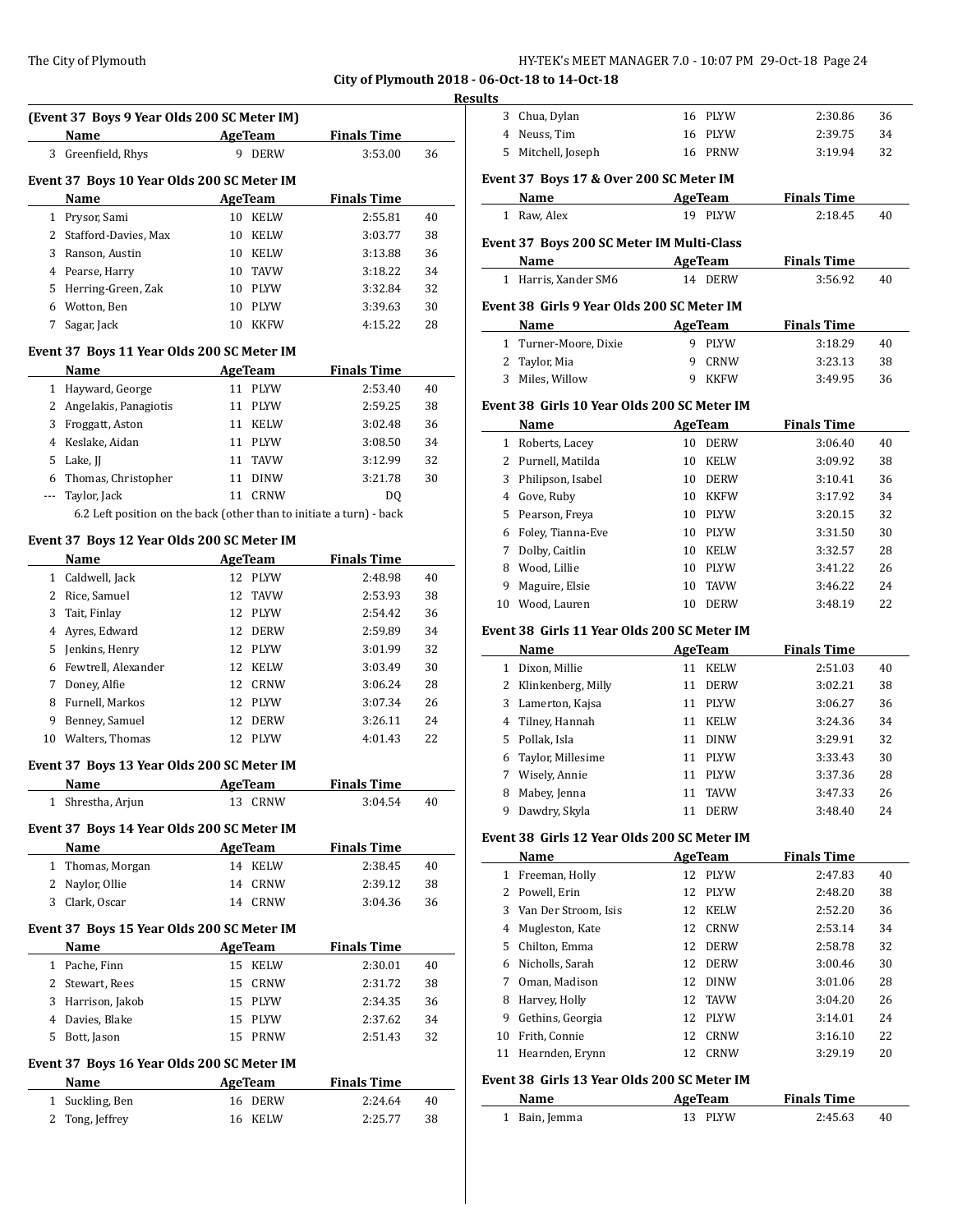$\overline{a}$ 

| HY-TEK's MEET MANAGER 7.0 - 10:07 PM 29-Oct-18 Page 25 |  |  |  |
|--------------------------------------------------------|--|--|--|
|--------------------------------------------------------|--|--|--|

**City of Plymouth 2018 - 06-Oct-18 to 14-Oct-18**

#### **Results**

| (Event 38 Girls 13 Year Olds 200 SC Meter IM) |                       |    |             |                    |    |  |
|-----------------------------------------------|-----------------------|----|-------------|--------------------|----|--|
|                                               | Name<br>AgeTeam       |    |             | <b>Finals Time</b> |    |  |
| 2                                             | Tout, Millie          | 13 | <b>DINW</b> | 2:47.44            | 38 |  |
| 3                                             | Evans, Klara          | 13 | <b>PLYW</b> | 2:47.53            | 36 |  |
| 4                                             | McVeigh, Cara         | 13 | <b>TAVW</b> | 2:49.32            | 34 |  |
| 5.                                            | Seddon, Ella          | 13 | CRNW        | 2:49.74            | 32 |  |
| 6                                             | Roberts, Amy          | 13 | <b>TAVW</b> | 2:51.55            | 30 |  |
| 7                                             | Baker, Ellie          | 13 | <b>KKFW</b> | 2:52.20            | 28 |  |
| 8                                             | Atkin, Mollie         | 13 | <b>CRNW</b> | 2:58.53            | 26 |  |
| 9                                             | Walker, Charlotte     | 13 | <b>TAVW</b> | 3:01.24            | 24 |  |
| 10                                            | Daly, Abigail         | 13 | <b>DERW</b> | 3:15.04            | 22 |  |
| 11                                            | Cuming, Rosie         | 13 | <b>DINW</b> | 3:15.73            | 20 |  |
| 12                                            | Gawron, Amber         | 13 | <b>DERW</b> | 3:23.17            | 17 |  |
| 13                                            | Ring, Josephine       | 13 | <b>PLYW</b> | 3:24.44            | 16 |  |
|                                               | Gloyne-Valentine, Amy | 13 | <b>PLYW</b> | DO.                |    |  |
|                                               |                       |    |             |                    |    |  |

7.6 Did not touch at turn or finish with both hands, or touch not simultaneo

#### **Event 38 Girls 14 Year Olds 200 SC Meter IM**

|    | Name                                                                 | <b>AgeTeam</b> |             | <b>Finals Time</b> |    |  |
|----|----------------------------------------------------------------------|----------------|-------------|--------------------|----|--|
|    | Huellou, Diane                                                       | 14             | PLYW        | 2:39.96            | 40 |  |
|    | 2 Tilney, Charlotte                                                  | 14             | <b>KELW</b> | 2:59.56            | 38 |  |
| 3  | Aspen, Liddy                                                         | 14             | CRNW        | 3:05.21            | 36 |  |
| 4  | Cox, Izzy                                                            |                | 14 TAVW     | 3:05.61            | 34 |  |
| 5. | Hearnden, Megan                                                      | 14             | CRNW        | 3:15.97            | 32 |  |
|    | --- De Groot, Sophie                                                 | 14             | PLYW        | DO.                |    |  |
|    | 6.2 Left position on the back (other than to initiate a turn) - back |                |             |                    |    |  |

#### **Event 38 Girls 15 Year Olds 200 SC Meter IM**

| Name |                    | AgeTeam | <b>Finals Time</b> |    |
|------|--------------------|---------|--------------------|----|
|      | 1 Birnbaum, Jorina | 15 KELW | 2:40.76            | 40 |
|      | 2 Page, Amelia     | 15 DERW | 2:51.11            | 38 |
|      | 3 Frisby, Nicole   | 15 PRNW | 3:24.20            | 36 |

#### **Event 38 Girls 16 Year Olds 200 SC Meter IM**

| <b>Name</b>       | AgeTeam | <b>Finals Time</b> |    |
|-------------------|---------|--------------------|----|
| 1 Pears, India    | 16 PLYW | 2:36.23            | 40 |
| 2 Dolton, Laura   | 16 PLYW | 2:38.59            | 38 |
| --- Burgess, Mary | 16 CRNW | DO                 |    |
|                   |         |                    |    |

8.1 Body not on the breast (except when executing a turn) - fly

## **Event 38 Girls 17 & Over 200 SC Meter IM**

| <b>Name</b>     | AgeTeam | <b>Finals Time</b> |    |
|-----------------|---------|--------------------|----|
| 1 Teague, Sarah | 17 TAVW | 2:42.95            | 40 |
| 2 McGowan, Lily | 17 CRNW | 2:44.70            | 38 |

# **Event 39 Girls 10 Year Olds 200 SC Meter Butterfly**

| <b>Name</b>                                        | AgeTeam | <b>Finals Time</b> |    |  |
|----------------------------------------------------|---------|--------------------|----|--|
| 1 Grundy, Olivia                                   | 10 PLYW | 3:38.56            | 40 |  |
| Event 39 Girls 12 Year Olds 200 SC Meter Butterfly |         |                    |    |  |
| Name                                               | AgaTaam | Finale Time        |    |  |

| Name              | <b>AgeTeam</b> | <b>Finals</b> Time |    |
|-------------------|----------------|--------------------|----|
| 1 Robinson, Holly | 12 KELW        | 2:51.66            | 40 |
| 2 Wilson, Martha  | 12 PLYW        | 3:11.40            | 38 |
|                   |                |                    |    |

# **Event 39 Girls 13 Year Olds 200 SC Meter Butterfly**

| <b>Name</b>      | AgeTeam | <b>Finals Time</b> |    |
|------------------|---------|--------------------|----|
| 1 Walker, Hannah | 13 TAVW | 3:08.04            | 40 |
| 2 Fox, Issey     | 13 CRNW | 4:05.12            | 38 |

|       | Name AgeTeam Finals Time                                          |                                       |                    |    |
|-------|-------------------------------------------------------------------|---------------------------------------|--------------------|----|
|       | 1 Hafensher, Hannah                                               | 15 KELW                               | 2:52.54            | 40 |
|       | 2 D'Cunha, Ella                                                   | 15 DINW                               | 3:11.26            | 38 |
|       | Event 39 Boys 10 Year Olds 200 SC Meter Butterfly                 |                                       |                    |    |
|       | Name AgeTeam Finals Time                                          |                                       |                    |    |
|       | 1 Prysor, Sami                                                    | 10 KELW                               | 3:04.05            | 40 |
|       |                                                                   |                                       |                    |    |
|       | Event 39 Boys 12 Year Olds 200 SC Meter Butterfly                 |                                       |                    |    |
|       | <b>Name</b>                                                       | <b>Example 2 AgeTeam</b> Finals Time  |                    |    |
|       | 1 Paker, Berk Emre                                                | 12 PLYW                               | 3:01.65            | 40 |
|       | 2 Woodhouse, Kieran                                               | 12 CRNW                               | 3:11.44            | 38 |
|       | 3 Caldwell, Jack                                                  | 12 PLYW                               | 3:14.75            | 36 |
|       | Event 39 Boys 13 Year Olds 200 SC Meter Butterfly                 |                                       |                    |    |
|       | Name AgeTeam Finals Time                                          |                                       |                    |    |
|       | 1 Cary, Lawrence                                                  | 13 PLYW                               | 3:12.43            | 40 |
|       |                                                                   |                                       |                    |    |
|       | Event 39 Men 15 Year Olds 200 SC Meter Butterfly                  |                                       |                    |    |
|       | Name AgeTeam Finals Time                                          |                                       |                    |    |
|       | 1 Chilton, Tom                                                    | 15 DERW                               | 3:06.32            | 40 |
|       | Event 42 Boys 10 Year Olds 100 SC Meter Butterfly Prelims         |                                       |                    |    |
|       | Name AgeTeam Prelim Time                                          |                                       |                    |    |
|       | <b>Preliminaries</b>                                              |                                       |                    |    |
|       | 1 Pearse, Harry                                                   | 10 TAVW                               | 1:37.11            |    |
|       | 2 Ranson, Austin                                                  | 10 KELW                               | 1:40.74            |    |
|       | 3 Hamilton, Matthew                                               | 10 TAVW                               | 1:51.56            |    |
|       | 4 Warner, Samuel                                                  | 10 PLYW                               | 2:00.02            |    |
|       | Event 42 Boys 11 Year Olds 100 SC Meter Butterfly Prelims         |                                       |                    |    |
|       | Name                                                              | AgeTeam Prelim Time                   |                    |    |
|       |                                                                   |                                       |                    |    |
|       |                                                                   |                                       |                    |    |
|       | <b>Preliminaries</b>                                              |                                       |                    |    |
|       | 1 Lake, JJ                                                        | 11 TAVW                               | 1:27.18            |    |
|       | 2 Keslake, Aidan                                                  | 11 PLYW                               | 1:34.36            |    |
|       | 3 Angelakis, Panagiotis                                           | 11 PLYW                               | 1:34.90            |    |
|       | Event 42 Boys 12 Year Olds 100 SC Meter Butterfly Prelims         |                                       |                    |    |
|       | Name AgeTeam Prelim Time                                          |                                       |                    |    |
|       | <b>Preliminaries</b>                                              |                                       |                    |    |
|       | 1 Watts, Aidan                                                    | 12 PLYW                               | 1:13.48            |    |
| 2     | Doney, Alfie                                                      | 12<br><b>CRNW</b>                     | 1:25.87            |    |
| 3     | Tait, Finlay                                                      | 12 PLYW                               | 1:26.23            |    |
|       | 4 Hallows, Ashton                                                 | 12 PLYW                               | 1:28.20            |    |
|       | 5 Jenkins, Henry                                                  | 12 PLYW                               | 1:34.89            |    |
|       | 6 Benney, Samuel                                                  | 12 DERW                               | 1:47.97            |    |
|       |                                                                   |                                       |                    |    |
|       | Event 42 Boys 13 Year Olds 100 SC Meter Butterfly Prelims<br>Name |                                       |                    |    |
|       | <b>Preliminaries</b>                                              | <b>AgeTeam</b>                        | <b>Prelim Time</b> |    |
|       | 1 Cary, Lawrence                                                  | 13 PLYW                               | 1:25.13            |    |
|       |                                                                   |                                       |                    |    |
| 2     | Shrestha, Arjun                                                   | 13 CRNW                               | 1:29.92            |    |
|       | Event 42 Boys 14 Year Olds 100 SC Meter Butterfly Prelims         |                                       |                    |    |
|       | Name                                                              | <b>Example 21 AgeTeam</b> Prelim Time |                    |    |
|       | <b>Preliminaries</b>                                              |                                       |                    |    |
| $1\,$ | Thomas, Morgan                                                    | 14 KELW                               | 1:12.60            |    |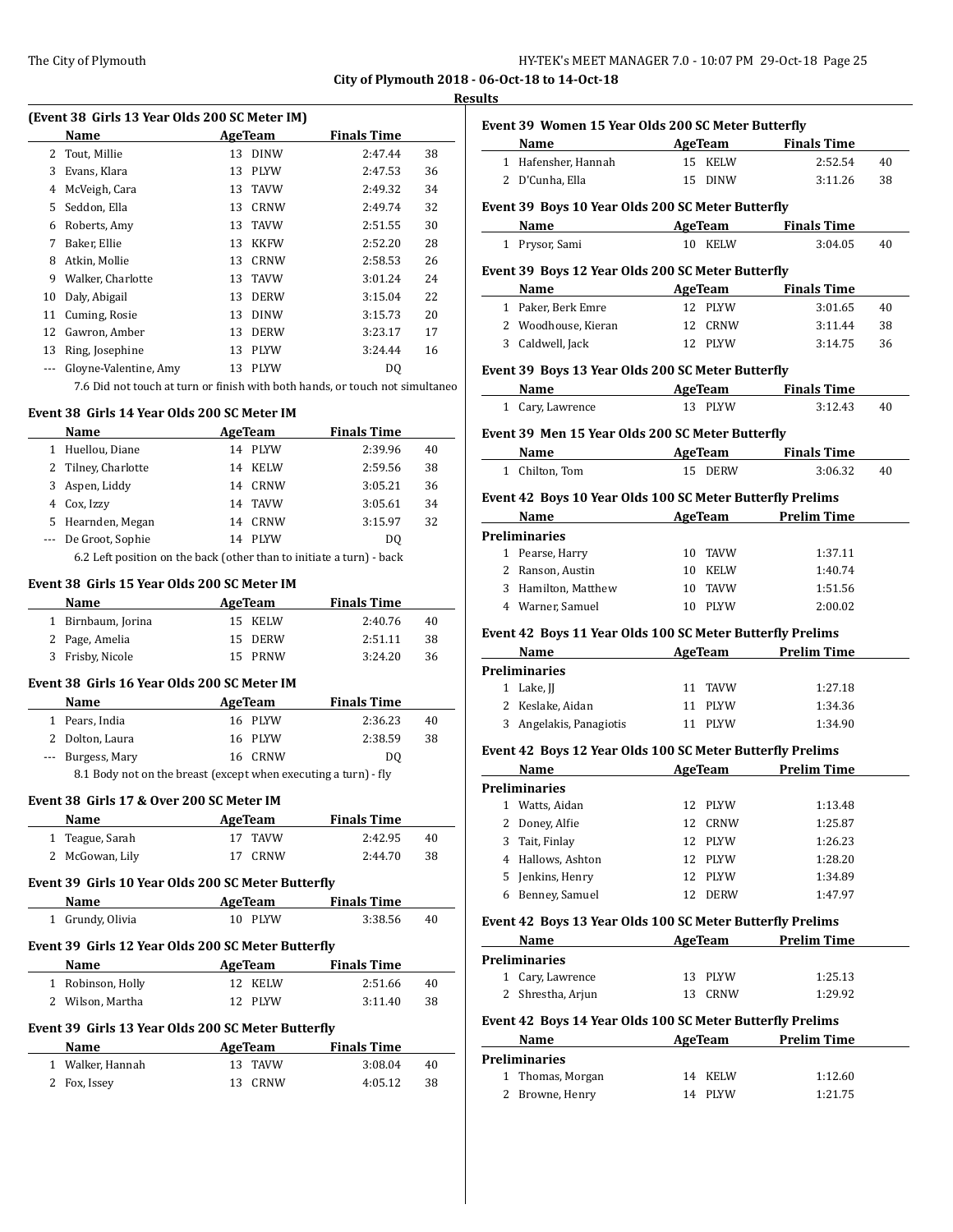#### **Results**

 $\overline{a}$ 

 $\overline{a}$ 

|    | Event 42 Boys 15 Year Olds 100 SC Meter Butterfly Prelims   |                            |                |                     |
|----|-------------------------------------------------------------|----------------------------|----------------|---------------------|
|    | Name                                                        | <b>Example 2.5 AgeTeam</b> |                | <b>Prelim Time</b>  |
|    | <b>Preliminaries</b>                                        |                            |                |                     |
|    | 1 Darlington-Eyre, Rimae                                    |                            | 15 PLYW        | 1:08.58             |
| 2  | Stewart, Rees                                               |                            | 15 CRNW        | 1:09.80             |
|    | 3 Morgan, Alfie                                             |                            | 15 TAVW        | 1:10.20             |
|    | 4 Davies, Blake                                             |                            | 15 PLYW        | 1:11.37             |
|    | 5 Burden, Callum                                            |                            | 15 TAVW        | 1:15.80             |
|    | 6 Chilton, Tom                                              |                            | 15 DERW        | 1:26.86             |
|    | Event 42 Boys 16 Year Olds 100 SC Meter Butterfly Prelims   |                            |                |                     |
|    | Name                                                        |                            |                | AgeTeam Prelim Time |
|    | Preliminaries                                               |                            |                |                     |
|    | 1 Davies, Jude                                              |                            | 16 CRNW        | 1:15.11             |
|    | 2 Mitchell, Joseph                                          |                            | 16 PRNW        | 1:32.29             |
|    |                                                             |                            |                |                     |
|    | Event 42 Boys 17 & Over 100 SC Meter Butterfly Prelims      |                            |                |                     |
|    | Name AgeTeam                                                |                            |                | <b>Prelim Time</b>  |
|    | <b>Preliminaries</b>                                        |                            |                |                     |
|    | 1 Raw, Alex                                                 |                            | 19 PLYW        | 1:01.54             |
|    | 2 Bowden, Finley                                            |                            | 19 DERW        | 1:03.85             |
|    | 3 Brady, Joseph                                             |                            | 18 DERW        | 1:05.69             |
|    | 4 Cacchione, Jacob                                          |                            | 18 DERW        | 1:08.59             |
|    | Event 42 Boys 100 SC Meter Butterfly Prelims Multi-Class    |                            |                |                     |
|    | <b>Example 21 AgeTeam</b><br>Name                           |                            |                | <b>Prelim Time</b>  |
|    | <b>Preliminaries</b>                                        |                            |                |                     |
|    | 1 Harris, Xander S6                                         |                            | 14 DERW        | 1:51.96             |
|    |                                                             |                            |                |                     |
|    | Event 43 Girls 10 Year Olds 100 SC Meter Breaststroke Final |                            |                |                     |
|    | Name                                                        |                            | <b>AgeTeam</b> | <b>Prelim Time</b>  |
|    | Preliminaries                                               |                            |                |                     |
|    | 1 Purnell, Matilda                                          |                            | 10 KELW        | 1:38.49             |
|    | 2 Pearson, Freya                                            |                            | 10 PLYW        | 1:44.79             |
|    | 3 Buckley, Mia                                              |                            | 10 TAVW        | 1:45.75             |
|    | 4 Turpin, Charlotte                                         |                            | 10 PLYW        | 1:46.42             |
|    | 5 Philipson, Isabel                                         |                            | 10 DERW        | 1:47.55             |
|    | 6 Morris, Isabella                                          |                            | 10 PLYW        | 1:48.38             |
| 7  | Foley, Tianna-Eve                                           |                            | 10 PLYW        | 1:49.72             |
| 8  | Hawling, Issy                                               |                            | 10 DINW        | 1:50.64             |
| 9  | Wood, Lillie                                                | $10\,$                     | PLYW           | 1:52.15             |
| 10 | Roberts, Lacey                                              | 10                         | <b>DERW</b>    | 1:52.63             |
| 11 | Enticknap, Amelia                                           | 10                         | <b>DINW</b>    | 1:55.22             |
| 12 | Grundy, Olivia                                              | 10                         | PLYW           | 1:57.16             |
| 13 | Atkin, Lucy                                                 | 10                         | <b>CRNW</b>    | 1:58.46             |
| 14 | Spry, Rosie                                                 | 10                         | CRNW           | 2:02.00             |
| 15 | Jones, Eloise                                               | 10                         | CRNW           | 2:08.94             |
| 16 | Blight, Megan                                               | 10                         | PLYW           | 2:12.02             |
| 17 | Woock, Megan                                                | 10                         | TAVW           | 2:13.36             |
| 18 | Maguire, Elsie                                              | 10                         | <b>TAVW</b>    | 2:15.08             |
|    | Event 43 Girls 11 Year Olds 100 SC Meter Breaststroke Final |                            |                |                     |
|    | Name                                                        |                            | AgeTeam        | <b>Prelim Time</b>  |
|    | Preliminaries                                               |                            |                |                     |
| 1  | Dixon, Millie                                               | 11                         | KELW           | 1:34.28             |
| 2  | Bennett, Gemma                                              | 11                         | <b>KKFW</b>    | 1:37.78             |
| 3  | Lamerton, Kajsa                                             | 11                         | PLYW           | 1:39.26             |
|    |                                                             |                            |                |                     |

| w  |                    |    |             |         |
|----|--------------------|----|-------------|---------|
| 4  | Coy, Olivia        | 11 | <b>PLYW</b> | 1:41.97 |
| 5  | Bird, Tia          | 11 | <b>DERW</b> | 1:44.18 |
| 6  | Fenwick, Evelyn    | 11 | <b>PLYW</b> | 1:45.13 |
| 7  | Will, Amy          | 11 | <b>DERW</b> | 1:45.14 |
| 8  | Tilney, Hannah     | 11 | <b>KELW</b> | 1:47.07 |
| 9  | Humphreys, Katelyn | 11 | <b>DINW</b> | 1:47.50 |
| 10 | Taylor, Millesime  | 11 | <b>PLYW</b> | 1:47.83 |
| 11 | Gordo, Constanca   | 11 | <b>PLYW</b> | 1:49.18 |
| 12 | Riggott, Matilda   | 11 | <b>KELW</b> | 1:50.49 |
| 13 | Sadri, Parisa      | 11 | <b>PLYW</b> | 1:52.28 |
| 14 | Pollak, Isla       | 11 | <b>DINW</b> | 1:54.29 |
| 15 | Kelly, Freya       | 11 | <b>CRNW</b> | 1:59.40 |
| 16 | Frankow, Natalie   | 11 | <b>DERW</b> | 1:59.97 |
| 17 | Bull, Evie         | 11 | <b>KKFW</b> | 2:02.05 |
| 18 | Swift, Emily       | 11 | <b>TAVW</b> | 2:02.50 |
| 19 | May, Isabelle      | 11 | <b>PLYW</b> | 2:14.80 |

## **Event 43 Girls 12 Year Olds 100 SC Meter Breaststroke Final**

|    | Name                 | AgeTeam |             | <b>Prelim Time</b> |  |
|----|----------------------|---------|-------------|--------------------|--|
|    | <b>Preliminaries</b> |         |             |                    |  |
| 1  | Powell, Erin         | 12      | <b>PLYW</b> | 1:23.94            |  |
| 2  | Van Der Stroom, Isis | 12      | <b>KELW</b> | 1:26.08            |  |
| 3  | Mugleston, Kate      | 12      | <b>CRNW</b> | 1:30.03            |  |
| 4  | Freeman, Holly       | 12      | <b>PLYW</b> | 1:30.52            |  |
| 5  | Montgomery, Ruby     | 12      | <b>TAVW</b> | 1:31.34            |  |
| 6  | Oman, Madison        | 12      | <b>DINW</b> | 1:32.22            |  |
| 7  | Chilton, Emma        | 12      | <b>DERW</b> | 1:35.01            |  |
| 8  | Fraser, Scarlett     | 12      | <b>PLYW</b> | 1:35.57            |  |
| 9  | Nicholls, Sarah      | 12      | <b>DERW</b> | 1:36.76            |  |
| 10 | Perkins, Kaia-Lily   | 12      | <b>PLYW</b> | 1:37.40            |  |
| 11 | Zaleski, Aiya        | 12      | <b>TAVW</b> | 1:38.96            |  |
| 12 | Frith, Connie        | 12      | <b>CRNW</b> | 1:40.36            |  |
| 13 | Geddes, Lea          | 12      | <b>DERW</b> | 1:40.43            |  |
| 14 | Harris, Megan        | 12      | <b>DINW</b> | 1:40.47            |  |
| 15 | Maguire, Orla        | 12      | <b>TAVW</b> | 1:40.75            |  |
| 16 | King, Lyla           | 12      | <b>CRNW</b> | 1:41.79            |  |
| 17 | Hearnden, Erynn      | 12      | <b>CRNW</b> | 1:46.90            |  |
| 18 | Buckley, Erika       | 12      | <b>TAVW</b> | 1:46.96            |  |
| 19 | Jones, Abigail       | 12      | <b>CRNW</b> | 2:00.35            |  |
| 20 | York, Mia            | 12      | <b>DERW</b> | 2:05.08            |  |
| 21 | Yussof, Lily         | 12      | <b>DERW</b> | 2:22.45            |  |

#### **Event 43 Girls 13 Year Olds 100 SC Meter Breaststroke Final**

|    | Name                 |    | AgeTeam     | <b>Prelim Time</b> |  |
|----|----------------------|----|-------------|--------------------|--|
|    | <b>Preliminaries</b> |    |             |                    |  |
| 1  | Hutchinson, Niamh    | 13 | <b>PLYW</b> | 1:23.79            |  |
| 2  | Crews, Tia           | 13 | <b>DERW</b> | 1:25.14            |  |
| 3  | Evans, Klara         | 13 | <b>PLYW</b> | 1:26.28            |  |
| 4  | Seddon, Ella         | 13 | CRNW        | 1:28.85            |  |
| 5. | Baker, Ellie         | 13 | <b>KKFW</b> | 1:29.14            |  |
| 6  | Walker, Charlotte    | 13 | TAVW        | 1:29.27            |  |
| 7  | Martin, Louise       | 13 | <b>KKFW</b> | 1:32.97            |  |
| 8  | Abbott, Ceira        | 13 | <b>DERW</b> | 1:37.71            |  |
| 9  | Duggan, Abigail      | 13 | <b>PRNW</b> | 1:40.48            |  |
| 10 | Roberts, Hannah      | 13 | <b>DERW</b> | 1:47.99            |  |
| 11 | Gawron, Amber        | 13 | <b>DERW</b> | 1:48.74            |  |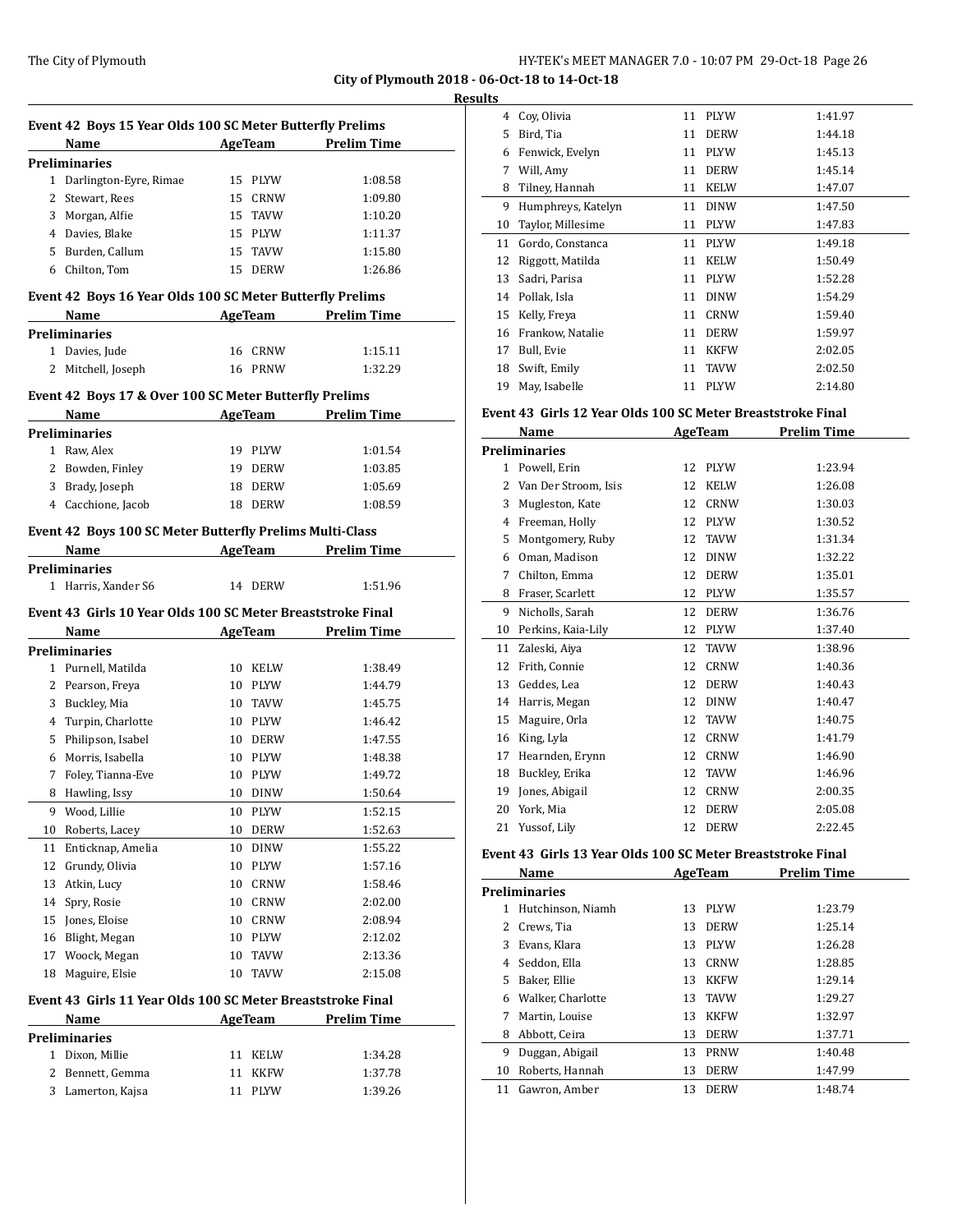|   |                                                                      |                        |                                      | <b>Results</b> |
|---|----------------------------------------------------------------------|------------------------|--------------------------------------|----------------|
|   | Preliminaries  (Event 43 Girls 13 Year Olds 100 SC Meter Breaststrol |                        |                                      |                |
|   | Name                                                                 |                        | AgeTeam Prelim Time                  |                |
|   | 12 Ley, Alexandra                                                    | 13 TAVW                | 1:49.14                              |                |
|   | 13 Ring, Josephine                                                   | 13 PLYW                | 1:49.44                              |                |
|   | 14 Gloyne-Valentine, Amy                                             | 13 PLYW                | 1:52.69                              |                |
|   | 15 Frankow, Hannah                                                   | 13 DERW                | 1:52.91                              |                |
|   | 16 Daly, Abigail                                                     | 13 DERW                | 1:53.25                              |                |
|   | 17 Eddings, Phoebe                                                   | 13 TAVW                | 2:08.40                              |                |
|   | Event 43 Girls 14 Year Olds 100 SC Meter Breaststroke Final          |                        |                                      |                |
|   | Name                                                                 |                        | <b>Example 2 AgeTeam</b> Prelim Time |                |
|   | <b>Preliminaries</b>                                                 |                        |                                      |                |
|   | 1 Gloyns, Lucy                                                       | 14 KKFW                | 1:27.29                              |                |
|   | 2 Tilney, Charlotte                                                  | 14 KELW                | 1:30.80                              |                |
|   | 3 Aspen, Liddy                                                       | 14 CRNW                | 1:32.66                              |                |
|   | 4 Hughes, Evie                                                       | 14 DERW                | 1:33.39                              |                |
|   | 5 Hearnden, Megan                                                    | 14 CRNW                | 1:37.40                              |                |
|   | Event 43 Girls 15 Year Olds 100 SC Meter Breaststroke Final          |                        |                                      |                |
|   | Name                                                                 |                        | <b>AgeTeam</b> Prelim Time           |                |
|   | <b>Preliminaries</b>                                                 |                        |                                      |                |
|   | 1 Coleman, Jasmin                                                    | 15 DERW                | 1:26.22                              |                |
|   | 2 Birnbaum, Jorina                                                   | 15 KELW                | 1:28.68                              |                |
|   | 3 Rickards, Ashley                                                   | 15 CRNW                | 1:32.13                              |                |
|   | 4 Glovne-Valentine, Jessica                                          | 15 DERW                | 1:45.69                              |                |
|   | 5 Mayne, Sarah                                                       | 15 DERW                | 1:49.22                              |                |
|   | --- Carter-Lovell, Kiki                                              | 15 PRNW                | DQ                                   |                |
|   | 7.4 Leg movements not on the same plane                              |                        |                                      |                |
|   |                                                                      |                        |                                      |                |
|   | Event 43 Girls 16 Year Olds 100 SC Meter Breaststroke Final          |                        |                                      |                |
|   |                                                                      |                        |                                      |                |
|   | Name                                                                 |                        | <b>Examen Prelim Time</b>            |                |
|   | <b>Preliminaries</b>                                                 |                        |                                      |                |
|   | 1 Burgess, Mary                                                      | 16 CRNW                | 1:29.91                              |                |
|   | Event 43 Girls 17 & Over 100 SC Meter Breaststroke Final             |                        |                                      |                |
|   | Name                                                                 |                        | AgeTeam Prelim Time                  |                |
|   | <b>Preliminaries</b>                                                 |                        |                                      |                |
|   | 1 Wood, Sydney                                                       | 17 PLYW                | 1:34.25                              |                |
|   | Event 43 Girls 100 SC Meter Breaststroke Final Super Final           |                        |                                      |                |
|   | <b>Name</b>                                                          | <b>AgeTeam</b>         | <u>Prelim Time</u>                   |                |
|   | <b>Preliminaries Super Final</b>                                     |                        |                                      |                |
| 1 | Gold, Christy                                                        | 19 CRNW                | 1:17.22                              |                |
| 2 | Teague, Sarah                                                        | 17<br>TAVW             | 1:19.90                              |                |
|   | 3 Dolton, Katie                                                      | PLYW<br>13             | 1:20.90                              |                |
|   | 4 Huellou, Diane                                                     | 14 PLYW                | 1:21.87                              |                |
|   | 5 McGowan, Lily                                                      | CRNW<br>17             | 1:21.88                              |                |
|   | 6 Tout, Millie                                                       | 13<br><b>DINW</b>      | 1:22.17                              |                |
| 7 | Aspen, Isobel                                                        | CRNW<br>17             | 1:22.59                              |                |
| 8 | D'Cunha, Ella                                                        | 15 DINW                | 1:23.15                              |                |
|   | Event 44 Boys 9 Year Olds 50 SC Meter Freestyle                      |                        |                                      |                |
|   | Name                                                                 | <b>AgeTeam</b>         | <b>Finals Time</b>                   |                |
|   | 1 Frith, Will                                                        | CRNW<br>9              | 37.65                                | 40             |
|   | 2 Saunders, Richard                                                  | <b>DERW</b><br>9       | 41.28                                | 38             |
|   |                                                                      | 9                      |                                      |                |
|   | 3 Dennis, Freddy                                                     | PLYW                   | 41.35                                | 36             |
|   | 4 Nakamura-Drew, Toby                                                | 9 PLYW                 | 41.37                                | 34             |
| 6 | 5 Greenfield, Rhys<br>Grenardo, Sebastian                            | 9<br>DERW<br>PLYW<br>9 | 42.11<br>44.11                       | 32<br>30       |

| ື                                                                                                                                                                                                                                                                                                                                                                                                                                                                          |                    |   |             |                |    |  |
|----------------------------------------------------------------------------------------------------------------------------------------------------------------------------------------------------------------------------------------------------------------------------------------------------------------------------------------------------------------------------------------------------------------------------------------------------------------------------|--------------------|---|-------------|----------------|----|--|
| 7                                                                                                                                                                                                                                                                                                                                                                                                                                                                          | Brinkworth, James  | 9 | <b>DERW</b> | 45.05          | 28 |  |
| 8                                                                                                                                                                                                                                                                                                                                                                                                                                                                          | Lamerton, Kieran   | 9 | <b>DERW</b> | 47.93          | 26 |  |
| 9                                                                                                                                                                                                                                                                                                                                                                                                                                                                          | Higham, Herbie     | 9 | <b>TAVW</b> | 47.94          | 24 |  |
| 10                                                                                                                                                                                                                                                                                                                                                                                                                                                                         | Hayes, Luke        | 9 | <b>DINW</b> | 50.94          | 22 |  |
|                                                                                                                                                                                                                                                                                                                                                                                                                                                                            | 11 Lamerton, Isaac | 9 | <b>DERW</b> | 52.39          | 20 |  |
| 12                                                                                                                                                                                                                                                                                                                                                                                                                                                                         | Waites, James      | 9 | <b>TAVW</b> | 54.15          | 17 |  |
| $\frac{1}{2} \left( \frac{1}{2} \right) \left( \frac{1}{2} \right) \left( \frac{1}{2} \right) \left( \frac{1}{2} \right) \left( \frac{1}{2} \right) \left( \frac{1}{2} \right) \left( \frac{1}{2} \right) \left( \frac{1}{2} \right) \left( \frac{1}{2} \right) \left( \frac{1}{2} \right) \left( \frac{1}{2} \right) \left( \frac{1}{2} \right) \left( \frac{1}{2} \right) \left( \frac{1}{2} \right) \left( \frac{1}{2} \right) \left( \frac{1}{2} \right) \left( \frac$ | Smallshaw, Drew    | 9 | <b>TAVW</b> | D <sub>0</sub> |    |  |
| 5.2 Did not touch the wall at the turn or finish                                                                                                                                                                                                                                                                                                                                                                                                                           |                    |   |             |                |    |  |

**Event 44 Boys 10 Year Olds 50 SC Meter Freestyle**

|    | Name                   | AgeTeam |             | <b>Finals Time</b> |    |
|----|------------------------|---------|-------------|--------------------|----|
|    | Stafford-Davies, Max   | 10      | <b>KELW</b> | 34.37              | 40 |
| 2  | Wotton, Ben            | 10      | <b>PLYW</b> | 36.37              | 38 |
| 3  | Ranson, Austin         | 10      | <b>KELW</b> | 37.22              | 36 |
| 4  | Doney, Hal             | 10      | CRNW        | 37.44              | 34 |
| 5  | Pearse, Harry          | 10      | <b>TAVW</b> | 38.52              | 32 |
| 6  | Hamilton, Matthew      | 10      | <b>TAVW</b> | 38.78              | 30 |
| 7  | Pearson, Samuel        | 10      | <b>DERW</b> | 38.96              | 28 |
| 8  | Raubenheimer, Iskandar | 10      | <b>PLYW</b> | 39.88              | 26 |
| 9  | Sagar, Jack            | 10      | <b>KKFW</b> | 41.19              | 24 |
| 10 | Warner, Samuel         | 10      | <b>PLYW</b> | 41.30              | 22 |
| 11 | Rickards. Thomas       | 10      | CRNW        | 54.74              | 20 |

## **Event 44 Boys 11 Year Olds 50 SC Meter Freestyle**

| Name |                       |    | AgeTeam     | <b>Finals Time</b> |    |
|------|-----------------------|----|-------------|--------------------|----|
| 1    | Rostron, James        | 11 | <b>PLYW</b> | 31.09              | 40 |
| 2    | Dennis, Oliver        | 11 | <b>PLYW</b> | 31.58              | 38 |
| 3    | Hayward, George       | 11 | <b>PLYW</b> | 32.51              | 36 |
| 4    | Froggatt, Aston       | 11 | <b>KELW</b> | 33.30              | 34 |
| 5.   | Gjoka, Illir          | 11 | <b>KELW</b> | 33.48              | 32 |
| 6    | Angelakis, Panagiotis | 11 | <b>PLYW</b> | 33.90              | 30 |
| 7    | Maunder, Ryan         | 11 | <b>DERW</b> | 35.26              | 28 |
| 8    | Smallshaw, Finley     | 11 | <b>TAVW</b> | 35.27              | 26 |
| 9    | Keslake, Aidan        | 11 | <b>PLYW</b> | 35.54              | 24 |
| 10   | Hill, Toby            | 11 | <b>PLYW</b> | 38.80              | 22 |
| 11   | Cusack, Tom           | 11 | <b>KKFW</b> | 39.82              | 20 |
| 12   | Mitchell, Thomas      | 11 | <b>DERW</b> | 41.18              | 17 |
| 13   | Bannister, James      | 11 | PLYW        | 42.37              | 16 |

# **Event 44 Boys 12 Year Olds 50 SC Meter Freestyle**

| Name |                     |    | AgeTeam     | <b>Finals Time</b> |    |
|------|---------------------|----|-------------|--------------------|----|
| 1    | Watts, Aidan        | 12 | <b>PLYW</b> | 29.28              | 40 |
| 2    | Rowe, Oliver        | 12 | <b>KELW</b> | 30.47              | 38 |
| 3    | Lansdale, Aaron     | 12 | <b>KKFW</b> | 30.58              | 36 |
| 4    | Tait, Finlay        | 12 | <b>PLYW</b> | 30.86              | 34 |
| 5    | Woodhouse, Kieran   | 12 | <b>CRNW</b> | 30.98              | 32 |
| 6    | Ayres, Edward       | 12 | <b>DERW</b> | 32.17              | 30 |
| 7    | Doney, Alfie        | 12 | <b>CRNW</b> | 32.84              | 28 |
| 8    | Fewtrell, Alexander | 12 | <b>KELW</b> | 33.17              | 26 |
| 9    | Stafford-Davies, RJ | 12 | <b>KELW</b> | 33.23              | 24 |
| 10   | Williams, Jack      | 12 | <b>PLYW</b> | 33.25              | 22 |
| 11   | Jenkins, Henry      | 12 | <b>PLYW</b> | 33.84              | 20 |
| 12   | Furnell, Markos     | 12 | <b>PLYW</b> | 33.85              | 17 |
| 13   | Dornan, James       | 12 | <b>KELW</b> | 35.94              | 16 |
| 14   | Stone, Haydn        | 12 | <b>DINW</b> | 36.07              | 14 |
| 15   | Baker, Ellis        | 12 | <b>CRNW</b> | 36.15              | 12 |
| 16   | Benney, Samuel      | 12 | <b>DERW</b> | 36.45              | 10 |
| 17   | Skinner, Daniel     | 12 | <b>DERW</b> | 37.90              | 9  |
| 18   | Blatchford, Joshua  | 12 | <b>PLYW</b> | 38.91              | 8  |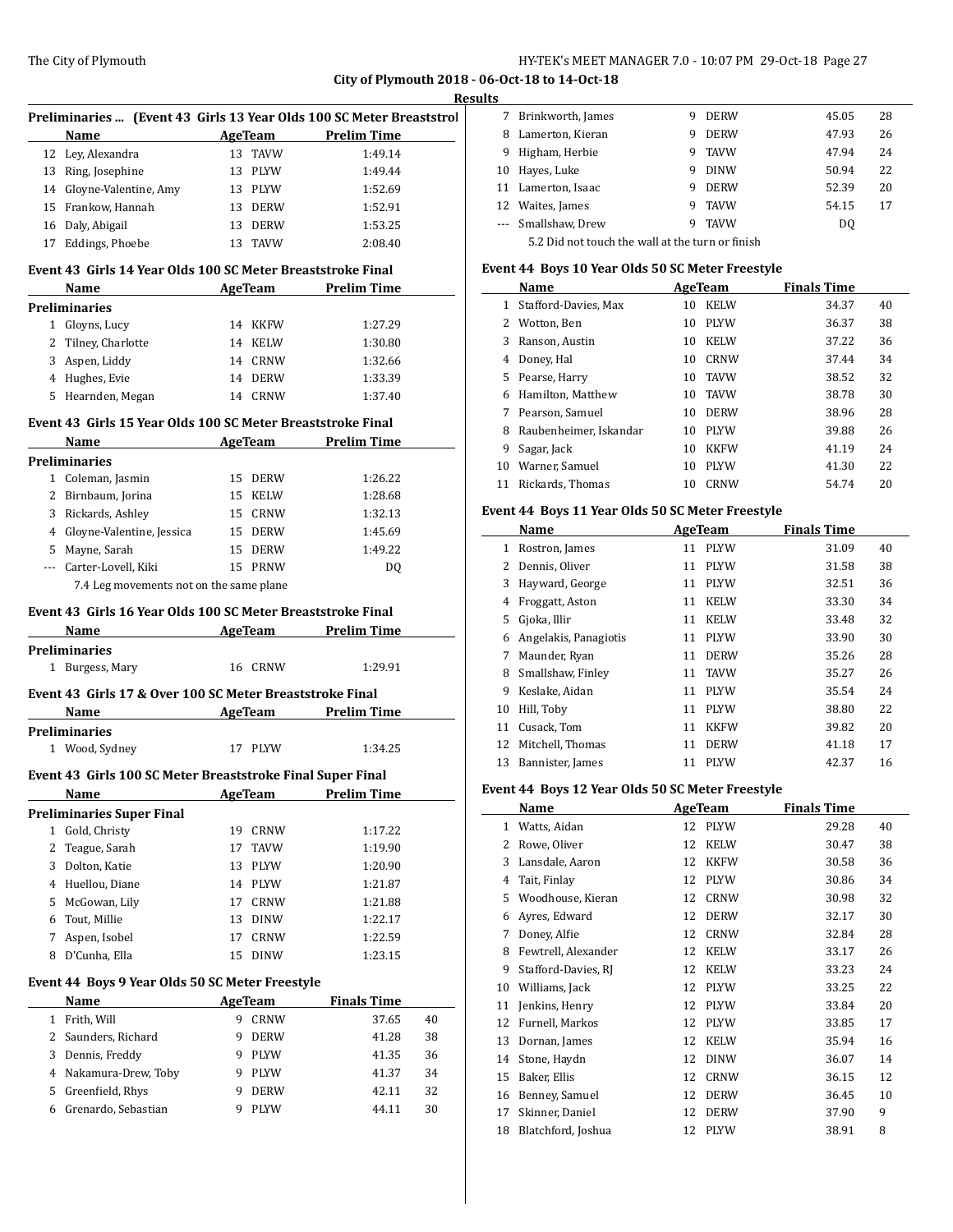**(Event 44 Boys 12 Year Olds 50 SC Meter Freestyle)**

**Name Age Team Finals Time** Walters, Thomas 12 PLYW 45.08 7

#### The City of Plymouth **HY-TEK's MEET MANAGER 7.0 - 10:07 PM 29-Oct-18** Page 28

**City of Plymouth 2018 - 06-Oct-18 to 14-Oct-18 Results**

# **Event 44 Boys 13 Year Olds 50 SC Meter Freestyle Name AgeTeam Finals Time**  White, Danny 13 DERW 29.77 40 Godwin, Anthony 13 PLYW 30.44 38 Tomlinson, Harry 13 DERW 30.55 36 Gloyns, Daniel 13 KKFW 32.04 34 Suckling, Thomas 13 DERW 32.59 32 **Event 44 Boys 14 Year Olds 50 SC Meter Freestyle Name AgeTeam Finals Time**  Stone, Lloyd 14 DINW 27.13 40 Cann, Joshua 14 PLYW 27.19 38 Naylor, Ollie 14 CRNW 27.29 36 Thomas, Morgan 14 KELW 28.87 34 Philipson, Ethan 14 PLYW 29.54 32 Chant, Liam 14 DERW 32.16 30 Cornish, Sam 14 PLYW 32.63 28 **Event 44 Boys 15 Year Olds 50 SC Meter Freestyle Name AgeTeam Finals Time**  Alhashash, Musaed 15 KELW 25.97 40 Pache, Finn 15 KELW 27.22 38 Harrison, Jakob 15 PLYW 27.35 36 Stewart, Rees 15 CRNW 28.06 34 Morgan, Alfie 15 TAVW 28.49 32 Davies, Blake 15 PLYW 28.84 30 Davies, George 15 DERW 29.42 28 Burden, Callum 15 TAVW 30.44 26 Chilton, Tom 15 DERW 32.73 24 --- Lykke, Silas 15 PLYW X26.21 --- Darlington-Eyre, Rimae 15 PLYW X27.33 **Event 44 Boys 16 Year Olds 50 SC Meter Freestyle Name Age Team Finals Time** Suckling, Ben 16 DERW 26.11 40 Tong, Jeffrey 16 KELW 27.15 38 Chua, Dylan 16 PLYW 27.94 36 Davies, Jude 16 CRNW 28.20 34 Gould, Hayden 16 PRNW 28.57 32 Mitchell, Joseph 16 PRNW 33.32 30 **Event 44 Boys 17 & Over 50 SC Meter Freestyle Name AgeTeam Finals Time**  Rookes, Nathaniel 24 TAVW 24.91 40 Brady, Joseph 18 DERW 25.38 38 Raw, Alex 19 PLYW 25.63 36 Cusack, Ben 18 KKFW 26.11 34 Christie, Alex 17 DERW 26.76 32 Will, Rob 42 DERW 27.55 30 --- Greenwood, Nathan 19 DERW X24.72

#### **Event 45 Girls 9 Year Olds 50 SC Meter Freestyle**

| Name                  | AgeTeam | <b>Finals Time</b> |  |  |
|-----------------------|---------|--------------------|--|--|
| 1 Turner-Moore, Dixie | 9 PLYW  | 36.27<br>40        |  |  |
| 2 Johns, Lily         | 9 CRNW  | 36.31<br>-38       |  |  |

--- Worth, Reece 22 CRNW X24.90

| 3  | Westwood, Millie         | 9 | <b>PLYW</b> | 40.06 | 36 |
|----|--------------------------|---|-------------|-------|----|
| 4  | Law, Abigail             | 9 | <b>DERW</b> | 40.09 | 34 |
| 5  | Coombs, Shayla           | 9 | <b>DERW</b> | 40.44 | 32 |
| 6  | Bell, Abigail            | 9 | <b>PLYW</b> | 42.26 | 30 |
| 7  | Vickery, Emily           | 9 | <b>DINW</b> | 42.32 | 28 |
| 8  | Dooney, Gracie           | 9 | <b>PLYW</b> | 42.46 | 26 |
| 9  | Lake, Miley              | 9 | <b>TAVW</b> | 42.49 | 24 |
| 10 | Churchward, Jessica      | 9 | <b>PLYW</b> | 43.29 | 22 |
| 11 | Hess, Ellena             | 9 | <b>KELW</b> | 43.74 | 20 |
| 12 | Drake, Gabriella         | 9 | <b>PLYW</b> | 44.12 | 17 |
| 13 | Baker, Esme              | 9 | <b>PLYW</b> | 45.59 | 16 |
| 14 | Alencastro, Julia        | 9 | <b>PLYW</b> | 46.98 | 14 |
| 15 | Hoyle, Naomi             | 9 | <b>PLYW</b> | 47.90 | 12 |
| 16 | Stone, Elin              | 9 | <b>DINW</b> | 48.34 | 10 |
| 17 | Wilson, Katherine        | 9 | <b>PLYW</b> | 48.78 | 9  |
| 18 | Grant, Ava               | 9 | <b>PLYW</b> | 50.41 | 8  |
| 19 | Fox, Amelia              | 9 | <b>TAVW</b> | 52.53 | 7  |
| 20 | Cornelius-Mercer, Amalie | 9 | <b>PLYW</b> | 52.62 | 6  |
| 21 | Newman, Kitty            | 9 | <b>PLYW</b> | 52.71 | 5  |
| 22 | Sandell, Josie           | 9 | <b>TAVW</b> | 58.74 | 4  |

#### **Event 45 Girls 10 Year Olds 50 SC Meter Freestyle**

|    | Name                  | <b>AgeTeam</b> |             | <b>Finals Time</b> |                |
|----|-----------------------|----------------|-------------|--------------------|----------------|
| 1  | Gove, Ruby            | 10             | <b>KKFW</b> | 33.57              | 40             |
| 2  | Philipson, Isabel     | 10             | <b>DERW</b> | 35.41              | 38             |
| 3  | Gallego-Cooper, Frida | 10             | <b>DINW</b> | 36.22              | 36             |
| 4  | Abbott, Torey         | 10             | <b>DERW</b> | 37.28              | 34             |
| 5  | Turpin, Charlotte     | 10             | <b>PLYW</b> | 37.89              | 32             |
| 6  | Foley, Tianna-Eve     | 10             | <b>PLYW</b> | 38.30              | 30             |
| 7  | Wynne-Jones, Kelly    | 10             | <b>KELW</b> | 38.51              | 28             |
| 8  | Wood, Lillie          | 10             | <b>PLYW</b> | 38.60              | 26             |
| 9  | Enticknap, Amelia     | 10             | <b>DINW</b> | 38.66              | 24             |
| 10 | Morris, Isabella      | 10             | <b>PLYW</b> | 38.73              | 22             |
| 11 | Grundy, Olivia        | 10             | <b>PLYW</b> | 39.87              | 20             |
| 12 | Hawling, Issy         | 10             | <b>DINW</b> | 39.89              | 17             |
| 13 | Wood, Lauren          | 10             | <b>DERW</b> | 40.75              | 16             |
| 14 | Curtiss, Mia          | 10             | <b>PLYW</b> | 41.04              | 14             |
| 15 | Dolby, Caitlin        | 10             | <b>KELW</b> | 41.34              | 12             |
| 16 | Maguire, Elsie        | 10             | <b>TAVW</b> | 41.74              | 10             |
| 17 | Buckley, Mia          | 10             | <b>TAVW</b> | 42.13              | 9              |
| 18 | Smith, Tehya          | 10             | <b>DERW</b> | 42.53              | 8              |
| 19 | Johnson, Isabelle     | 10             | <b>DERW</b> | 43.24              | 7              |
| 20 | Crews, Atiyana        | 10             | <b>DERW</b> | 43.64              | 6              |
| 21 | Atkin, Lucy           | 10             | <b>CRNW</b> | 43.73              | 5              |
| 22 | Spry, Rosie           | 10             | <b>CRNW</b> | 44.52              | $\overline{4}$ |
| 23 | Woock, Megan          | 10             | <b>TAVW</b> | 46.66              | 3              |
| 24 | Janjanin, Anya        | 10             | <b>TAVW</b> | 46.90              | $\overline{2}$ |
| 25 | Couch, Rose           | 10             | <b>CRNW</b> | 49.82              | $\mathbf{1}$   |
| 26 | Blight, Megan         | 10             | <b>PLYW</b> | 50.01              | 3              |
| 27 | Couch, Lily           | 10             | <b>CRNW</b> | 50.42              |                |

#### **Event 45 Girls 11 Year Olds 50 SC Meter Freestyle**

|   | <b>Name</b>       | AgeTeam     | <b>Finals Time</b> |    |
|---|-------------------|-------------|--------------------|----|
|   | Donne, Chloe      | 11 PLYW     | 31.30              | 40 |
|   | 2 Dixon, Millie   | KELW        | 32.23              | 38 |
|   | 3 Daniel, Katie   | CRNW<br>11  | 33.45              | 36 |
|   | 4 Lamerton, Kajsa | 11 PLYW     | 35.27              | 34 |
| 5 | Murray, Freya     | <b>KELW</b> | 36.22              | 32 |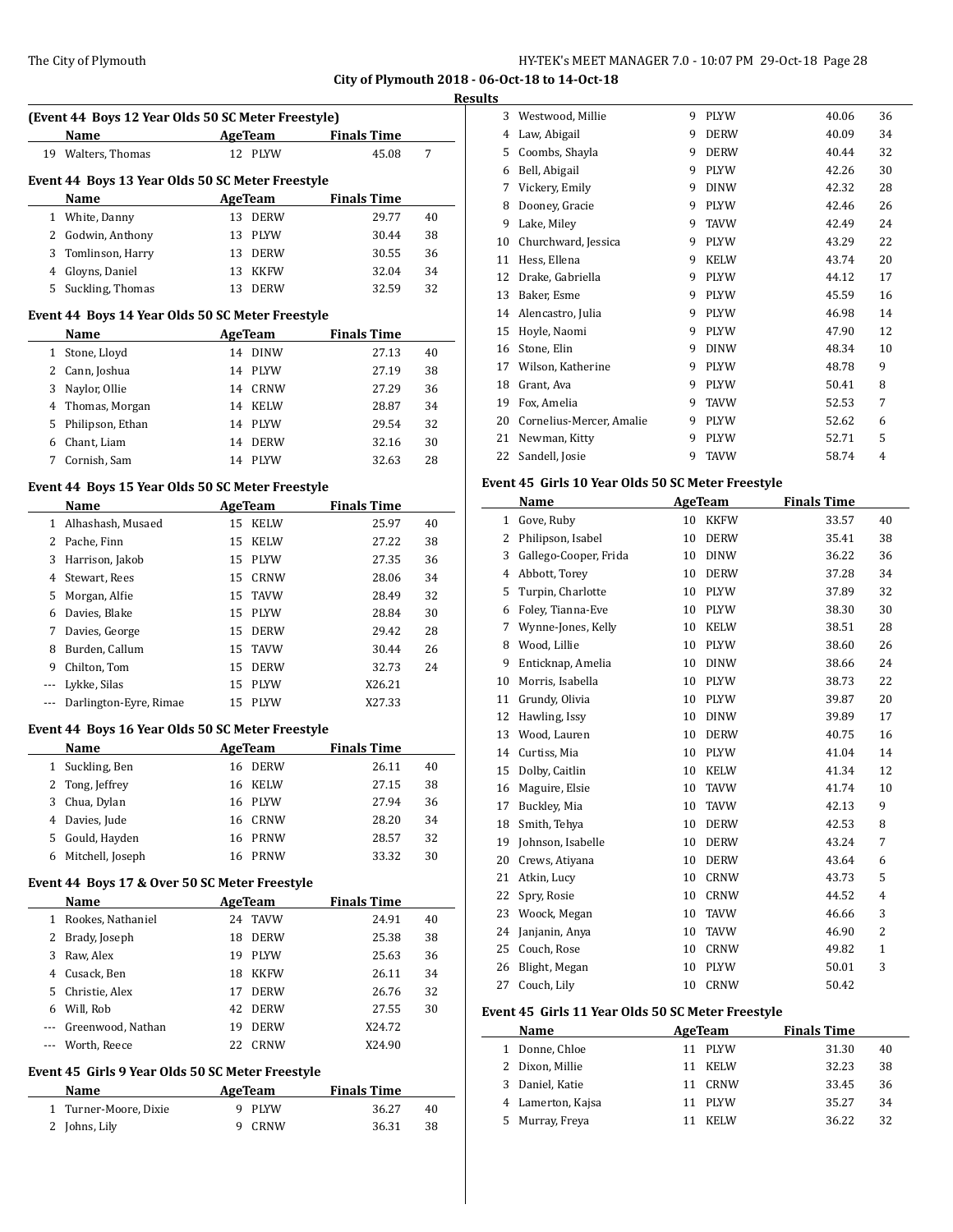| (Event 45 Girls 11 Year Olds 50 SC Meter Freestyle) |                      |         |             |                    |                |  |  |
|-----------------------------------------------------|----------------------|---------|-------------|--------------------|----------------|--|--|
|                                                     | Name                 | AgeTeam |             | <b>Finals Time</b> |                |  |  |
| 6                                                   | Sadri, Parisa        | 11      | <b>PLYW</b> | 36.30              | 30             |  |  |
| 7                                                   | Riggott, Matilda     | 11      | KELW        | 36.59              | 28             |  |  |
| 8                                                   | Brewer, Sienna       | 11      | <b>CRNW</b> | 36.93              | 26             |  |  |
| 9                                                   | Whitford, Erin       | 11      | <b>TAVW</b> | 36.96              | 24             |  |  |
| 10                                                  | Blagdon, Ellen       | 11      | <b>DERW</b> | 37.14              | 22             |  |  |
| 11                                                  | Pollak, Isla         | 11      | <b>DINW</b> | 38.19              | 20             |  |  |
| 12                                                  | Coy, Olivia          | 11      | <b>PLYW</b> | 38.33              | 17             |  |  |
| 13                                                  | Gordo, Constanca     | 11      | <b>PLYW</b> | 38.35              | 16             |  |  |
| 14                                                  | Will, Amy            | 11      | <b>DERW</b> | 38.65              | 14             |  |  |
| 15                                                  | Bennett, Gemma       | 11      | <b>KKFW</b> | 39.08              | 12             |  |  |
| 16                                                  | Bird, Tia            | 11      | <b>DERW</b> | 39.22              | 10             |  |  |
| 17                                                  | Paterson-Green, Evie | 11      | <b>KKFW</b> | 40.02              | 9              |  |  |
| 18                                                  | Sodyte, Mia          | 11      | <b>DERW</b> | 41.43              | 8              |  |  |
| 19                                                  | Frankow, Natalie     | 11      | <b>DERW</b> | 41.92              | 7              |  |  |
| 20                                                  | Bull, Evie           | 11      | <b>KKFW</b> | 42.44              | 6              |  |  |
| 21                                                  | Martin, Matilda      | 11      | <b>TAVW</b> | 43.48              | 5              |  |  |
| 22                                                  | Sullivan, Lilly      | 11      | <b>DERW</b> | 44.09              | 4              |  |  |
| 23                                                  | Swift, Emily         | 11      | <b>TAVW</b> | 45.99              | 3              |  |  |
| 24                                                  | May, Isabelle        | 11      | <b>PLYW</b> | 47.55              | $\overline{2}$ |  |  |
| 25                                                  | Johnson, Bella       | 11      | <b>DERW</b> | 49.21              | 1              |  |  |
| 26                                                  | Kelly, Freya         | 11      | <b>CRNW</b> | 50.97              | 3              |  |  |
| 27                                                  | Jameson, Molly       | 11      | <b>TAVW</b> | 51.37              |                |  |  |

## **Event 45 Girls 12 Year Olds 50 SC Meter Freestyle**

| Name              |    |             | <b>Finals Time</b> |    |
|-------------------|----|-------------|--------------------|----|
| Maguire, Orla     | 12 | <b>TAVW</b> | 31.23              | 40 |
| Walker, Carys     | 12 | <b>DERW</b> | 31.31              | 38 |
| Davis, Charlotte  | 12 | <b>KELW</b> | 31.83              | 36 |
| Nicholls, Sarah   | 12 | <b>DERW</b> | 32.00              | 34 |
| Mugleston, Kate   | 12 | <b>CRNW</b> | 32.98              | 32 |
| Oman, Madison     | 12 | <b>DINW</b> | 33.07              | 30 |
| Geddes, Lea       | 12 | <b>DERW</b> | 33.34              | 28 |
| Harvey, Holly     | 12 | <b>TAVW</b> | 33.49              | 26 |
| Wilson, Martha    | 12 | <b>PLYW</b> | 33.70              | 24 |
| Townshend, Olivia | 12 | <b>TAVW</b> | 34.42              | 22 |
| Montgomery, Ruby  | 12 | <b>TAVW</b> | 35.19              | 20 |
| Harris, Megan     | 12 | <b>DINW</b> | 35.43              | 17 |
| Zaleski, Aiya     | 12 | <b>TAVW</b> | 35.53              | 16 |
| Frith, Connie     | 12 | <b>CRNW</b> | 35.66              | 14 |
| Buckley, Erika    | 12 | <b>TAVW</b> | 37.84              | 12 |
| King, Lyla        | 12 | <b>CRNW</b> | 38.31              | 10 |
| Woock, Annie      | 12 | <b>TAVW</b> | 38.32              | 9  |
| Jones, Abigail    | 12 | <b>CRNW</b> | 40.38              | 8  |
| York, Mia         | 12 | <b>DERW</b> | 42.15              | 7  |
|                   |    |             | <b>AgeTeam</b>     |    |

## **Event 45 Girls 13 Year Olds 50 SC Meter Freestyle**

 $\overline{\phantom{0}}$ 

|    | Name              |    | AgeTeam     | <b>Finals Time</b> |    |
|----|-------------------|----|-------------|--------------------|----|
|    | Walker, Hannah    | 13 | <b>TAVW</b> | 29.38              | 40 |
| 2  | McVeigh, Cara     | 13 | <b>TAVW</b> | 30.00              | 38 |
| 3  | Hess, Annabelle   | 13 | <b>KELW</b> | 30.09              | 36 |
| 4  | Hutchinson, Niamh | 13 | <b>PLYW</b> | 30.58              | 34 |
| 5. | Atkin, Mollie     | 13 | CRNW        | 32.28              | 32 |
| 6  | Cuming, Rosie     | 13 | <b>DINW</b> | 32.37              | 30 |
| 7  | Walker, Charlotte | 13 | <b>TAVW</b> | 32.88              | 28 |
| 8  | Tout, Millie      | 13 | <b>DINW</b> | 33.06              | 26 |
| 9  | Laseby, Polly     | 13 | <b>TAVW</b> | 33.31              | 24 |

| <b>Results</b> |                    |     |             |       |    |
|----------------|--------------------|-----|-------------|-------|----|
| 10             | Abbott, Ceira      | 13  | <b>DERW</b> | 33.34 | 22 |
| 11             | English, Georgia   | 13  | <b>DERW</b> | 34.54 | 20 |
|                | 12 Gawron, Amber   | 13  | <b>DERW</b> | 34.99 | 17 |
| 13             | Daly, Abigail      | 13  | <b>DERW</b> | 35.00 | 16 |
| 14             | Duggan, Abigail    | 13  | PRNW        | 35.52 | 14 |
|                | 15 Frankow, Hannah | 13  | <b>DERW</b> | 37.26 | 12 |
|                | 16 Roberts, Hannah | 13  | <b>DERW</b> | 37.80 | 10 |
| 17             | Philp, Annabelle   | 13. | CRNW        | 39.07 | 9  |
| 18             | Ring, Josephine    | 13  | <b>PLYW</b> | 39.08 | 8  |
| 19             | Lev, Alexandra     | 13  | <b>TAVW</b> | 39.31 | 7  |
| 20             | Eddings, Phoebe    | 13  | <b>TAVW</b> | 45.43 | 6  |
|                |                    |     |             |       |    |

## **Event 45 Girls 14 Year Olds 50 SC Meter Freestyle**

|    | Name                  | AgeTeam           | <b>Finals Time</b> |    |
|----|-----------------------|-------------------|--------------------|----|
|    | Cutler, Katie         | <b>DINW</b><br>14 | 29.29              | 40 |
|    | 2 Huellou, Diane      | PLYW<br>14        | 29.54              | 38 |
|    | 3 Koenner, Aleksandra | <b>DERW</b><br>14 | 32.70              | 36 |
|    | 4 Thorp, Lily         | CRNW<br>14        | 34.30              | 34 |
| 5. | Cox, Izzy             | TAVW<br>14        | 34.64              | 32 |
| 6  | Mitchell, Fern        | PRNW<br>14        | 37.69              | 30 |
|    | Aspen, Liddy          | CRNW<br>14        | 37.81              | 28 |

## **Event 45 Girls 15 Year Olds 50 SC Meter Freestyle**

|   | Name<br>AgeTeam           |    |             | <b>Finals Time</b> |    |
|---|---------------------------|----|-------------|--------------------|----|
| 1 | Coleman, Jasmin           | 15 | DERW        | 29.59              | 40 |
|   | 2 Gellatly, Hannah        |    | 15 TAVW     | 30.20              | 38 |
|   | 3 Rickards, Ashley        |    | 15 CRNW     | 30.52              | 36 |
| 4 | Rainford, Kate            | 15 | <b>DERW</b> | 31.50              | 34 |
|   | 5 D'Cunha, Ella           | 15 | <b>DINW</b> | 31.71              | 32 |
| 6 | Hafensher, Hannah         | 15 | KELW        | 32.02              | 30 |
| 7 | Gloyne-Valentine, Jessica | 15 | <b>DERW</b> | 33.34              | 28 |
| 8 | Nelson, Sophia            | 15 | <b>PRNW</b> | 34.25              | 26 |
| 9 | Carter-Lovell, Kiki       | 15 | <b>PRNW</b> | 39.38              | 24 |

## **Event 45 Girls 16 Year Olds 50 SC Meter Freestyle**

|   | Name                     |    | AgeTeam     | <b>Finals Time</b> |       |    |  |
|---|--------------------------|----|-------------|--------------------|-------|----|--|
| 1 | Stephens, Isabelle       | 16 | PLYW        |                    | 29.48 | 40 |  |
|   | 2 Dolton, Laura          |    | 16 PLYW     |                    | 29.96 | 38 |  |
|   | 3 Pears, India           |    | 16 PLYW     |                    | 30.58 | 36 |  |
|   | 4 Garland-Tsirka, Thanae |    | 16 TAVW     |                    | 31.01 | 34 |  |
|   | 5 France, Emily          | 16 | TAVW        |                    | 31.05 | 32 |  |
| 6 | Varia, Alisha            | 16 | <b>KELW</b> |                    | 33.03 | 30 |  |
|   | Burgess, Mary            | 16 | CRNW        |                    | 34.32 | 28 |  |

#### **Event 45 Girls 17 & Over 50 SC Meter Freestyle**

|   | Name                                                | AgeTeam |             | <b>Finals Time</b> |    |
|---|-----------------------------------------------------|---------|-------------|--------------------|----|
| 1 | Stewart, Jess                                       | 17      | <b>DERW</b> | 28.28              | 40 |
|   | Francis, Amber                                      | 18      | <b>TAVW</b> | 30.83              | 38 |
| 3 | Teague, Sarah                                       | 17      | <b>TAVW</b> | 31.35              | 36 |
| 4 | McGowan, Lily                                       | 17      | CRNW        | 32.18              | 34 |
|   | Gold, Christy                                       | 19      | CRNW        | X28.53             |    |
|   | Event 45 Girls 50 SC Meter Freestyle Multi-Class    |         |             |                    |    |
|   | Name                                                |         | AgeTeam     | <b>Finals Time</b> |    |
|   | Burgess, Annalise S9                                | 17      | CRNW        | 36.02              | 40 |
|   | Event 46 Girls 11 Year Olds 1500 SC Meter Freestyle |         |             |                    |    |
|   | Name<br>AgeTeam                                     |         |             | <b>Finals Time</b> |    |
|   | Kinsey, Alice                                       |         | KELW        | 24:32.57           | 40 |